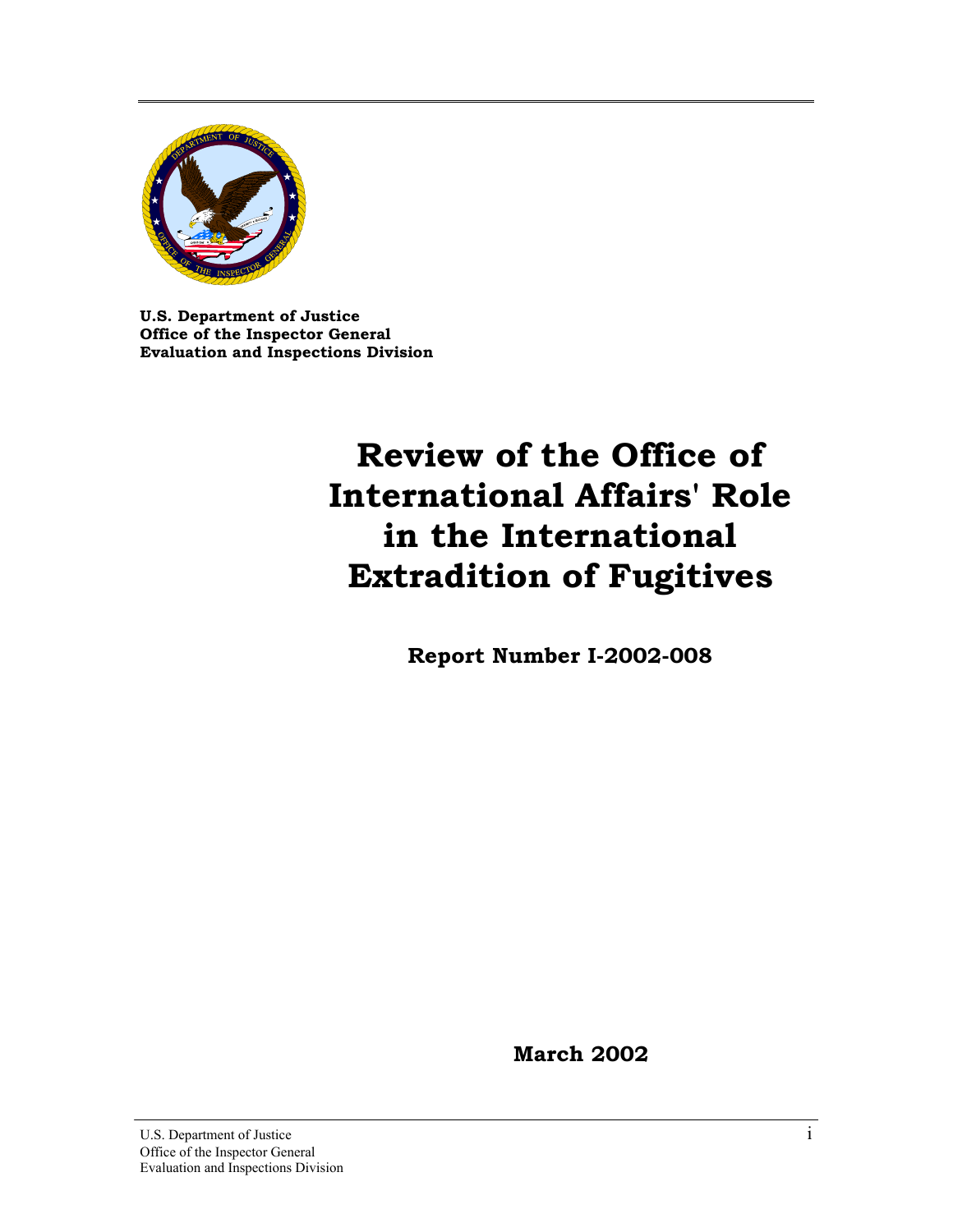### MEMORANDUM FOR MICHAEL CHERTOFF ASSISTANT ATTORNEY GENERAL CRIMINAL DIVISION

| FROM:    | GLENN A. FINE (original signed)<br><b>INSPECTOR GENERAL</b>                                                          |
|----------|----------------------------------------------------------------------------------------------------------------------|
| SUBJECT: | Review of the Office of International Affairs' Role in<br>the International Extradition of Fugitives, I-2002-<br>008 |

Attached is the final report on our review of the Office of International Affairs' (OIA) Role in the International Extradition of Fugitives. We assessed whether OIA managed the extradition process effectively and whether OIA appropriately carried out its extradition responsibilities.

We found that OIA does not actively manage its extradition caseload in a manner that ensures that all necessary actions on extradition cases are completed. Our review of 58 cases indicated that OIA could have taken additional action in nearly 60 percent of the cases. Under its current practices, OIA has not developed internal policies, procedures, or standards for processing extradition cases that delineate staff responsibilities, time frames, or priorities to guide employees or communicate management expectations.

In our review of extradition case files, we found the majority were either disorganized or missing key documents and information. From the conditions of the case files, the history and status of the extradition requests could not be readily determined. OIA has not established and implemented standards for maintaining the extradition case files.

OIA's centralized automated case tracking system, the Extradition Tracking System, is not used office-wide as a case tracking system and OIA staff do not find the system to be reliable or user-friendly. While OIA staff have devised their own methods for tracking cases, we found these methods are inadequate for the volume of extradition cases that must be tracked and for the type of data needed for management oversight.

To conform to the Government Performance and Results Act of 1993, OIA established performance measures for its treaty negotiation responsibility. However, OIA has not established performance measures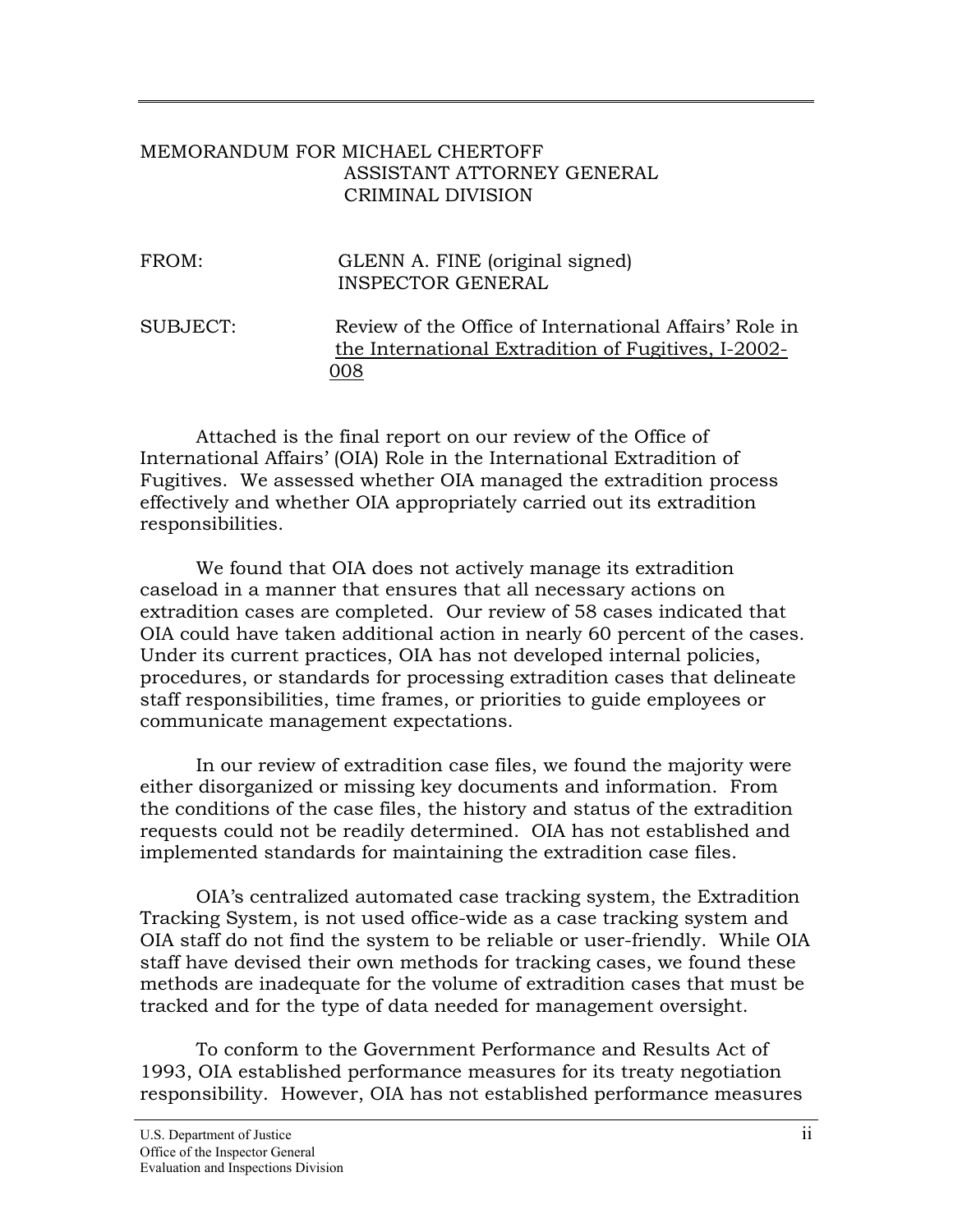for its other major responsibilities, such as processing extradition requests and evidence requests under the treaties.

We sent copies of the draft report to your office on December 10, 2001, and requested written comments on the findings and recommendations. We have attached your comments as an appendix to the final report. We have incorporated the comments where appropriate. On the basis of your written comments, we consider Recommendations 1, 2, 3, 4, and 5 open and resolved. To close the recommendations, please provide the documentation listed in Appendix IV of the report within 60 days.

We appreciate the courtesies extended to our staff. We hope the information contained in the attached report will be useful in your efforts to improve the extradition process.

Attachment

cc: Julie Wellman Liaison Criminal Division

> Vickie L. Sloan **Director** Departmental Audit Liaison Office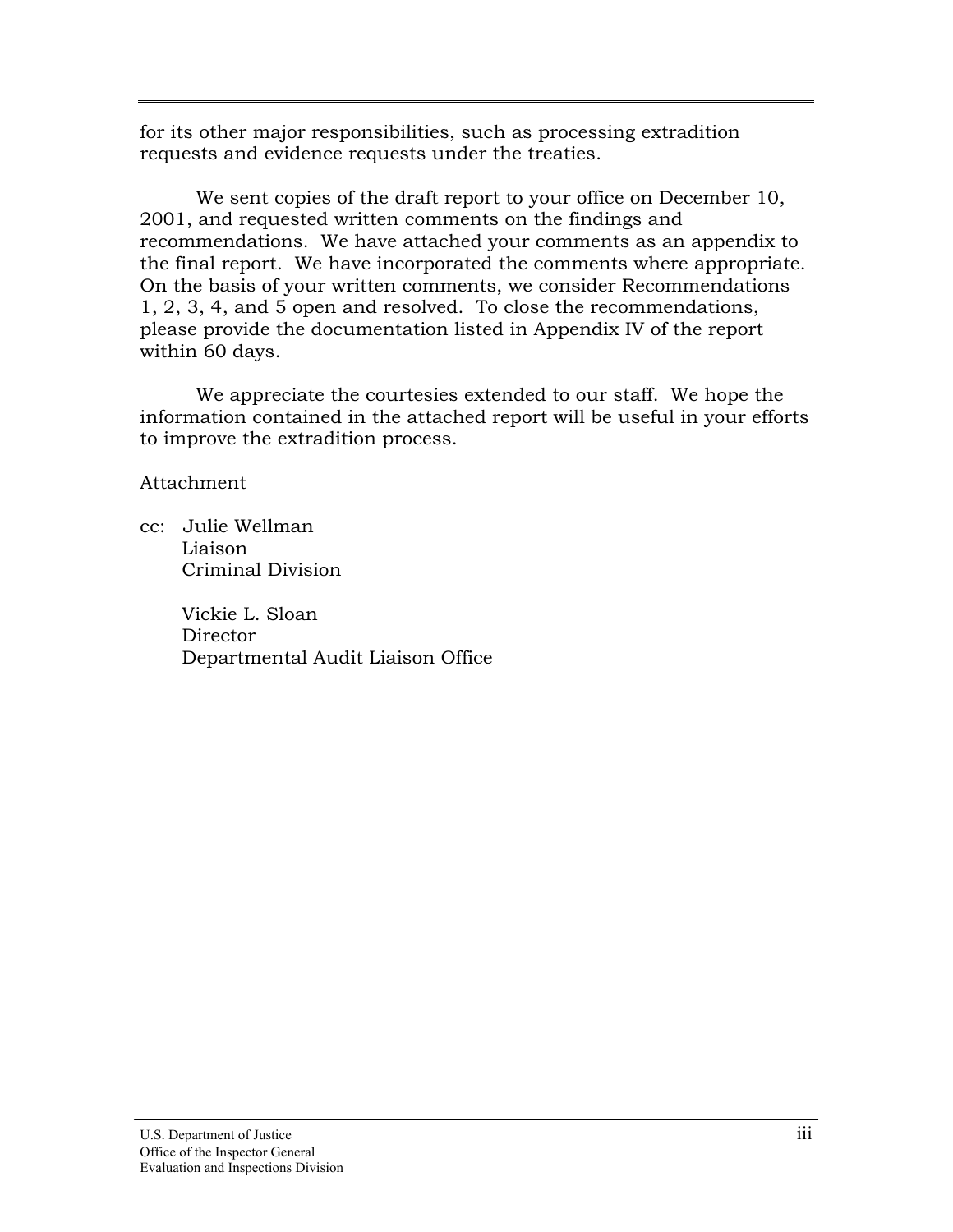# **TABLE OF CONTENTS**

| <b>APPENDIX I: PROCESS FOR INTERNATIONAL</b>                                                                 |  |
|--------------------------------------------------------------------------------------------------------------|--|
| <b>APPENDIX II: TABLE OF RESPONSIBILITIES - OTHER</b><br><b>U.S. AGENCIES IN THE EXTRADITION PROCESS  39</b> |  |
| APPENDIX III: CRIMINAL DIVISION MANAGEMENT'S RESPONSE  40                                                    |  |
| APPENDIX IV: OIG'S ANALYSIS OF MANAGEMENT'S RESPONSE  54                                                     |  |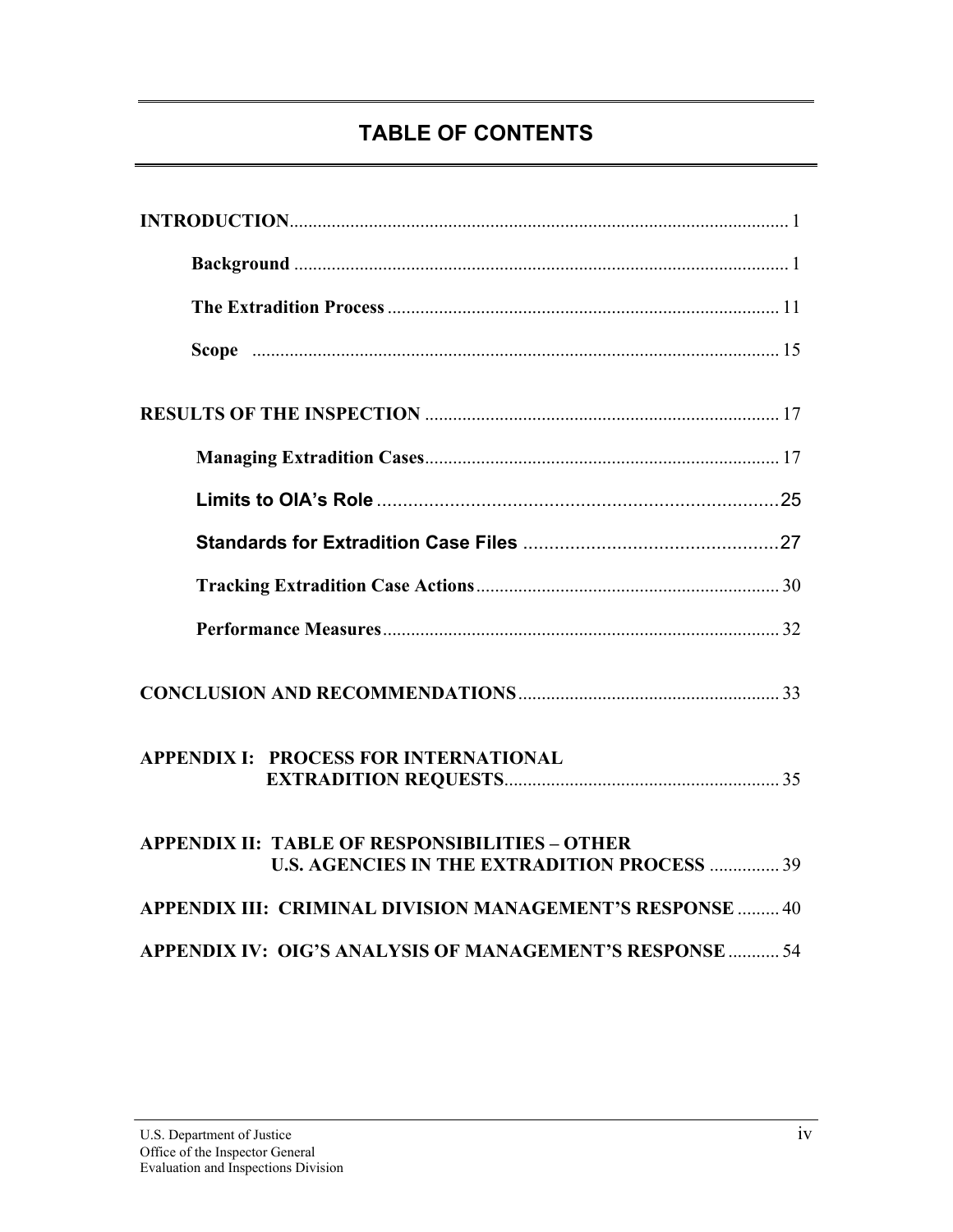International extradition is the formal process by which a fugitive found in one country is surrendered to another country for trial or punishment. The process is regulated by treaty and conducted between the U.S. government and a foreign government. As of February 2001, the United States had extradition treaties with 109 countries, with some treaties dating back over 100 years.

The Criminal Division's Office of International Affairs (OIA), established in 1979, is the central point of contact within the Department of Justice (Department) for U.S. prosecutors and foreign governments seeking to extradite fugitives. OIA's role is to facilitate an extradition by providing advice and assistance to U.S. and foreign prosecutors regarding legal, procedural, and other aspects of the extradition process and to process extradition requests for fugitives wanted in the United States and foreign countries. Even though OIA attorneys do not direct the investigation and prosecution related to an extradition, OIA has significant responsibility in the extradition process that affects the overall progression of, and law enforcement decisions relating to, the extradition. OIA is responsible for managing the information it receives pertaining to specific extradition requests, intelligence regarding a fugitive's activities and location, law enforcement initiatives occurring in a country, and diplomatic communications.

Each year since 1990, OIA has opened between 670 to 950 cases for the extradition of fugitives based on requests from U.S. prosecutors and foreign governments. During the same time period, OIA closed between 380 to 960 cases per year. OIA's rate of case closure has not kept pace with the number of new cases, resulting in a pending caseload that has increased over 100 percent since 1990. As of November 2000, OIA had 3,636 extradition cases pending -- approximately 1,100 cases where fugitives wanted by foreign governments were believed to be in the United States and approximately 2,500 cases where fugitives wanted by the United States were believed to be in foreign countries. Included in these cases are requests that were presented to the appropriate governments up to 27 years ago.

The Evaluation and Inspections Division, Office of the Inspector General (OIG), assessed whether OIA managed the extradition process effectively and whether OIA appropriately carried out its responsibilities for the international extradition of fugitives. OIA does not have written policies and procedures that describe the office's responsibilities in processing extradition requests within OIA. Consequently, we examined case files, interviewed OIA managers and staff, other Department officials, and reviewed statistical information contained in OIA's case tracking system in an effort to understand OIA's work processes. We selected a sample of 70 extradition case files from the total pending cases and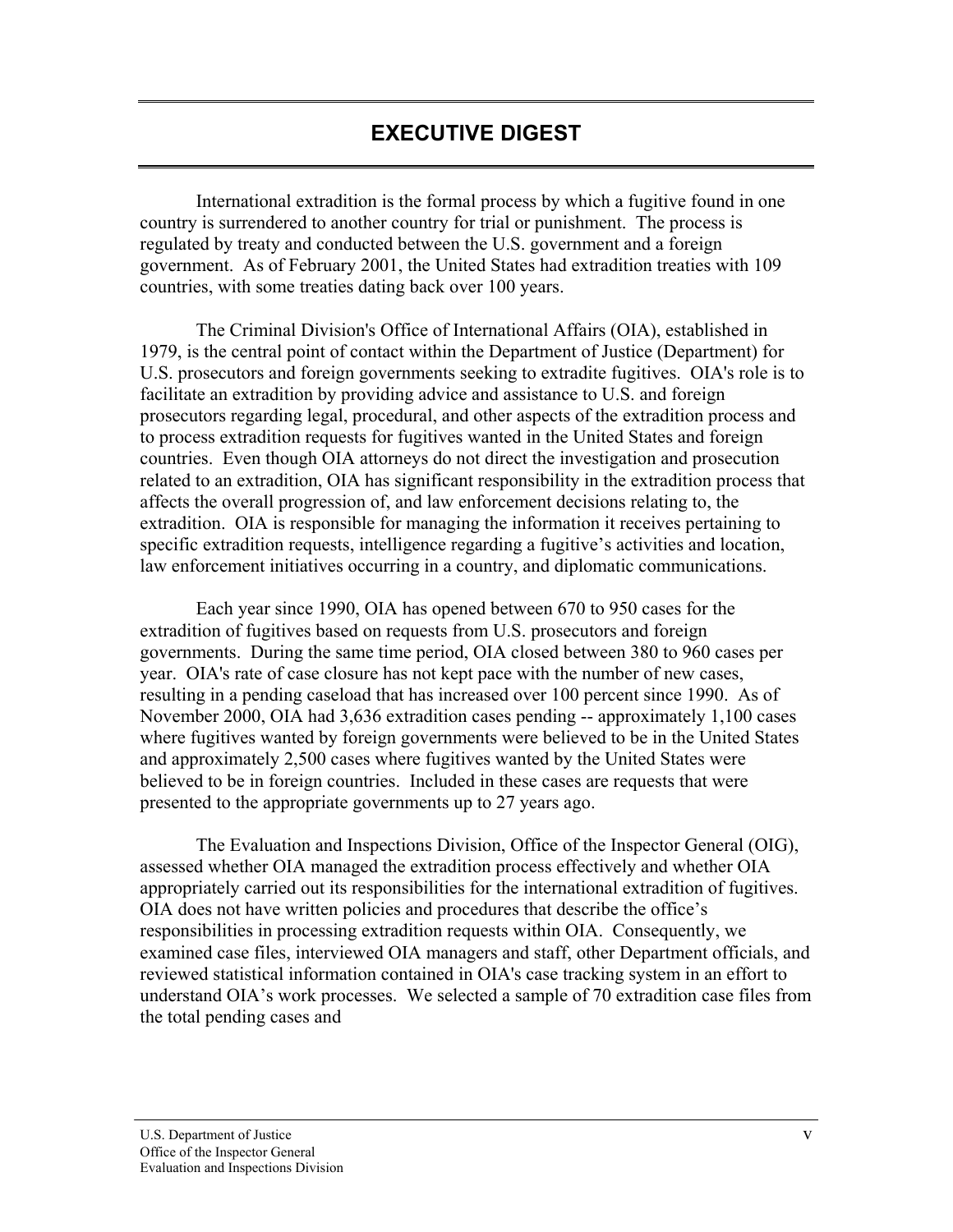cases closed during fiscal year 2000. Of the 70 cases, 39 cases were closed and 31 were open. Of the 70 cases, OIA did not produce 12 case files before we concluded our review<sup>1</sup>

Our review of the 58 case files disclosed that OIA's effectiveness in processing and managing an extradition request was inconsistent, depending upon its stage in the extradition process and the status of any pending actions. We found that in most of these cases OIA was effective during the initial review of an extradition request when it ensured the extradition request met treaty requirements and satisfied other legal and diplomatic requirements. OIA also provided support during the extradition procedures once a fugitive was apprehended. For the cases we reviewed, we found that OIA met extradition deadlines, such as submitting extradition documents after a provisional arrest. OIA's attention to an extradition request diminished, however, after it had taken these actions. With few exceptions, we found that OIA did not review cases to determine whether follow-up action was needed, to ensure that OIA had taken all action it should on the cases, or to close cases in a timely manner.

Although it is reasonable for extradition cases to remain open for many years because of legal, diplomatic, or law enforcement issues, we found that many cases remained open due to inattention. We found various reasons for OIA's inattention to pending cases. According to OIA staff, they did not follow up on cases because of the steady receipt of new extradition cases that required immediate attention, the large volume of cases assigned to each attorney made follow-up not feasible, and a view that it was not OIA's responsibility to initiate follow-up on pending cases. According to OIA officials, U.S. and foreign investigators, prosecutors, and officials are responsible for monitoring their extradition cases and for initiating any follow-up action needed to further the extradition. However, we found that OIA missed opportunities to provide information that could have advanced the extradition effort.

For 34 of the 58 extradition cases we reviewed, we found that OIA could have taken additional action if it had reviewed the cases regularly and followed up with foreign and U.S. prosecutors. The types of actions that OIA could have taken included closing cases in a more timely fashion, determining the status of requests for additional information from USAOs and foreign officials pertaining to an extradition, and determining the status of case actions and providing the information to appropriate prosecutors and law enforcement agencies.

 $<sup>1</sup>$  In commenting on a draft of the report, OIA stated that part of the problem in providing</sup> these 12 cases was the National Records Center's inability to find the case files; or the Center's late retrieval of the files; or the OIA's erroneous entries into the Extradition Case Tracking System that showed the cases as open, when in fact they were closed and at the National Records Center.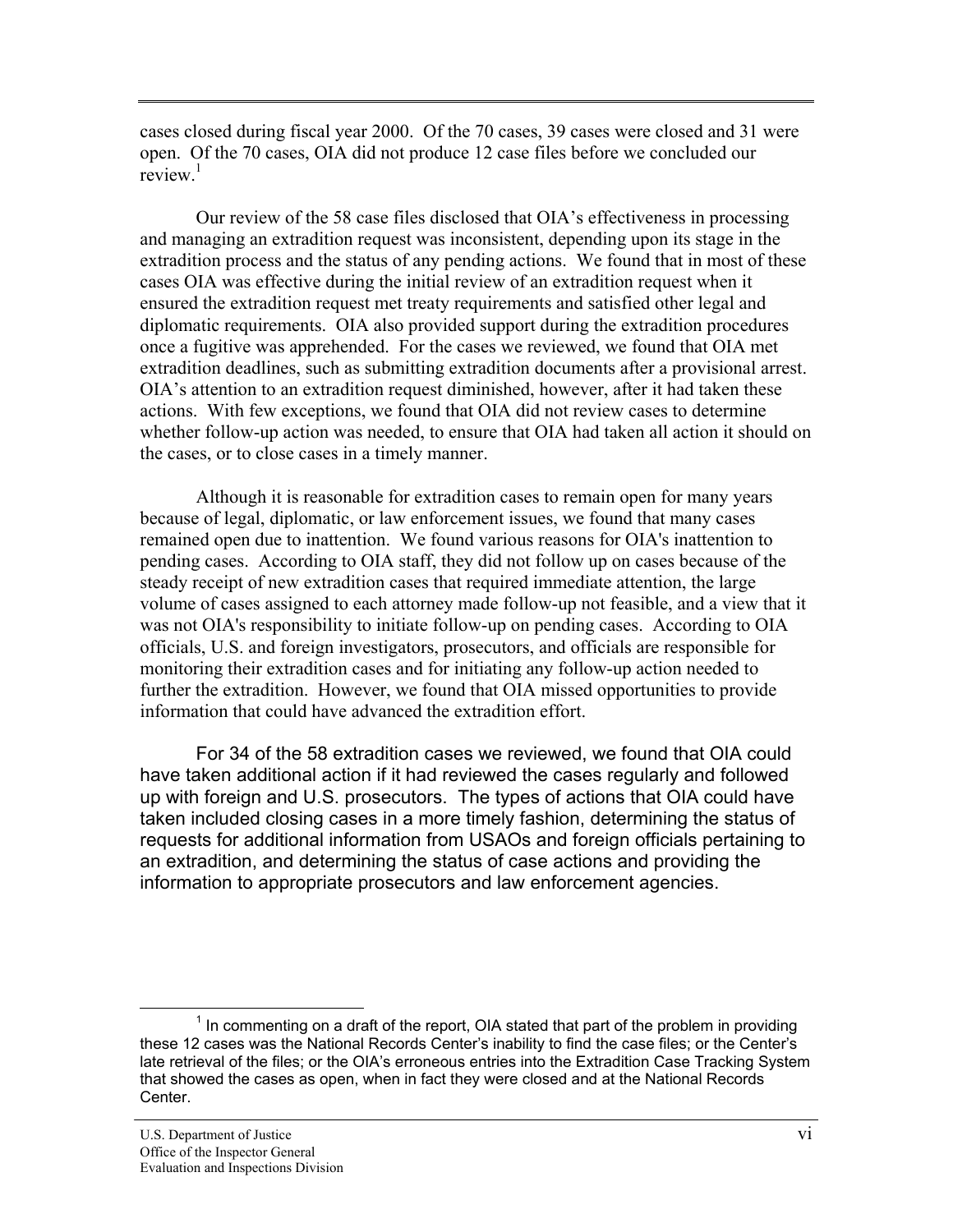We also found that OIA's case files were not complete and not maintained in an organized manner. To effectively provide advice and assistance in extradition cases, OIA staff must have access to organized and complete information regarding actions on extradition cases. Additionally, as a result of attorney turnover and absences from the office, OIA staff attorneys must often assume responsibility for other attorneys' extradition cases and quickly familiarize themselves with the case details. Therefore, case files should contain all case-related information so an attorney unfamiliar with the case can easily discern its status and history. In 31 of the 58 extradition case files we reviewed, either documents were not in any discernible order or key documents and information were missing.

The Extradition Tracking System (ETS) – OIA's centralized automated case tracking system – is designed to track case information and correspondence, identify and monitor the status of extradition cases, and generate statistics about the extradition process such as the number of pending extradition cases. Of the 14 staff members we interviewed, 10 (6 attorneys and 4 paralegals) said that they generally do not use ETS to determine case status. They said that ETS is unreliable or not user friendly. Many staff members said they use ETS to determine basic case identifying information, such as the OIA attorney assigned, but if they want to determine case actions or status, they refer to the case file. Instead of using ETS to monitor case activities, staff have devised their own methods for tracking cases. For instance, some country team attorneys and paralegals track deadlines and cases by handwriting provisional arrest request dates on their desk calendars, maintaining a mental list of open cases, and attaching notes to case files. Thus, OIA has not integrated its automated system into its case management responsibilities.

We concluded that OIA did not manage individual extradition cases or its overall caseload as effectively as it could because OIA has not developed adequate case management procedures. Cases are not prioritized for follow-up and OIA staff and supervisors do not systematically review pending matters. Unless prompted by outside entities, OIA does not usually follow up with U.S. or foreign officials. This failure to fully manage the extradition process and individual extradition cases occurred primarily because OIA has not established clear objectives for case management, has not developed procedures for systematically reviewing cases, has not developed standards for case file maintenance, and has not incorporated its automated case tracking system in the case management process. Without these basic management procedures, OIA cannot ensure that it has taken sufficient actions on each extradition case.

We made five recommendations to help OIA improve its management of the extradition process and accomplish its responsibilities for the international extradition of fugitives: (1) develop extradition case management policies and procedures that require periodic review of cases by OIA attorneys and their supervisors to ensure legal sufficiency, timeliness, and completeness of actions; (2) coordinate with the Department's law enforcement components to develop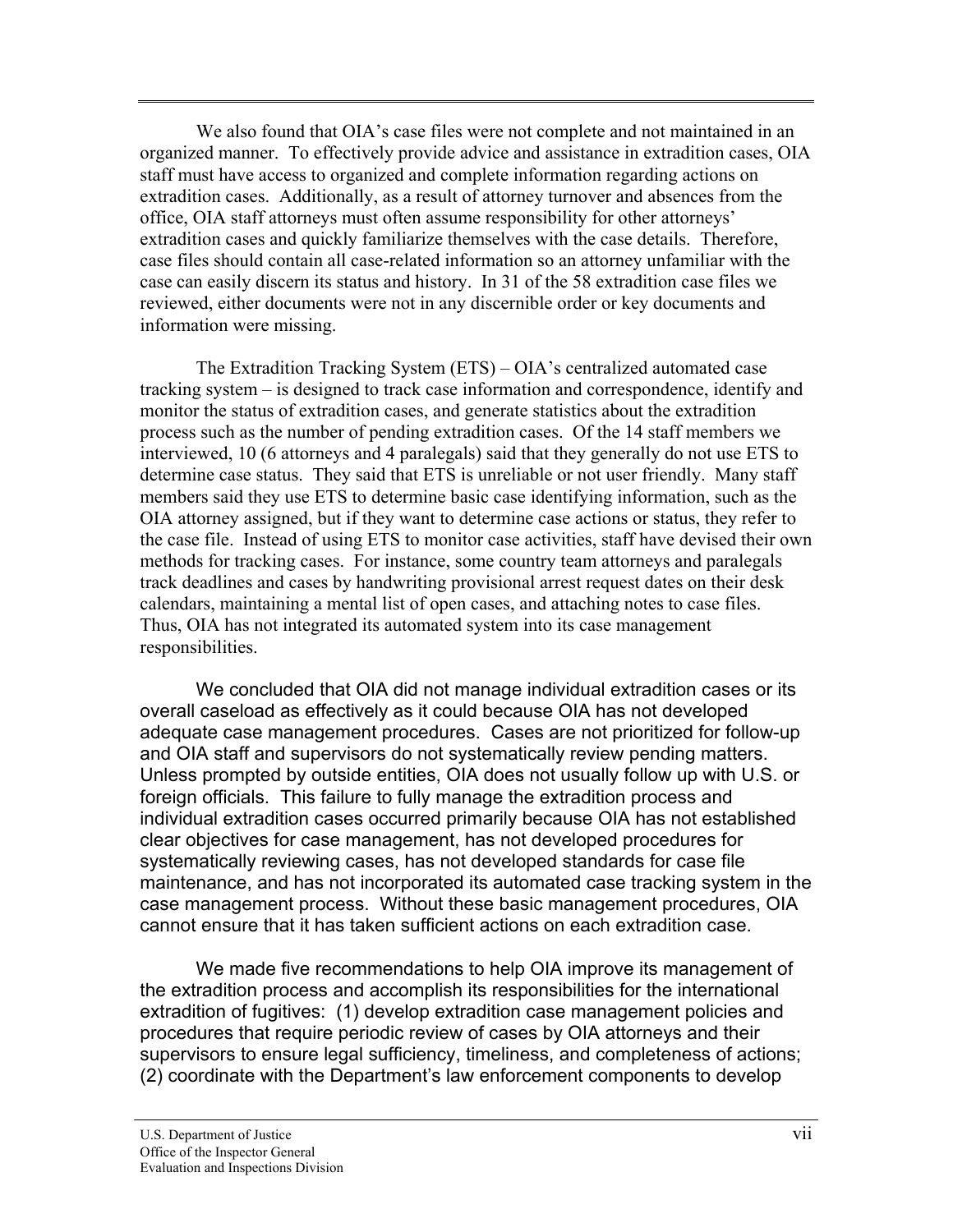strategies for law enforcement officials to identify individuals who are the subjects of extradition requests; (3) develop standards for maintaining complete and organized extradition case files and accounting for the physical location of each file; (4) incorporate into the extradition process an automated case tracking system that provides reliable and complete data; and (5) develop performance measures for processing extradition requests and for monitoring OIA's progress in meeting its goals.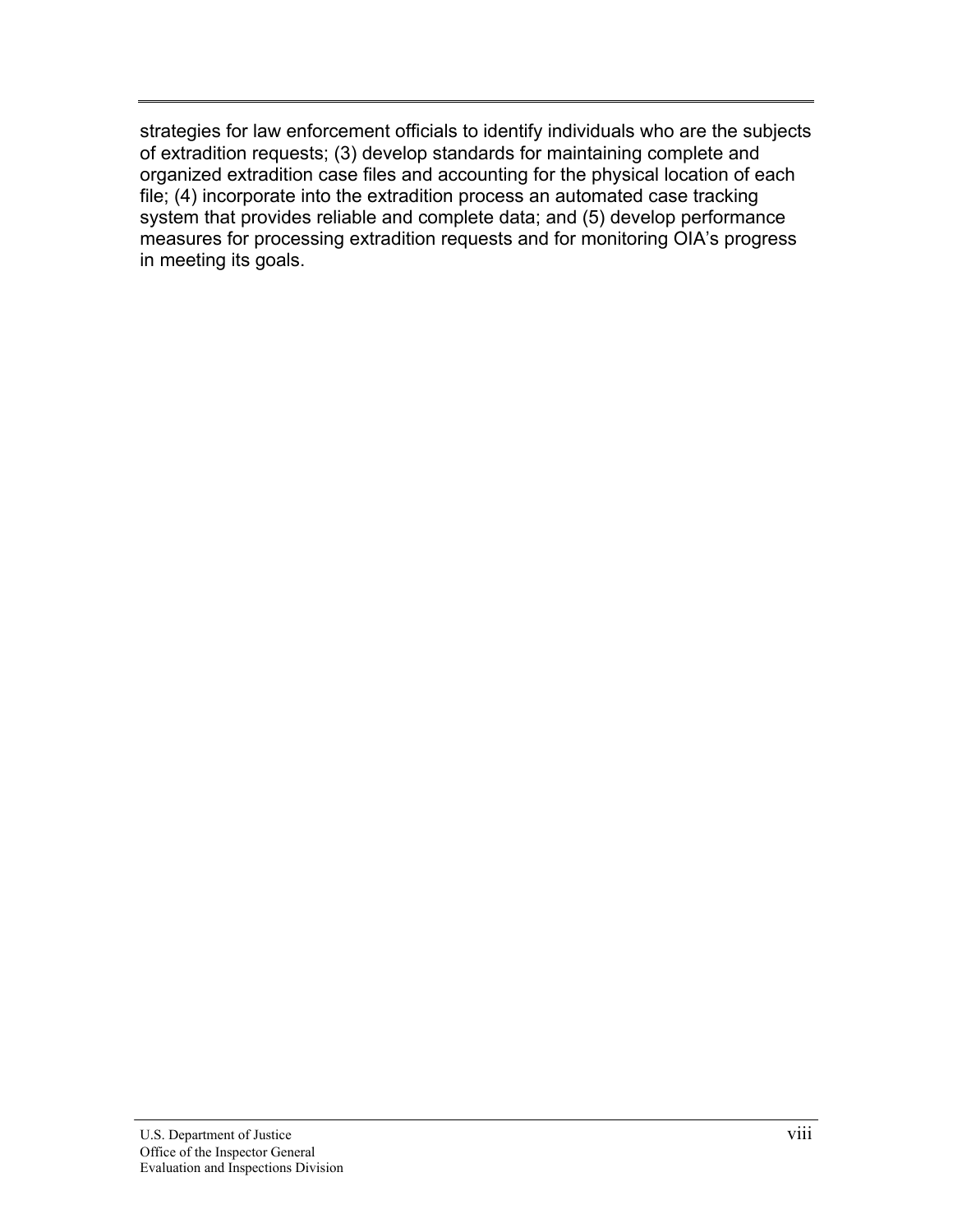<span id="page-8-0"></span>International extradition is the formal process by which a fugitive found in one country is surrendered to another country for trial or punishment. The process is regulated by treaty and conducted between the U.S. government and a foreign government. As of February 2001, the United States had extradition treaties with 109 countries.

The Criminal Division's Office of International Affairs (OIA), established in 1979, is the central point of contact within the Department of Justice (Department) for U.S. prosecutors and foreign governments seeking to extradite fugitives. OIA provides advice to U.S. and foreign law enforcement organizations and processes extradition requests for fugitives wanted in the United States and foreign countries.

Each year since 1990, OIA has opened between 670 to 950 extradition cases based on requests from U.S. prosecutors and foreign governments. During the same time period, OIA closed between 380 to 960 cases per year. OIA's case closure rate has not kept pace with the number of new cases, resulting in a pending caseload<sup>2</sup> that has increased over 100 percent since 1990. As of November 2000, OIA had 3,636 extradition cases pending – approximately 1,100 cases where fugitives wanted by foreign governments were believed to be in the United States and approximately 2,500 cases where fugitives wanted by the United States were believed to be in foreign countries.

The Evaluation and Inspections Division, Office of the Inspector General (OIG), reviewed the extradition process at OIA. The review assessed whether OIA managed the extradition process effectively and whether OIA carried out its role and responsibilities for the international extradition of fugitives.

# **Background**

The extradition of a fugitive from one country to another involves coordination and cooperation among law enforcement personnel, prosecutors, and other government officials. OIA's role is to facilitate the extradition process and provide advice and assistance on international criminal matters to both U.S. and foreign law enforcement authorities. OIA supports the Department, U.S. Attorneys' offices (USAO), and state and local prosecutors on issues of

 $2$  Pending cases are cases that are not closed by the end of calendar year and are carried forward into the next year.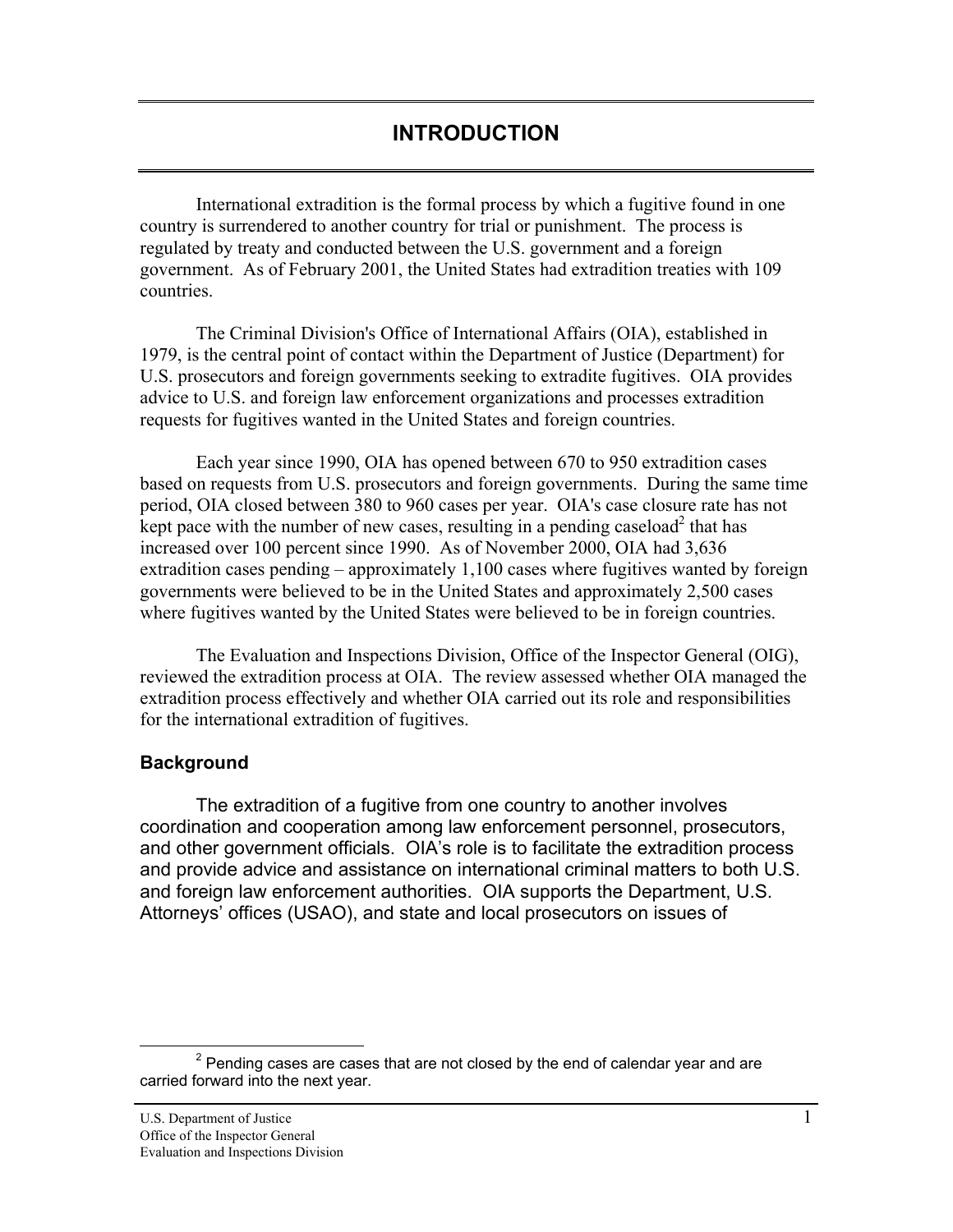international law, including extraditions. It also serves as the United States' central point of contact for foreign law enforcement authorities on international criminal matters.<sup>3</sup>

For extradition requests, OIA reviews legal documents to ensure they meet the treaties' requirements, provides to U.S. and foreign prosecutors advice and assistance that will increase the likelihood of fugitives' extraditions, and recommends ways of resolving problems with extradition cases. When an extradition in a foreign country is not viable, OIA can advise and assist U.S. prosecutors and law enforcement personnel about pursuing other options, such as seeking deportation of a fugitive or issuing an Interpol Red Notice<sup>4</sup> to facilitate the fugitive's apprehension. When a foreign government's extradition request does not meet the requirements of the United States, OIA informs the foreign government of the request's deficiencies. However, the foreign government, not OIA, is responsible for determining its next action based on its own government's recommendations.

OIA also negotiates agreements on international criminal matters in concert with the U.S. Department of State and other government agencies. OIA's principal concentration is bilateral extradition and mutual legal assistance treaties (MLAT),<sup>5</sup> but it also negotiates executive and general multilateral law enforcement agreements. In addition, OIA processes MLAT and non-treaty evidence requests and provides information and advice on international criminal matters to the Attorney General and other senior Department officials.<sup>6</sup>

To accomplish its responsibilities, OIA has five teams – four country teams and a "Multilateral Team" – each headed by an Associate Director and staffed with attorneys, paralegals, and support personnel. The number of attorneys and paralegals varies by team.

<sup>3</sup> OIA Mission Statement, January 17, 2001.

 $5$  MLATs allow one country to directly request evidence through another country's justice agency contact, such as OIA in the United States.

 $^6$  When we interviewed OIA staff as part of our review, they stated that extraditions were OIA's "highest priority." In commenting on a draft report, however, OIA stated that extraditions were a "high priority," and emphasized its work handling requests for evidence under MLATs and providing advice on international criminal matters to Department officials.

<sup>&</sup>lt;sup>4</sup> An Interpol Red Notice is an international system that distributes information regarding individuals wanted by law enforcement agencies. A Red Notice is submitted by a country that seeks the arrest of a fugitive for whom an arrest warrant has been issued and the fugitive's whereabouts are unknown. When a country issues a Red Notice, the country is making a commitment to extradite the fugitive if arrested.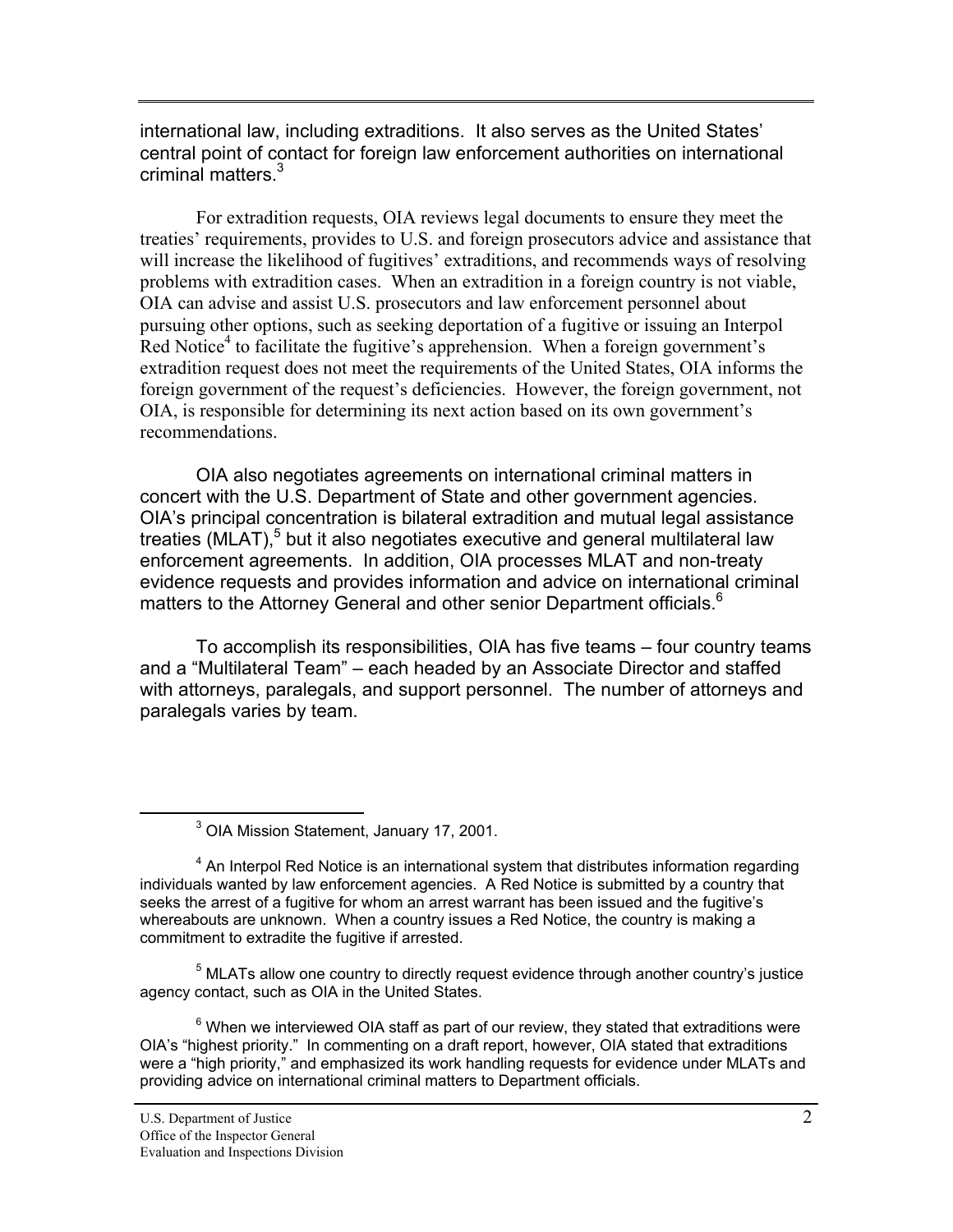According to OIA records, about 25 staff attorneys and 11 paralegals are assigned to four country teams that are responsible for processing requests from both U.S. prosecutors and foreign governments. The country teams process cases that fall within the following geographic areas:

• Team I (United Kingdom/Africa) – responsible for Ireland, Africa, and the United Kingdom (UK) and its dependencies, and English-speaking Caribbean nations.

At the time of our review, Team I had 386 open extradition cases, 107 of which involve the UK.

• Team II (European) – responsible for Europe (except the UK) and the Caribbean islands controlled or formerly controlled by European countries other than the UK.

> At the time of our review, Team II had 609 open extradition cases. Unlike the other country teams, no one country dominates Team II's extradition cases. The top four countries are: Switzerland with 86 cases, Federal Republic of Germany with 72 cases, the Netherlands with 66 cases, and France with 60 cases.

• Team III (Latin American) – responsible for Mexico, Central and South America, and Spanish-speaking Caribbean nations.

At the time of our review, Team III had 1,693 open extradition cases. More than half of these cases (849) involved Mexico.

Team IV (Asia/Canada) – responsible for Asia (which includes the Middle East), Canada, Australia, New Zealand, and Pacific islands.

At the time of our review, Team IV had 942 open extradition cases. Slightly less than half of these cases (456) involved Canada.

The country teams are supported by two OIA sections: the Docketing Unit and the Fugitive Unit. The Docketing Unit is responsible for recording the opening of all extradition cases in the automated Extradition Tracking System (ETS) and preparing the official case file folders that are maintained in the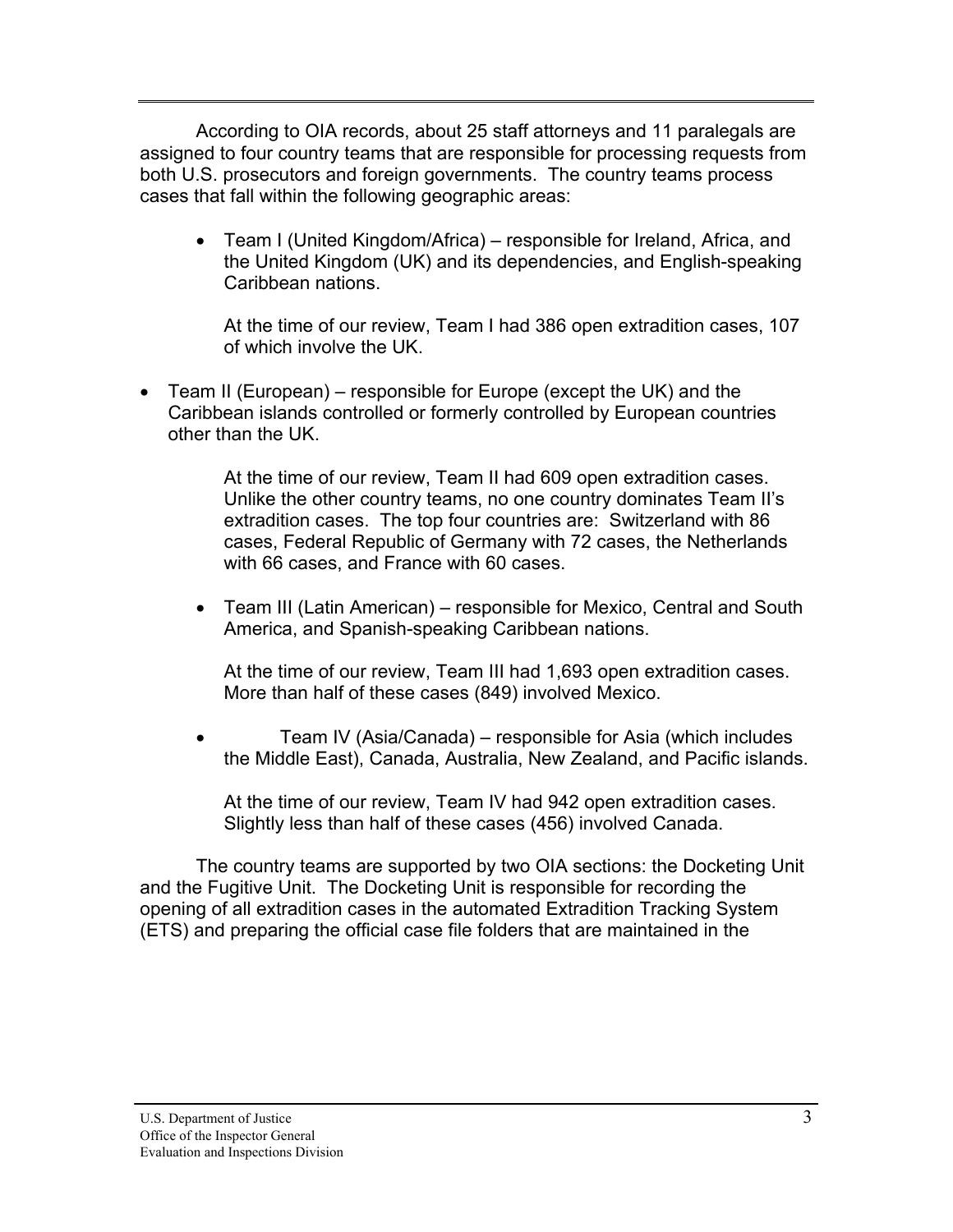Docketing Unit's file room.<sup>7</sup> This unit also receives all incoming correspondence and excerpts information from it into ETS. Original documents are forwarded to the appropriate country team to be included in the extradition case file folders maintained by the teams. This unit also is responsible for recording the closing of all extradition case records in ETS and retiring files to the Federal Records Center.

At the time of our review, OIA had one attorney assigned to the Fugitive Unit. This unit was responsible for maintaining a registry of U.S. fugitives who, after the United States made an original extradition request to a foreign country, eluded law enforcement authorities. This unit notified the country teams when a U.S. fugitive was located abroad so the appropriate country team could contact the prosecutor to ascertain whether the jurisdiction was still interested in pursuing the extradition. The Criminal Division informed us that the unit was abolished after we completed our field work.

OIA has a "Multilateral Team" that is responsible for assisting in the negotiation of multilateral law enforcement treaties.<sup>8</sup> The team, consisting of two attorneys, serves as the Department's contact for judicial matters involving international tribunals and international criminal courts. The team provides assistance regarding law enforcement activities of multilateral organizations and coordinates activities of Department components engaged in multilateral law enforcement activities.

 $7$  When extradition cases are opened, the Docketing Unit establishes the official case file folder for each new case. After the Docketing Unit completes the official case folders, the country teams maintain all documents related to the cases in its own file folders until the cases are closed. Therefore, the official file folders contain only the documentation that officially opened the extradition cases. When cases are closed, the country teams send their case files to the Docketing Unit, which puts all the documents maintained in the country team's case files into the official case file folders.

 $8$  A multilateral law enforcement treaty is a treaty to which more than two countries are parties for a law enforcement purpose. For example, a multilateral law enforcement treaty that addresses international trafficking in stolen vehicles establishes requirements for returning the vehicles. These treaties are negotiated through multilateral organizations, such as the Council of Europe and Organization of American States.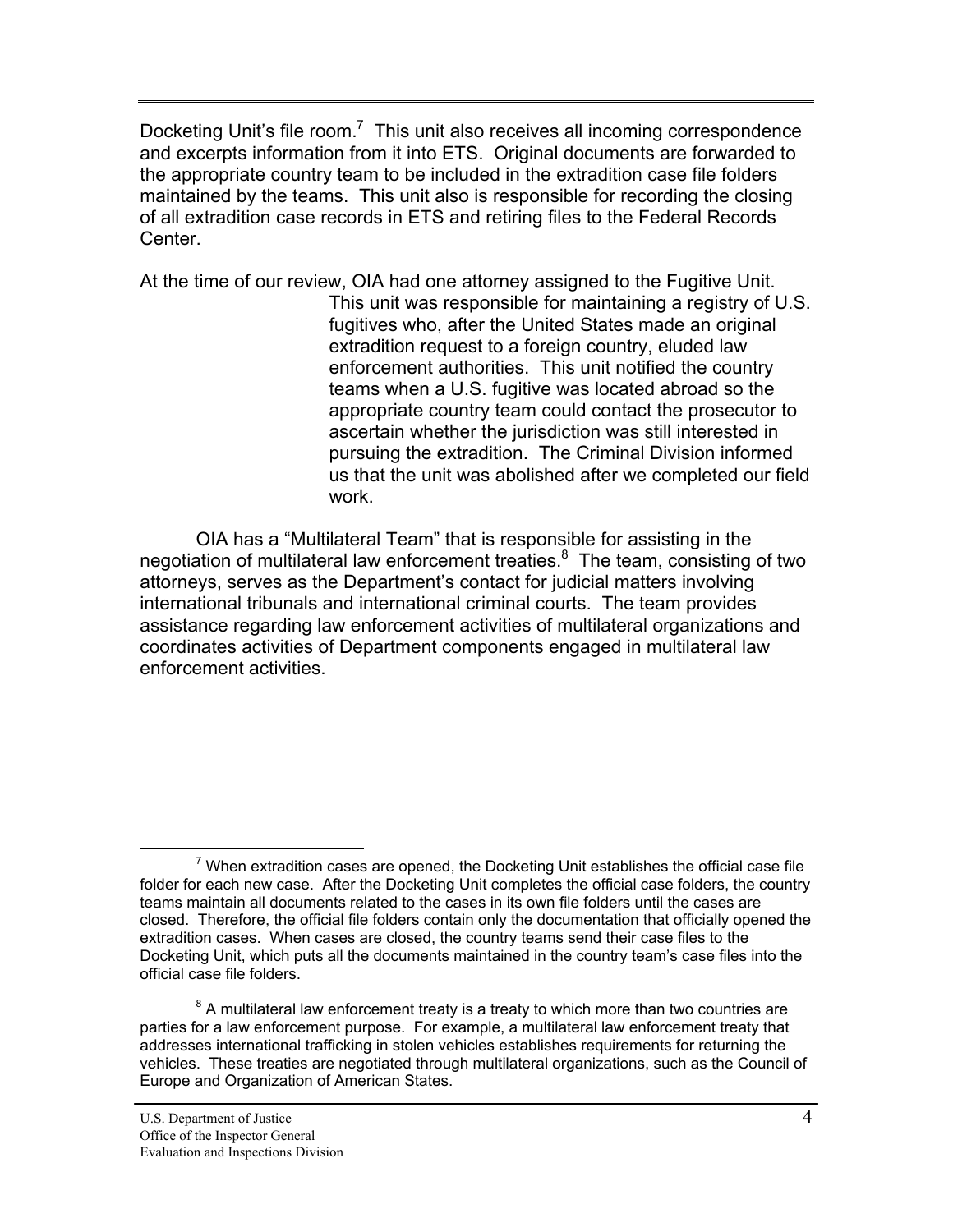Over the past decade, OIA's total staff has not changed significantly, as shown in Table 1 below. The average number of attorneys and other professional staff is 41 and 17, respectively. While the total number of attorneys has decreased since 1992, the total number of administrative and other professional staff has increased.

| End of             |                        | <b>Administrative/Other</b> |              |
|--------------------|------------------------|-----------------------------|--------------|
| <b>Fiscal Year</b> | Attorneys <sup>9</sup> | <b>Professional Staff</b>   | <b>Total</b> |
| 1992               | 47                     | 14                          | 61           |
| 1993               | 45                     | 12                          | 57           |
| 1994               | 42                     | 14                          | 56           |
| 1995               | 37                     | 18                          | 55           |
| 1996               | 35                     | 20                          | 55           |
| 1997               | 40                     | 20                          | 60           |
| 1998               | 39                     | 17                          | 56           |
| 1999               | 43                     | 17                          | 60           |
| 2000               | 40                     | 19                          | 59           |

|  | Table 1. OIA Staffing Levels |  |
|--|------------------------------|--|
|--|------------------------------|--|

Source: OIA

Note: Staffing levels do not include clerical staff.

 $^9$  In addition to the attorneys in its Washington, D.C., office, five OIA attorneys are stationed overseas in Belgium, France, Italy, Mexico, and UK. Another OIA attorney is detailed to the U.S. National Central Bureau (USNCB) of INTERPOL as its General Counsel.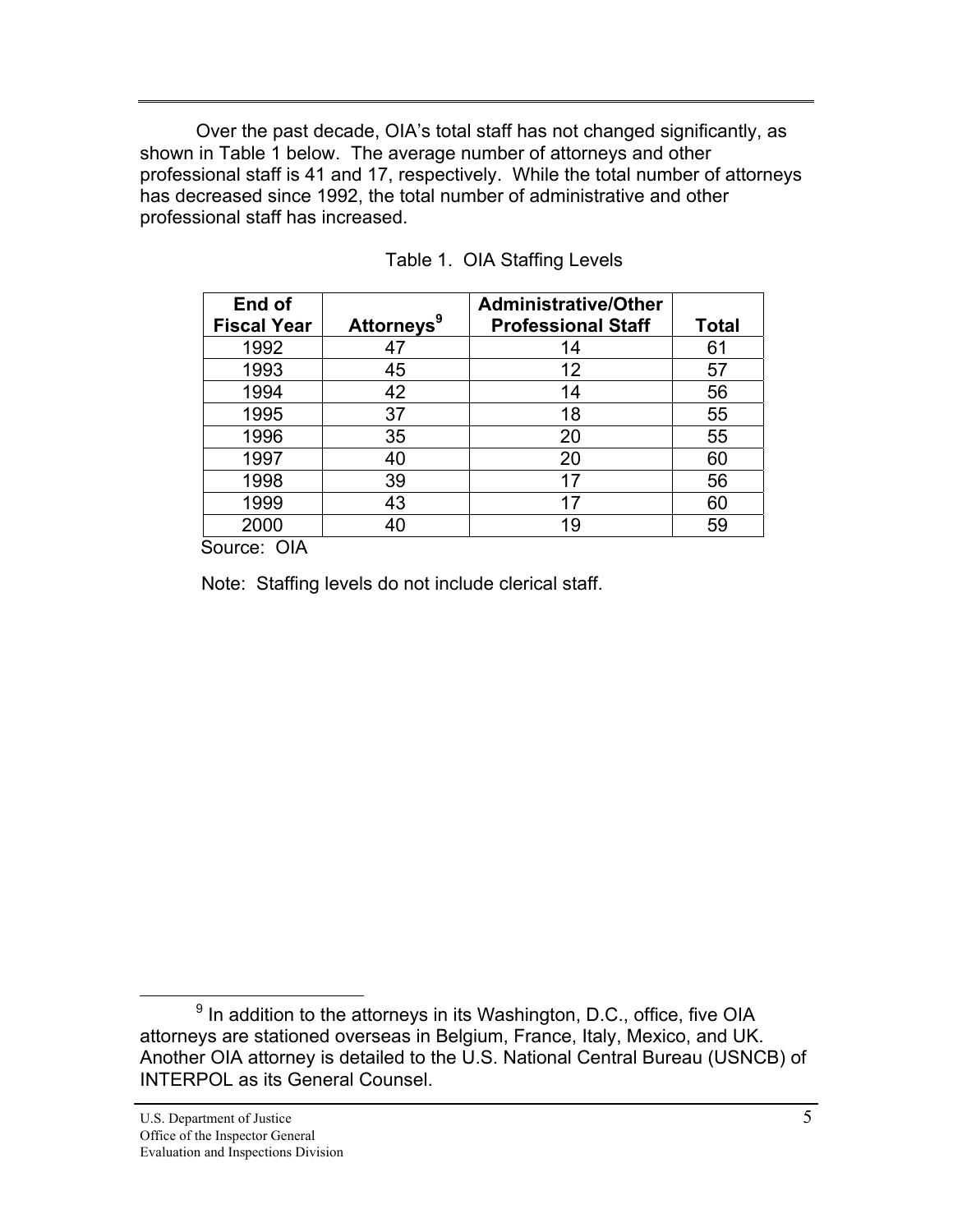The numbers of extradition treaties and MLATs have grown significantly over the last ten years (see Table 2 below). The United States currently has 91 extradition treaties in force with 109 countries. Before 1990, there were four MLATs in existence. Since 1990, 34 additional MLATs have been established. Once these treaties take affect, OIA staff has the responsibility of processing the resulting extradition and legal assistance requests.

|                                   | <b>Extradition</b> |              |                |
|-----------------------------------|--------------------|--------------|----------------|
| <b>Calendar Year</b>              | <b>Treaties</b>    | <b>MLATs</b> | <b>Total</b>   |
| 1990                              |                    | 3            | 3              |
| 1991                              | 4                  |              | 5              |
| 1992                              |                    |              |                |
| 1993                              | 2                  | 4            | 6              |
| 1994                              |                    | 1            | $\overline{2}$ |
| 1995                              |                    | 2            | 3              |
| 1996                              | 2                  | 2            | 4              |
| 1997                              | 4                  | 2            | 6              |
| 1998                              |                    |              | $\overline{2}$ |
| 1999                              | 9                  | 9            | 18             |
| 2000                              |                    | 8            | 15             |
| 2001                              |                    | ◢            | $\overline{2}$ |
| Total 1990-2001                   | 33                 | 34           | 67             |
| $C_{\text{All}}$ $C_{\text{All}}$ |                    |              |                |

### Table 2. Number of Treaties Entered into Force From 1990 through February 1, 2001

Source: OIA

 According to data provided by OIA, the yearly number of incoming mutual legal assistance requests increased threefold from 439 to 1,555 between 1990 and 2000. During the same period, the number of outgoing requests more than doubled from 286 to 608. Appendix III includes a table prepared by the Criminal Division of mutual legal assistance requests by year. According to OIA officials, the expansion of MLATs has contributed to the increase in requests. In responding to our draft report, OIA officials suggested that the increase in mutual legal assistance requests has contributed to case management problems in OIA. The number of requests and methods used by OIA to process the requests were not reviewed during our assessment of the extradition process. Our interviews with OIA attorneys disclosed that mutual legal assistance requests were a large part of their workload. While OIA officials acknowledge that increased mutual legal assistance and treaty negotiation responsibilities do not excuse OIA's case management problems, they assert that these responsibilities increased OIA's overall workload and affected OIA's ability to handle its extradition responsibilities in a timely manner.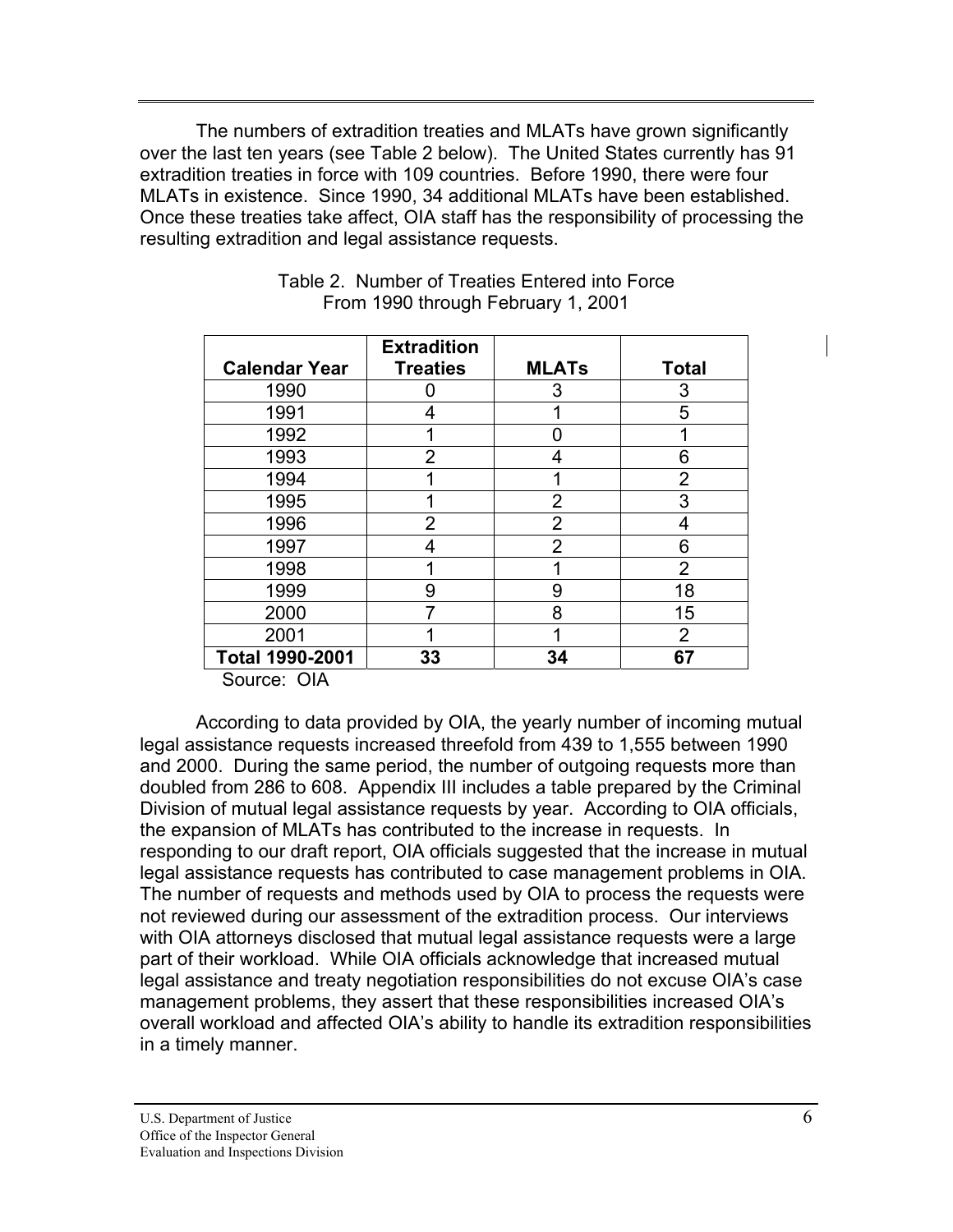Although 33 extradition treaties entered into force<sup>10</sup> from 1990 through 2001, the number of new extradition cases opened by OIA per year did not increase, remaining in the 700 - 900 case range. (See Figure 1 on page 8 for the number of new cases per year.) Thus, OIA's pending workload did not grow as a result of new treaties.

 $10$  Of these extradition treaties, only four were entirely new treaty relationships (Jordan, the Philippines, South Korea, and Zimbabwe). The remaining treaties updated or entirely replaced outmoded treaties.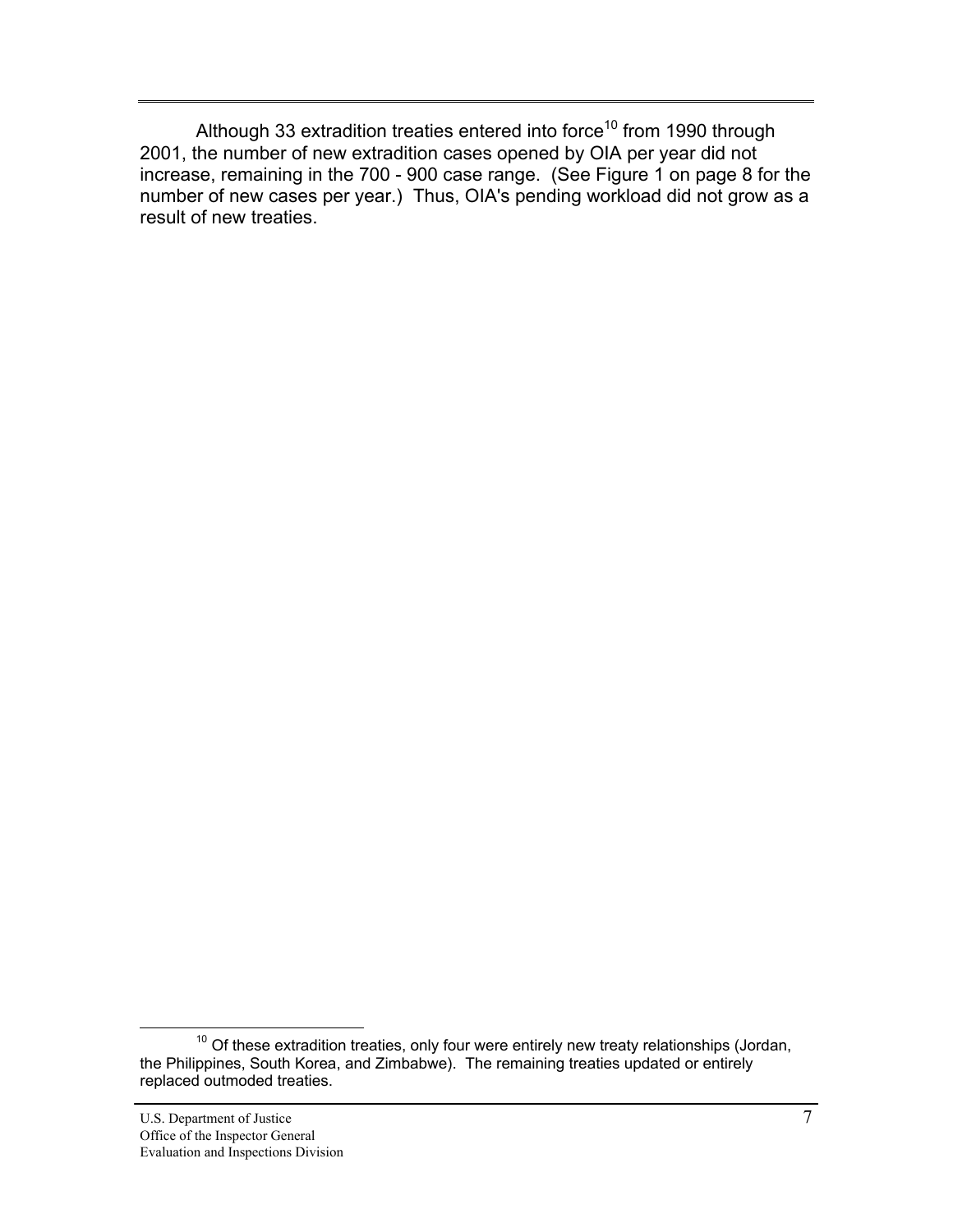

**Figure 1. Extradition Cases Opened Calendar Years 1990 - 2000**

Source: OIA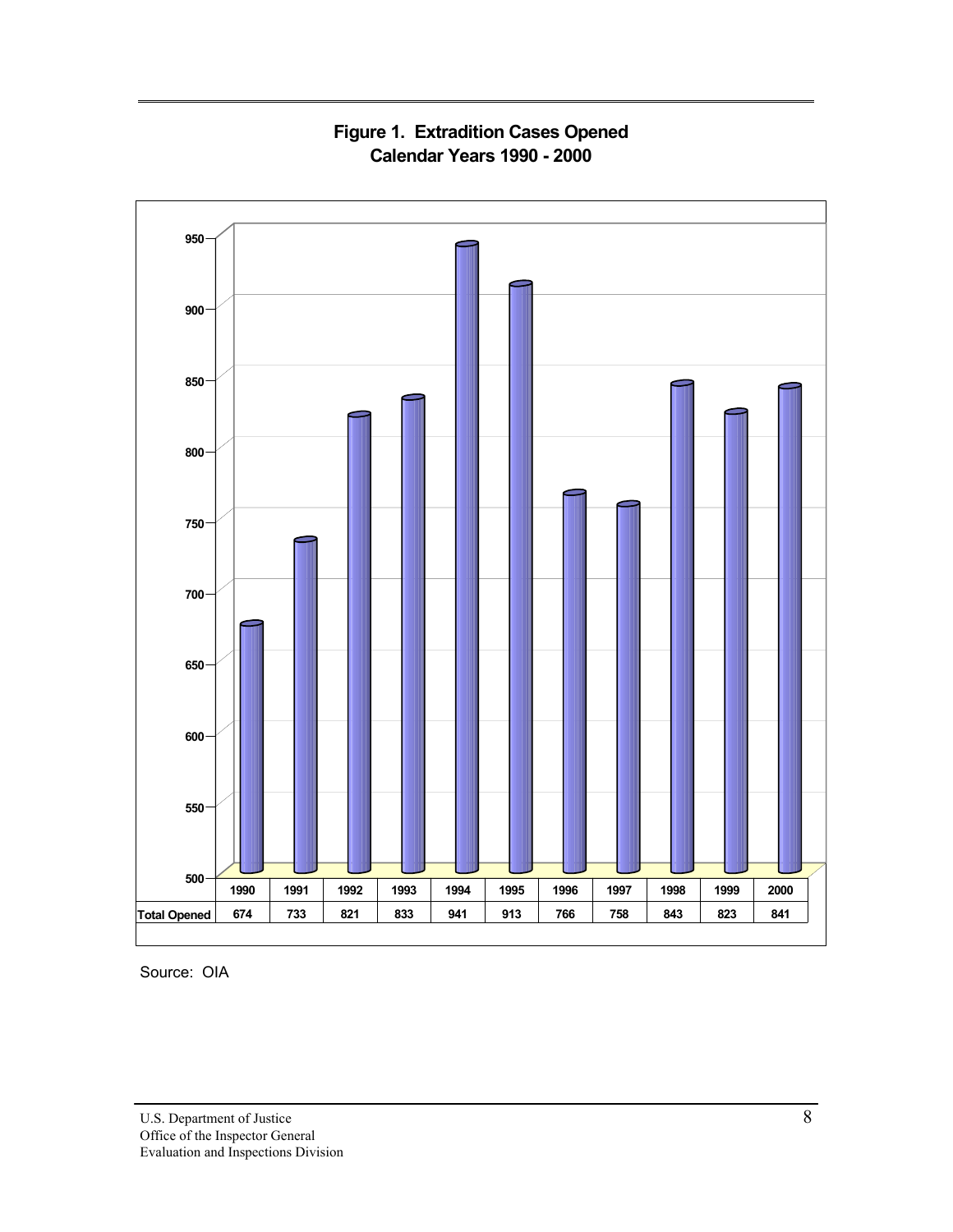According to data provided by OIA, the number of OIA's pending extradition cases at the end of each calendar year has been growing, as shown in Figure 2 on page 10. Although the number of new cases has not increased steadily since 1990, the number of pending cases has increased rapidly. In OIA's incoming extradition caseload,<sup>11</sup> the number of cases pending at the end of 2000 is over 2.5 times as large as that pending at the end of 1990 (see Table 3 below). The number of outgoing extradition cases pending at the end of 2000 is almost twice as large as that pending at the end of 1990 (see Table 4 below).

|               | 1990 | 1991 | 1992 | 1993 | 1994 | 1995 | 1996 | 1997  | 1998  | 1999  | 2000  |
|---------------|------|------|------|------|------|------|------|-------|-------|-------|-------|
| <b>Opened</b> | 137  | 216  | 264  | 237  | 303  | 340  | 275  | 237   | 274   | 200   | 218   |
| <b>Closed</b> | 211  | 153  | 167  | 214  | 244  | 176  | 141  | 129   | 266   | 199   | 188   |
| Pending       | 422  | 485  | 582  | 605  | 664  | 828  | 962  | 1,070 | 1,078 | 1,079 | 1,109 |

Table 3. Opened, Closed, and Pending Incoming Extradition Cases Calendar Years 1990 - 2000

Source: OIA

|  |  |  |                            | Table 4. Opened, Closed, and Pending Outgoing Extradition Cases |  |
|--|--|--|----------------------------|-----------------------------------------------------------------|--|
|  |  |  | Calendar Years 1990 - 2000 |                                                                 |  |

|               | 1990  | 1991  | 1992       | 1993  | 1994  | 1995  | 1996  | 1997  | 1998  | 1999  | 2000  |
|---------------|-------|-------|------------|-------|-------|-------|-------|-------|-------|-------|-------|
| <b>Opened</b> | 537   | 517   | 557        | 596   | 638   | 573   | 491   | 521   | 569   | 623   | 623   |
| <b>Closed</b> | 465   | 355   | 373        | 498   | 492   | 436   | 270   | 259   | 694   | 459   | 557   |
| Pending       | 1,419 | 1,581 | .765<br>4. | 1,863 | 2,009 | 2,146 | 2,637 | 2,629 | 2,504 | 2,668 | 2,734 |

Source: OIA

<sup>&</sup>lt;sup>11</sup> Extradition requests submitted by foreign governments to the U.S. government for the return of fugitives believed to be in the United States are referred to as *incoming* extradition requests. When the U.S. government submits extradition requests to foreign governments for the return of fugitives believed to be in the recipient countries, the requests are referred to as *outgoing* extradition requests.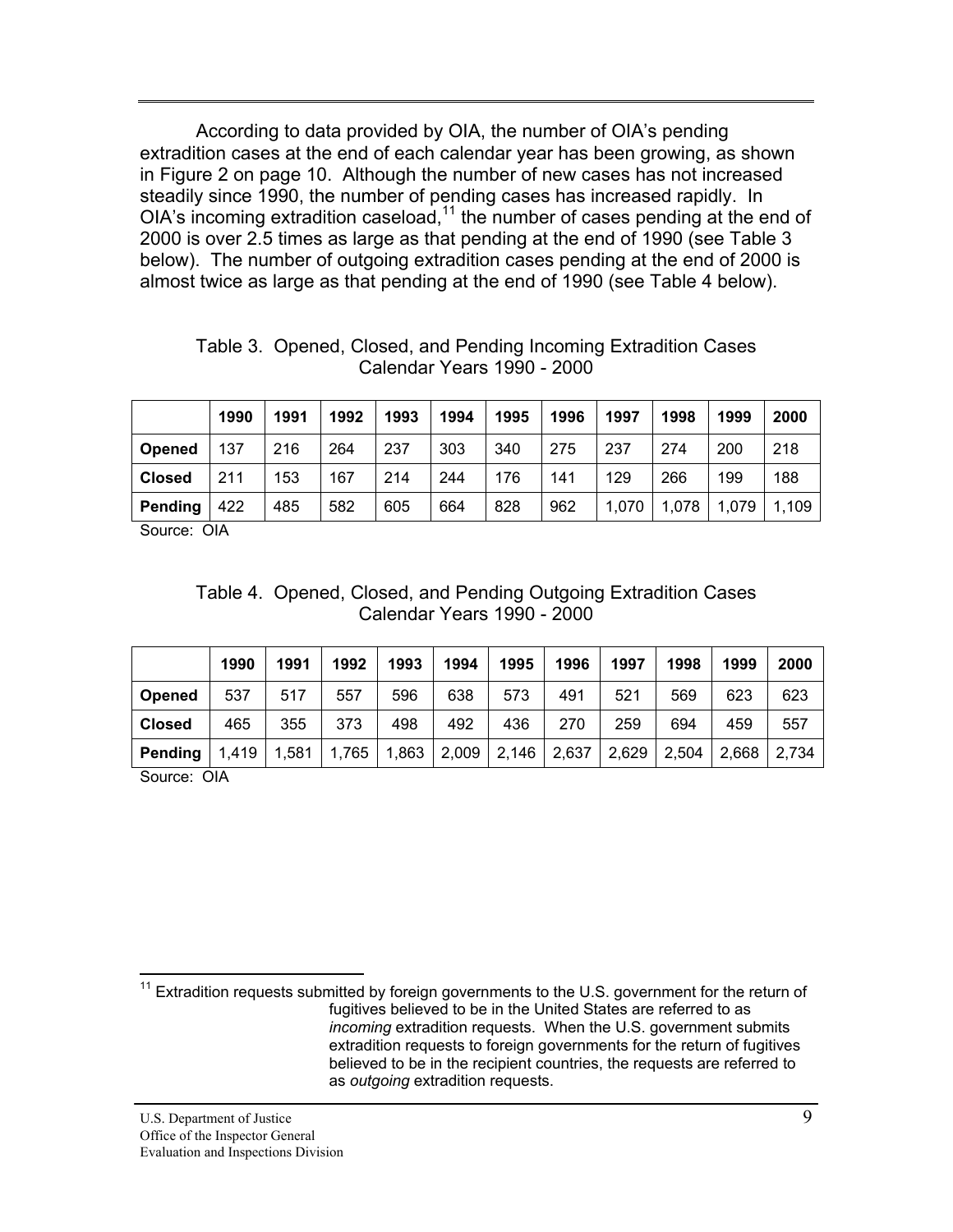

**Figure 2. Total Opened, Closed, and Pending Extradition Cases**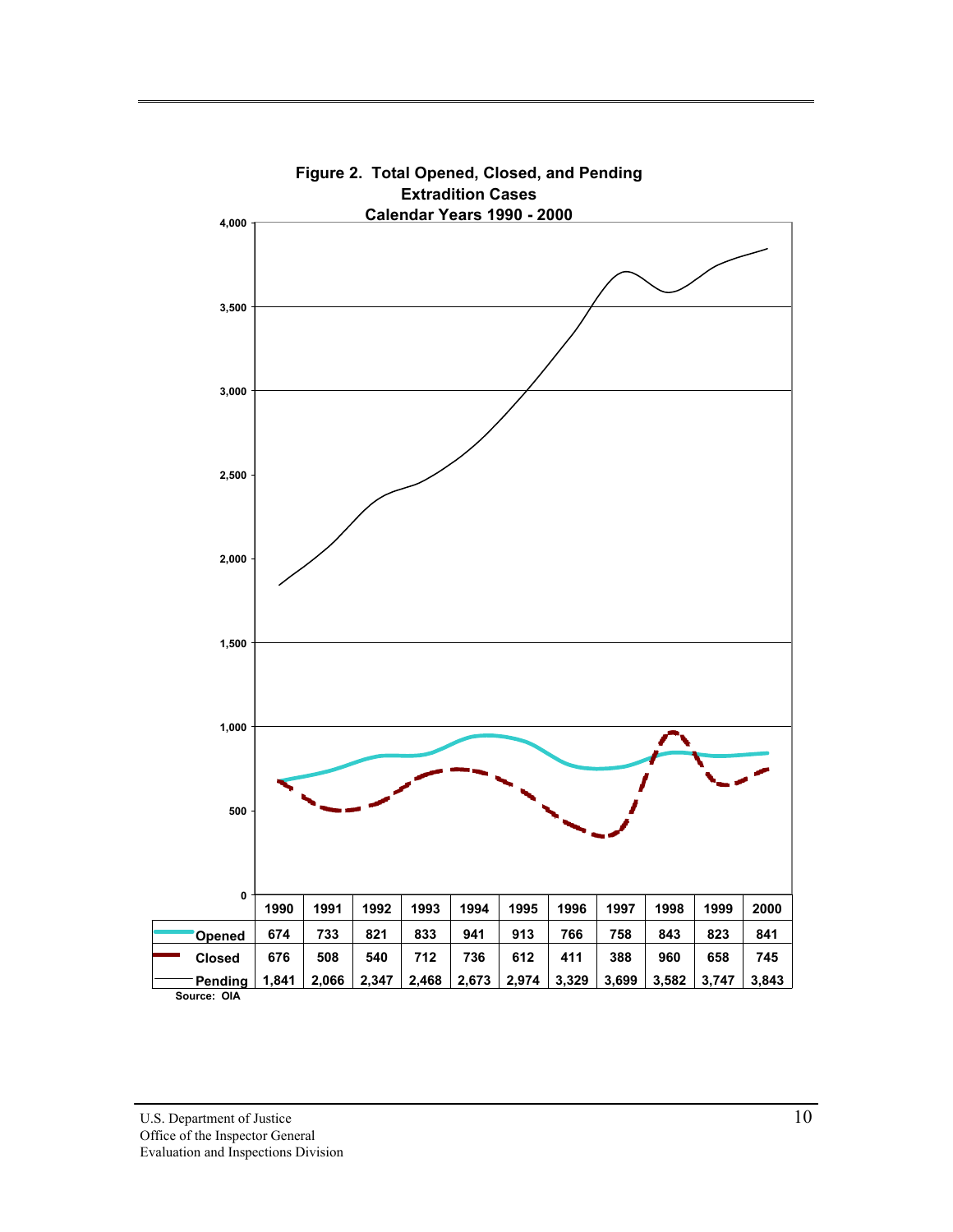# <span id="page-18-0"></span>**The Extradition Process**

As the U.S. government's central point of contact in the extradition process, OIA's role combines both criminal justice responsibilities and international diplomacy. While processing an extradition request, OIA assesses the legal aspects of the specific case and whether the case complies with an extradition treaty. Part of this review involves ensuring that the extradition paperwork is properly prepared, the information regarding the fugitive is complete, the fugitive's location has been identified, documentation is included establishing probable cause that the fugitive has committed the specified crimes, and other legal requirements have been met.

Although OIA must ensure that each extradition request strictly adheres to treaty, legal, and procedural requirements, OIA staff use discretion to develop a course of action based on the circumstances of each particular case. OIA staff said a typical extradition takes two to four years from request through surrender. Other factors, including the complexity of the case or diplomatic considerations, may result in the extradition case remaining open for extended periods of time.

Even when OIA does everything it should, extraditions may not occur because of factors outside OIA's control. For example, an extradition cannot occur when a fugitive eludes law enforcement authorities or when foreign governments cannot provide documents needed to meet the United States' legal standards. In 2000, OIA closed about 630 extradition cases, of which about 350 fugitives or 56 percent were surrendered to the requesting country. The remaining cases were closed without apprehending the fugitive for a variety of reasons including the inability to locate the fugitive or because the requesting entity withdrew the request.

Based on extradition-related documents and interviews with OIA staff, we produced two flowcharts, Figures 3 and 4 on pages 12 and 13, which summarize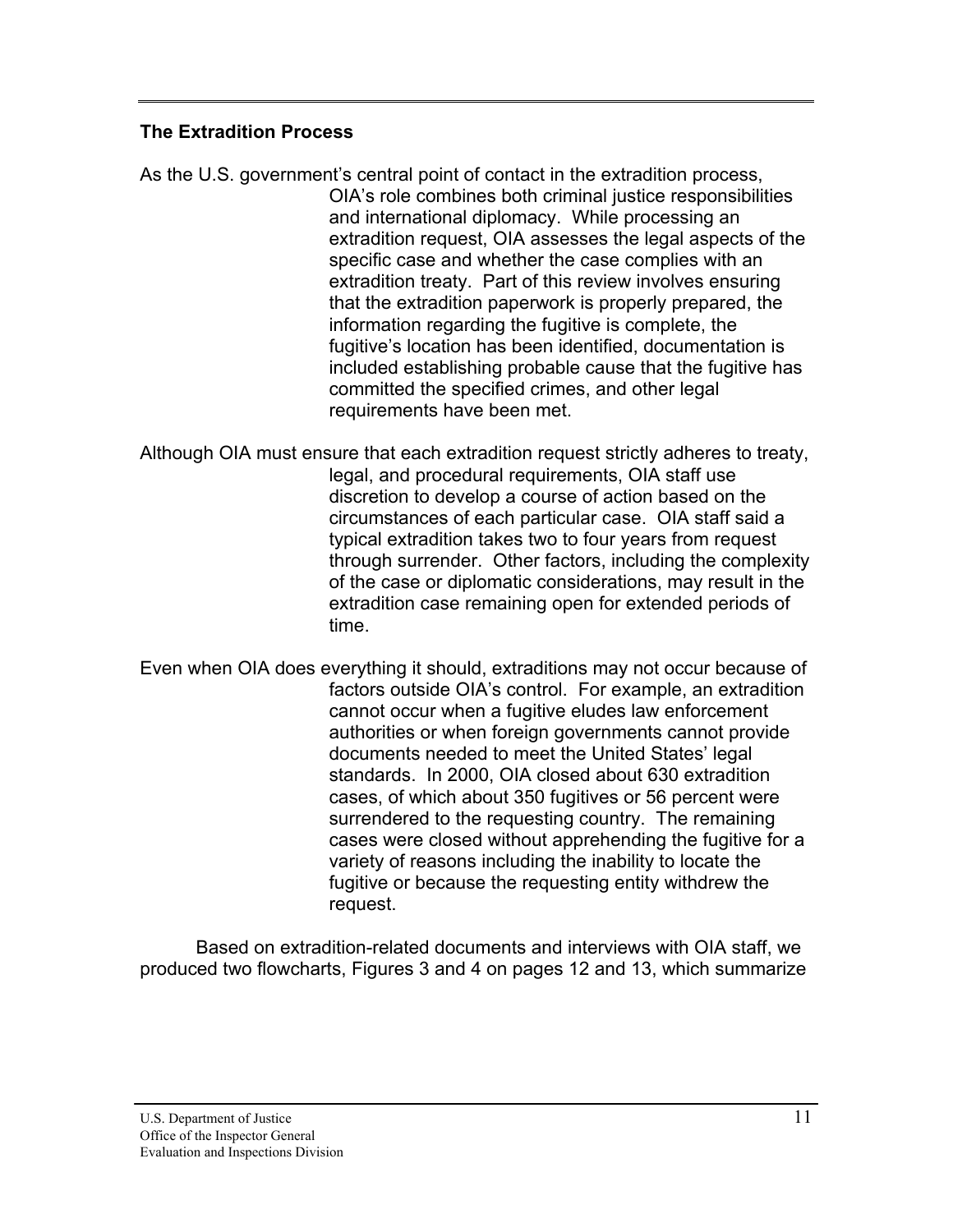the major steps in the extradition process for incoming and outgoing extradition requests.<sup>12</sup>

 $12$  For a more comprehensive description of the extradition processes, see Appendix I. For a more complete description of the roles of U.S. government entities in the extradition process, see Appendix II.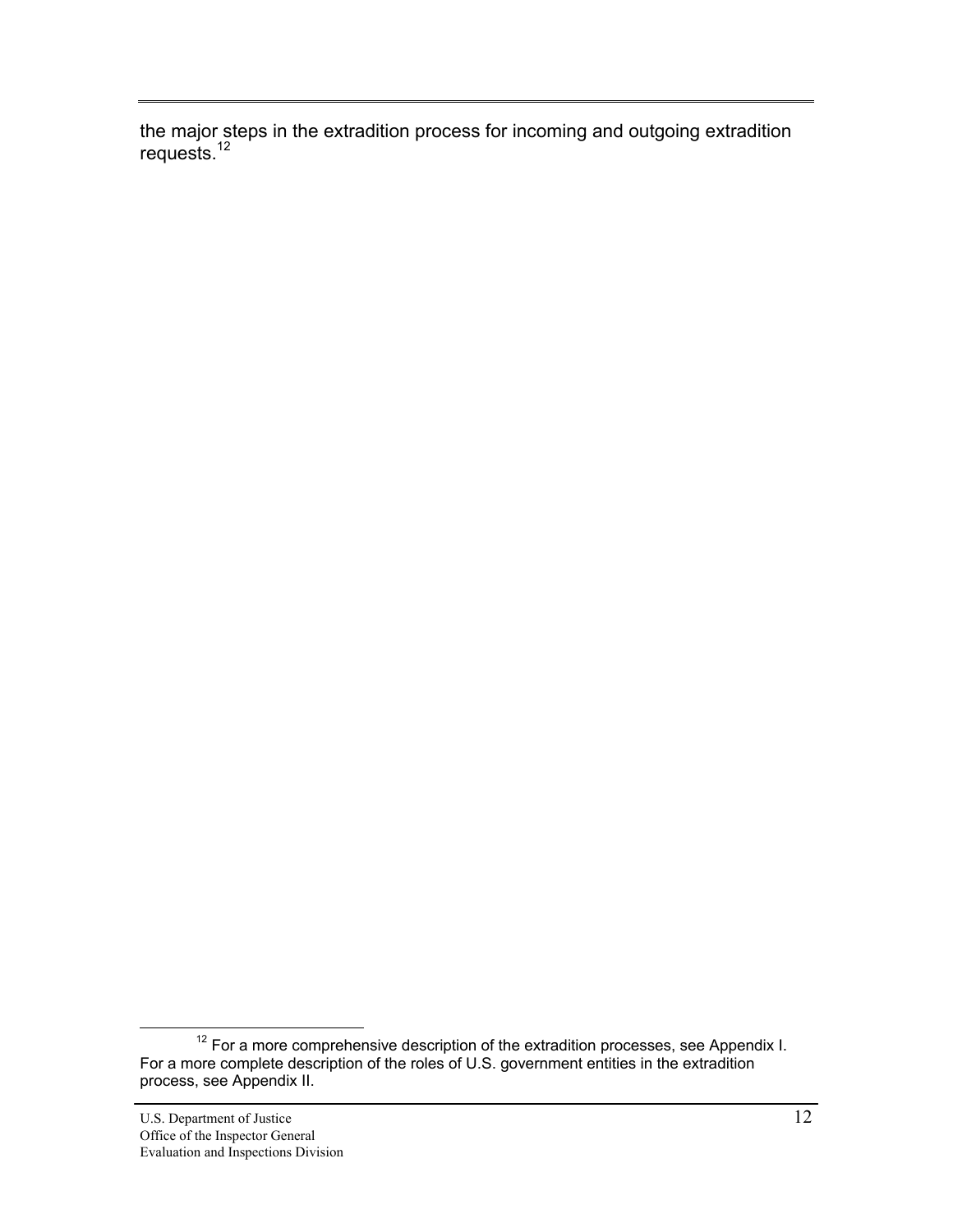

Source: OIA, Criminal Resource Manual, and U.S. Attorneys' Manual.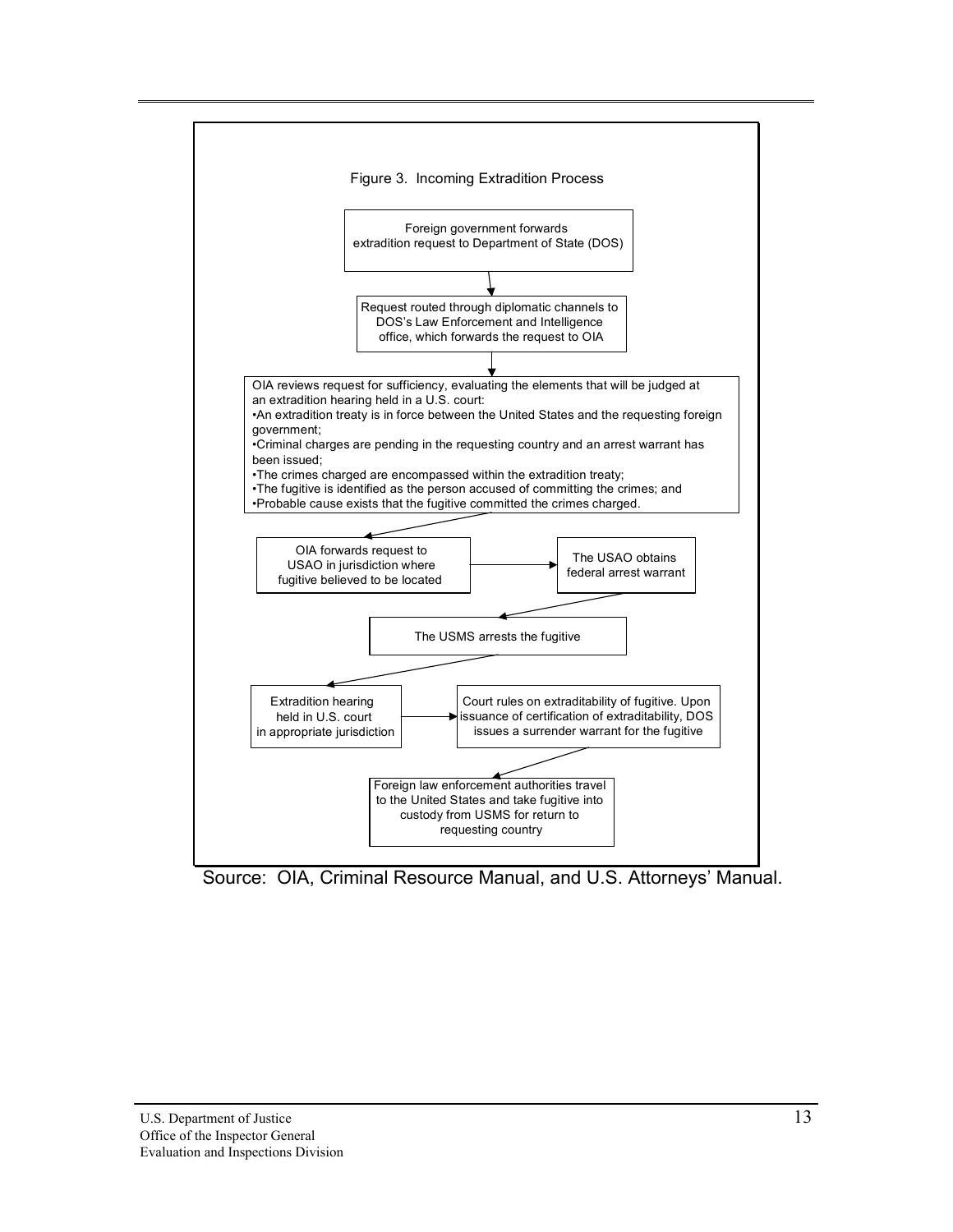

Source: OIA, Criminal Resource Manual, and U.S. Attorneys' Manual.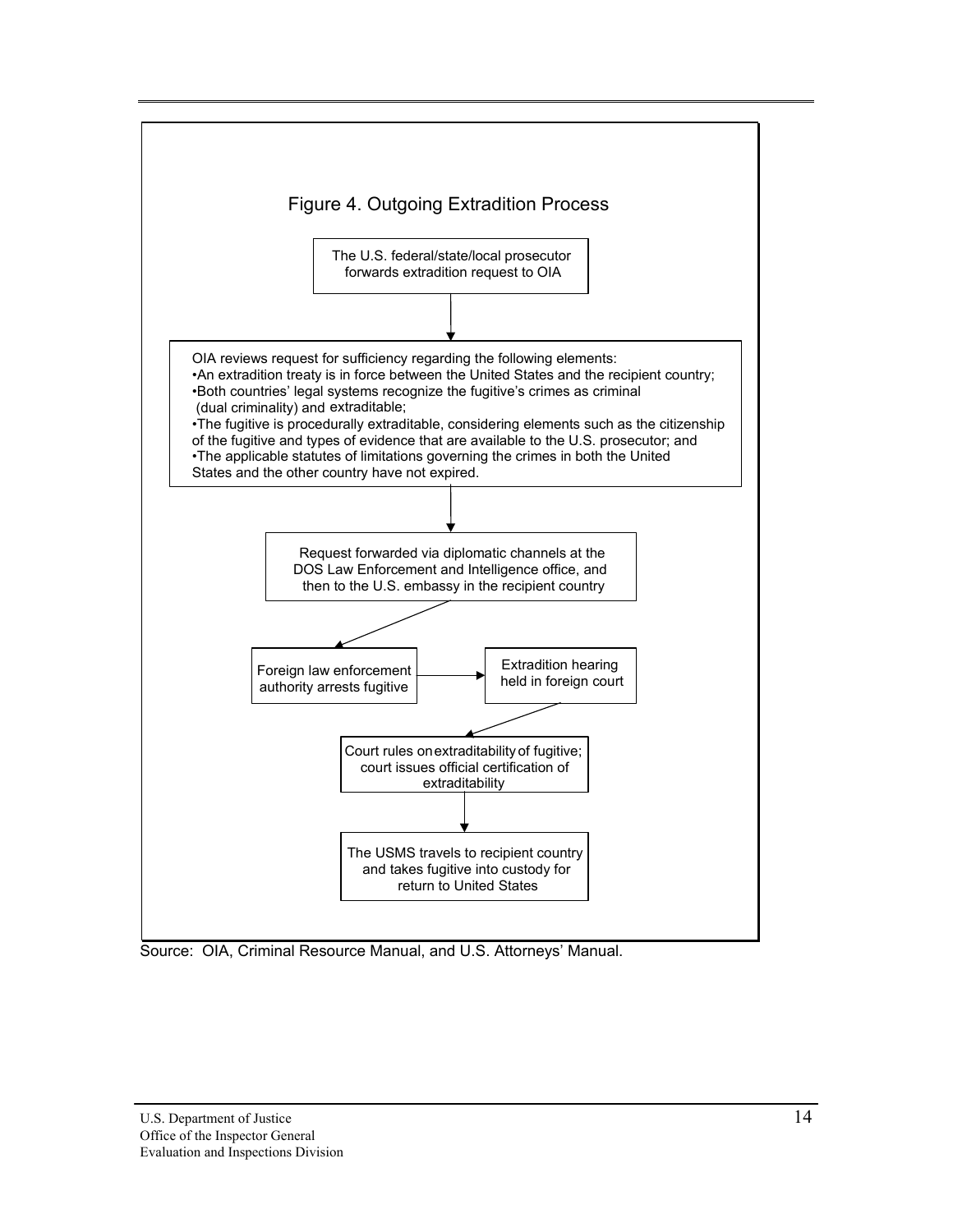OIA's responsibilities vary depending upon whether the extradition is an "incoming" or "outgoing" extradition request. OIA advises and assists U.S. prosecutors and, to a lesser extent, foreign governments. In an outgoing extradition request, OIA has a more substantive role in ensuring the request is legally sufficient. Oftentimes, OIA provides the U.S. prosecutor with advice prior to the request being submitted for consideration by a foreign government. OIA is ultimately responsible for ensuring that all U.S. extradition requests are prepared properly and will meet the legal and diplomatic requirements of the foreign government. If the extradition request is rejected by a foreign government, OIA will continue to advise U.S. prosecutors on alternative courses of actions. Conversely, in an incoming extradition, OIA's role is to review the request for legal sufficiency and notify the foreign government of deficiencies in the extradition request. OIA provides advice to a foreign government, but the foreign government will determine the next action to take. In both outgoing and incoming extraditions, OIA most often is the sole channel for communication and information once the request is submitted for government consideration.

When extradition requests are received at OIA, the attorneys evaluate whether the submitted documents establish the basis for extradition, assess the probability of extradition based on those documents and their knowledge of U.S. and foreign legal systems, and, if necessary, consider alternative actions such as deportation to bring the fugitives to justice. To increase the chances of a successful outcome in an extradition hearing in a foreign country, an OIA attorney may advise a prosecutor that a superseding indictment is necessary so that the crime charged in the indictment corresponds to a crime in the country in which the fugitive is located.<sup>13</sup> In making their legal assessments, OIA attorneys have discretion in determining which actions are appropriate to process the cases.

In addition, OIA attorneys make decisions regarding the timing of actions. For example, based on their experience with particular countries, OIA attorneys may decide that pressing the foreign governments at certain times for responses may have adverse consequences. These decisions may be based on diplomatic issues unrelated to the extradition request, the relative priority of other pending extradition and MLAT assistance requests, or prior incidents with the country's government.

Aspects of the extradition process can require OIA attorneys to perform their duties in a time sensitive manner. For example, OIA is notified when a fugitive wanted by the United States has been located in a foreign country. Because some fugitives may flee the country while a formal extradition request is being finalized, extradition treaties establish a mechanism, called a provisional

 $13$  This is known as dual criminality, which holds that for a crime to be extraditable, the conduct alleged must be criminal under the laws of both the requested and requesting countries.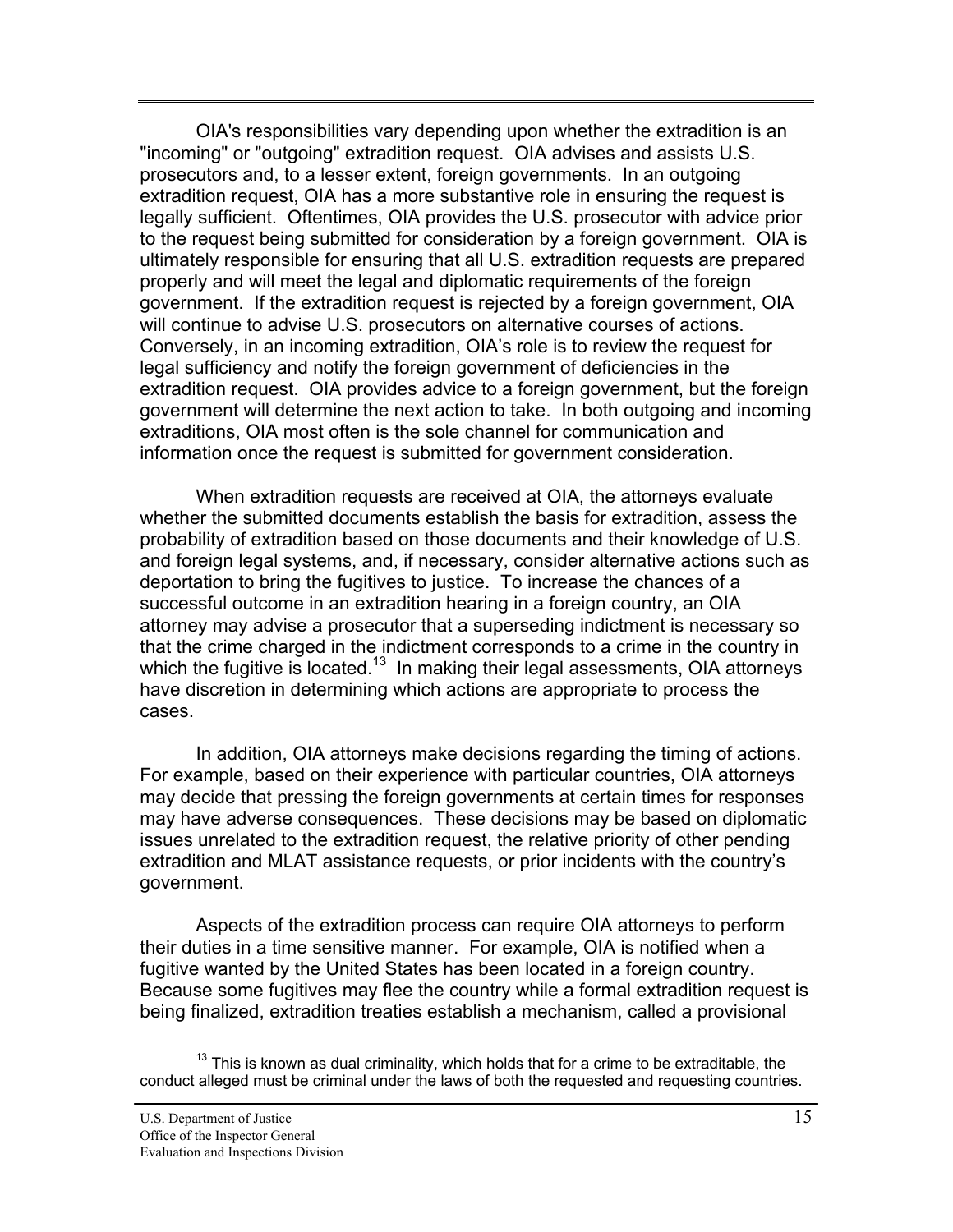<span id="page-23-0"></span>arrest, that allows a requesting government to ask a foreign government to temporarily arrest and detain a fugitive, thereby giving the requesting government time to prepare full documentation for the formal extradition request. This formal request must be submitted to the foreign government within the time period designated by treaty, usually one to three months. If the extradition request is not submitted within that time period, the fugitive will be released from custody.

OIA attorneys also travel abroad to meet with foreign country representatives to negotiate extraditions, to review the status of cases, and to resolve specific extradition issues.

### **Scope**

Our inspection examined how OIA manages extradition requests. Because OIA has not developed written policies and procedures pertaining to its responsibilities in processing extradition requests within OIA, we examined case files for various types of extradition requests; interviewed OIA managers, staff, and other Department officials; and reviewed statistical information contained in OIA's case tracking system. While we obtained information about other OIA responsibilities, such as MLAT requests, our analysis did not encompass these matters. We performed our fieldwork from September 2000 to April 2001.

We conducted interviews with OIA managers, including the Acting Director, Deputy Director, and six Associate Directors; six attorneys and five paralegals assigned to all four country teams; the Federal Bureau of Investigation (FBI) and the U.S. Marshals Service (USMS) liaisons assigned to  $OIA^{14}$ ; personnel in the OIA Docketing Unit; an OIA attorney detailed to the U.S. National Central Bureau (USNCB) of INTERPOL as its General Counsel; and three Assistant U.S. Attorneys (AUSA) who were the International/National Security Coordinators (INSC)<sup>15</sup> from three large USAOs – the Southern District of New York, the Central District of California, and the District of Columbia.

We collected statistical data on extradition requests from various sources. The Criminal Division's Management Information Staff (MIS) provided us with extradition case data maintained in ETS. OIA management provided us with extradition workload statistics showing the number of cases closed and opened

 $14$  The FBI and USMS each have a representative detailed to OIA who serves as a liaison with their respective agency. Liaison activities include advising field personnel on how to properly complete documents in support of extraditions and referring field personnel to an appropriate country team attorney when questions on extradition procedures arise.

 $15$  Since 1992, an AUSA in each USAO has been designated as the International/National Security Coordinator. The Coordinator provides in-house expertise and guidance on international matters and shepherds the progress of incoming and outgoing requests for fugitives between the United States and other countries.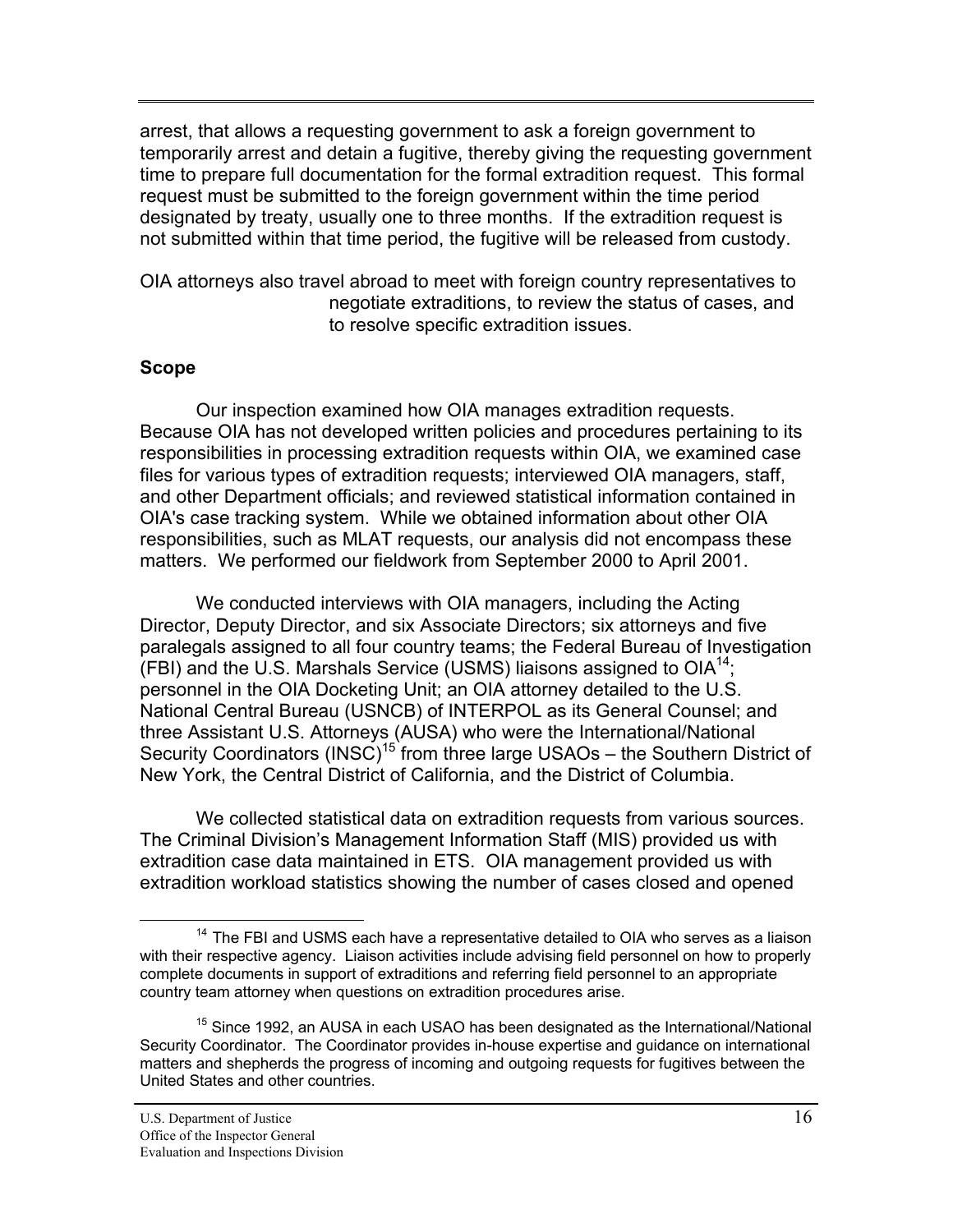each year. We examined regulations, policies, documents, and forms that pertain to extradition, such as the U.S Code, Criminal Resource Manual, and U.S. Attorneys' Manual. During our review, we examined the methods by which extradition cases were handled to identify case management practices among attorneys on the country teams.

We selected a sample of 70 extradition case files from the total pending cases as of November 2000 and cases closed during fiscal year 2000. Of the 70 cases, 39 were closed and 31 were open. Of the 70 cases, OIA did not produce 12 cases, 9 closed and 3 open, before we concluded our review.<sup>16</sup> Of the 58 cases reviewed, 30 were closed cases and 28 were open cases. Of the 30 closed cases, 15 were incoming requests and 15 were outgoing requests. Of the 28 open cases, 15 were incoming requests and 13 were outgoing requests. Our case file sample included extradition cases open for time periods ranging from one month to 18 years, from all country teams, assigned to selected attorneys, closed with selected disposition codes, and involving 29 countries including countries that have significant numbers of extraditions, such as Mexico.

For each case, we reviewed information in the case file and ETS. We recorded key dates, determined case actions taken by OIA, and reconciled case dates and status in the case files with those in ETS. In some instances we interviewed the attorney assigned to the case to obtain clarification of the case's status or activities. In addition, we checked 26 of the 28 incoming cases in our sample in the National Crime Information Center  $(NClC)^{17}$  database to determine whether any of the fugitives had a U.S. criminal history and whether crimes had been committed after the extradition request had been received by OIA.

 $16$  In commenting on a draft of the report, OIA stated that part of the problem in providing these 12 cases was the National Records Center's inability to find the case files; or the Center's late retrieval of the files; or the OIA's erroneous entries into the Extradition Case Tracking System that showed the cases as open, when in fact they were closed and at the National Records Center.

 $17$  The NCIC, a nationwide database managed by the FBI, contains criminal history information on millions of individuals. The system records arrests, convictions, and identifying information about criminals submitted by federal, state, and local law enforcement agencies. The system contains 20 categories of files, including files for wanted persons and foreign fugitives.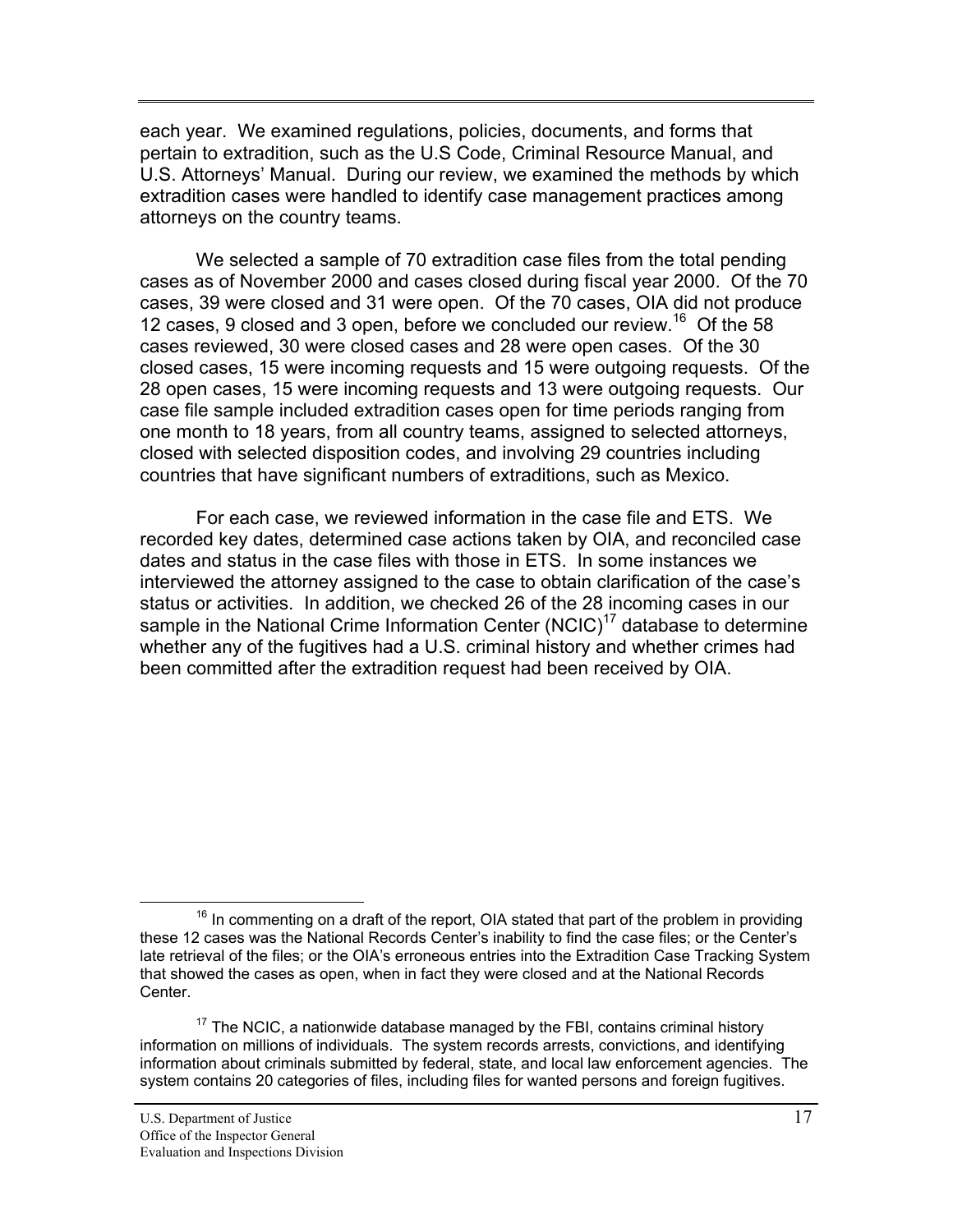# **RESULTS OF THE INSPECTION**

<span id="page-25-0"></span> Our review of 58 cases disclosed that OIA's effectiveness in processing and managing an extradition request was inconsistent, depending upon the stage in the extradition process and the status of any pending actions. In most of these cases, OIA was effective during the initial review of the extradition request when it ensured that the request met treaty requirements and satisfied other legal and diplomatic obligations. OIA also provided support during the extradition procedures once a fugitive was apprehended. For the cases we reviewed, we also found that OIA met extradition deadlines. OIA's attention to an extradition request diminished, however, after it had taken these actions. With few exceptions, we found that OIA did not review cases to determine whether follow up was needed or to ensure OIA had taken all action it should have taken on the cases. This failure to fully manage the extradition process and individual extradition cases occurred primarily because OIA has not established clear objectives for case management, has not developed procedures for reviewing cases, has not developed standards for case files, and has not incorporated the use of an automated case tracking system in its case management process. Without these basic management procedures, OIA cannot ensure that all appropriate actions have been taken on each extradition case.

# **OIA is not Managing its Extradition Cases**

Our review of 58 extradition cases showed that in most cases OIA is effective when it first receives the requests for an extradition or a provisional arrest from U.S. and foreign officials. For the cases we reviewed, we found that OIA processed new extradition requests promptly and ensured that USAOs met provisional arrest deadlines. We found that if the extradition documents were complete, OIA transmitted them promptly to the country or USAO responsible for taking the next action. If the documents from a foreign government were not complete, OIA requested that the country provide additional information. If documents from the USAOs were incomplete, OIA advised them of the information needed and provided assistance to ensure the package was complete. When these new requests resulted in a fugitive's apprehension, OIA generally followed through during litigation and surrender.

We found that once OIA's initial review had been completed, it would move on to new extradition requests and other requests that required immediate attention. Unless prompted by an inquiry or receipt of additional information or documents from an official involved with the extradition, OIA did not review pending cases or follow up on the status of actions pertaining to the cases. In some cases, we also found that OIA did not always act on new information pertaining to a pending extradition or promptly respond to an inquiry from a prosecutor or foreign official.

Although it is reasonable for extradition cases to remain open for many years because of legal or diplomatic issues, we found that many cases remained open due to inattention. According to OIA staff, they did not follow up on cases because of the steady receipt of new extradition cases that required their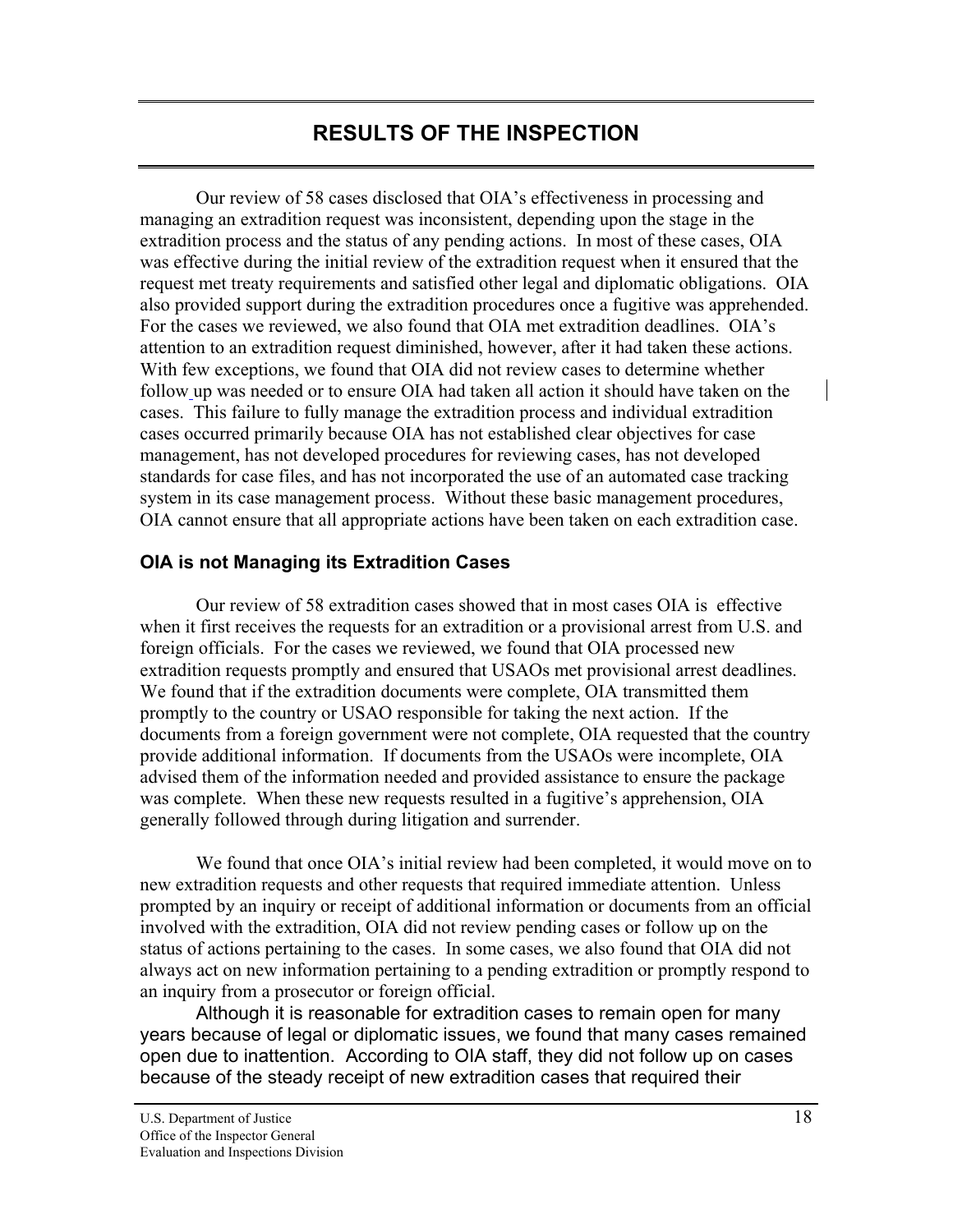immediate attention, the large volume of cases assigned to each attorney made follow up not feasible, and OIA's view that it was not OIA's responsibility to initiate follow up on pending cases.<sup>18</sup> According to OIA officials, U.S. and foreign investigators, prosecutors, and officials are responsible for monitoring their extradition cases and for initiating any action needed to further the extradition. OIA's responsibility was only to facilitate the action requested by the U.S. and foreign officials.

OIA's actions in the extradition process can significantly affect the progress made by law enforcement agencies and prosecutors in an extradition case. In addition to providing legal advice, OIA receives and provides timesensitive and critical information on the status of specific activities pertaining to an extradition case. Extradition cases can involve many federal and foreign law enforcement agencies – each with different responsibilities in the process. As events pertaining to an extradition unfold, information that can affect these agencies' decisions may not always be communicated to the appropriate agencies. Our review disclosed cases where there was a lack of communication among the law enforcement agencies when pursuing the extradition of a fugitive. Through timely follow up, OIA can be pivotal to the success of an extradition. Thus, when foreign and U. S. law enforcement agencies and prosecutors do not contact OIA regarding the pending extradition, we believe OIA should follow up in a reasonably timely manner with the appropriate agencies to determine the status of the cases and ensure that the appropriate prosecutors and law enforcement agencies have the most current information.

For 34 of the 58 extradition cases we reviewed, OIA could have taken additional action to facilitate the extraditions if it had reviewed the cases and followed up with foreign and U.S. prosecutors or responded to previous requests that went unanswered. The types of actions that OIA could have taken included closing cases in a more timely fashion, determining the status of requests for additional information pertaining to an extradition, responding to requests for information about the status of the case from USAOs, and notifying foreign and U. S law enforcement agencies of case-related developments. We found that OIA missed opportunities to gather and provide information that may have advanced the extradition effort. This occurred because OIA has not implemented specific management practices to ensure timely and effective review and disposition of each pending case.

The following cases illustrate lost opportunities to facilitate an extradition that can occur without sufficient case management procedures.

### **Incoming Extradition Request**

 $18$  Although most OIA attorneys we interviewed frequently expressed this view, we found that several attorneys initiated follow up on some of their cases and generally managed their cases more actively.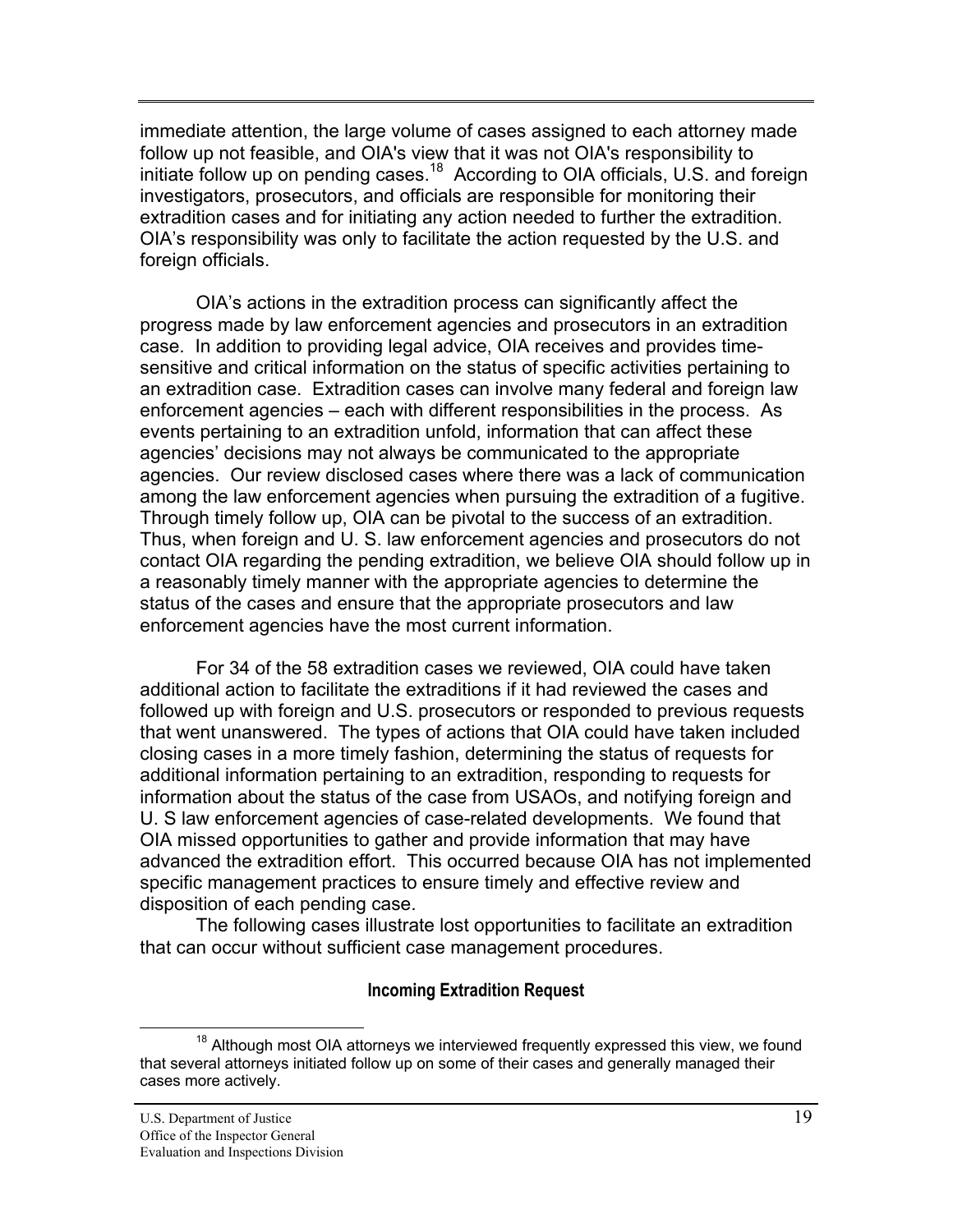A South American country submitted an extradition request in 1991 for a fugitive believed to be in the United States who was wanted for the rape and molestation of juveniles. OIA found the request deficient and promptly returned it in early 1991, requesting additional supporting documentation. The requesting country returned the supporting documentation OIA requested in July 1993. In August 1993, OIA again returned the request because it still did not meet United States legal requirements. According to information in the case file, in July 1995, USMS located the fugitive. In April 1997, the requesting country once again submitted an amended extradition request. However, we found no evidence that OIA had made contact with the country between August 1993 and 1997 even after the USMS notified OIA in 1995 that it had located the fugitive.

In 1997 OIA again returned the request. This time, OIA specified that "almost all of the prior deficiencies have been corrected. However, there is still one area in which the documentation is still lacking." In July 1997, INTERPOL contacted OIA regarding the status of the extradition request. This is the last evidence of any action on this case. This case is still open at OIA.

In this case, OIA should have promptly notified the foreign country that the USMS had located the fugitive and determined whether the foreign country had the information needed to resolve the legal deficiencies of the extradition request. Over a period of approximately ten years, OIA promptly critiqued the sporadic extradition submissions, but did not actively determine the foreign government's interest in pursuing the extradition when a critical event occurred in the case, the location of the fugitive in 1995.

OIA should have procedures that require OIA staff to establish a timeline for checking on the status of pending cases to ensure appropriate action has been completed. For example, in the case we examined in the following box, OIA did not respond when the country requested more information regarding a fugitive wanted by the United States. This oversight was not detected for more than two years.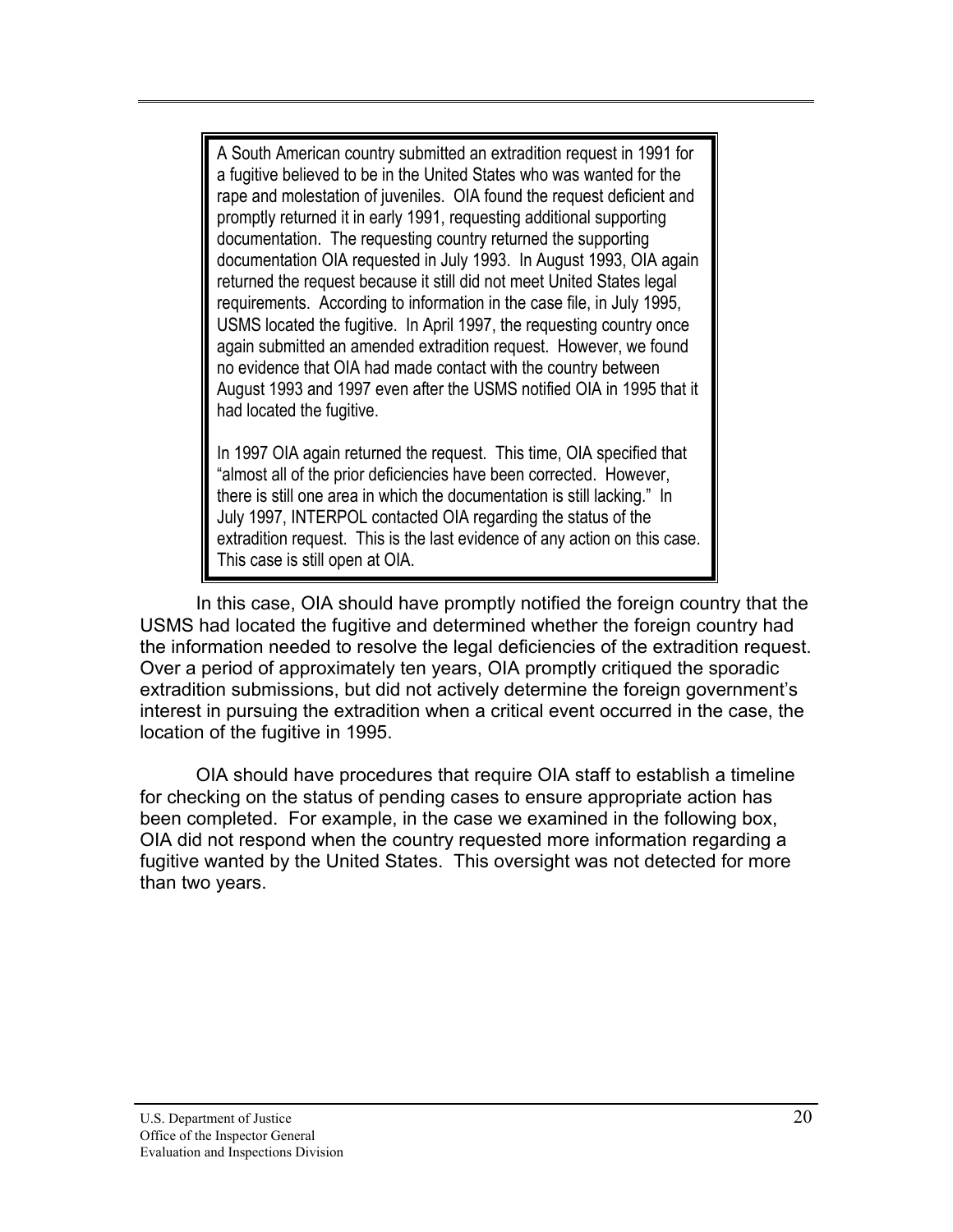# **Outgoing Extradition Request**

A USAO sought to extradite a fugitive wanted for marijuana trafficking**.** The foreign country repeatedly asked OIA to provide documents so that the United States' request could be processed. OIA did not respond. After about two years of asking, an OIA attorney apologized to the country for the delay and asked that it provide OIA with the copies of the documents initially sent because they were missing from the OIA file. OIA had not informed the USAO that the foreign country needed additional documents and the USAO did not know the extradition request was not accepted. Though all documents were eventually provided to the foreign country, the case file shows that there is a chance that the Ministry of Justice may now refuse to process the request because of the delay in receiving the requested information.

From documentation in other case files, we found instances where it appeared that either no additional actions were feasible to further the extradition cases or all possible actions had already been taken. When OIA has determined after consultation with the USAOs and foreign governments that there are no additional actions to take in extradition cases, OIA should close the cases. One of OIA's country teams implemented an effective practice of routinely discussing all pending cases with the foreign government. The country team that processes the extradition cases involving Mexico meets periodically with Mexican officials to discuss the status of each pending case. At this time, the OIA and Mexican officials identify the cases that should remain open and those that should be closed. These periodic reviews are an effective practice for prioritizing the most important cases and closing others.

In some instances, we also saw documentation that a case was deemed closed by OIA even though OIA did not officially close it for several years. For example, the following case could have been closed years earlier and removed from OIA's workload. This case remained open for five years, even though the requesting country failed to respond in 1994 or 1996 by indicating that it was still interested in the case.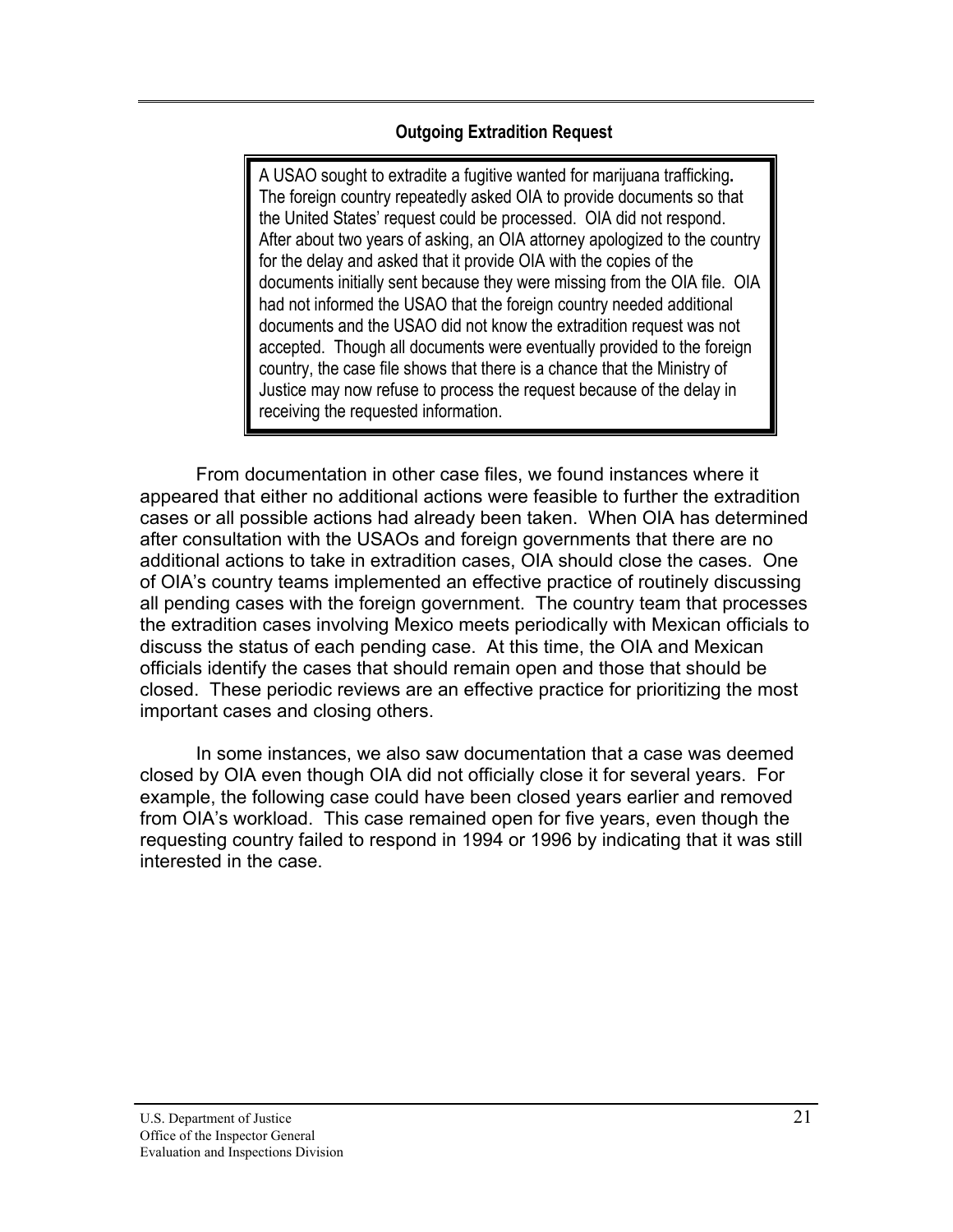### **Incoming Extradition Request**

In May 1994, a European country requested the provisional arrest of a fugitive wanted for fraud who was believed to be in the United States. OIA promptly reviewed the extradition request and asked that the requesting country provide an exact location for the fugitive so that the USMS would be able to apprehend him. According to the OIA case file, the country did not provide any additional location information. OIA did not contact the country until September 1996 when it advised the country that because the fugitive could not be located, the matter was considered closed. Furthermore, OIA asked that if the requesting country was still interested, it should contact OIA within 60 days. Again, the country did not respond to OIA's correspondence. However, OIA did not close the case until November 1999. Though OIA reacted in a timely manner to the original provisional arrest request, it did not follow-up for over two years. Even when it gave the requesting country a deadline to express continued interest in the extradition request, OIA did not close the case until over three years after the 60-day deadline had passed.

In instances where a specific item of information from the requester, such as a fugitive's location, has been requested and is not forthcoming, closing the case will help alleviate OIA's case management and tracking responsibilities. Closing cases when nothing more can be done produces accurate statistics for management oversight by OIA, the Criminal Division, the Department, and Congress.

Each attorney in OIA has a large extradition caseload – averaging approximately 150 cases. With this size caseload, cases can be overlooked when there is a lack of case management procedures. The lack of periodic review was a particular problem when attorneys responsible for extradition cases transfer to another team or leave OIA. We found that newly assigned attorneys did not review the cases to determine their status and whether any action was needed. Consequently, we found cases were overlooked, as in the following example: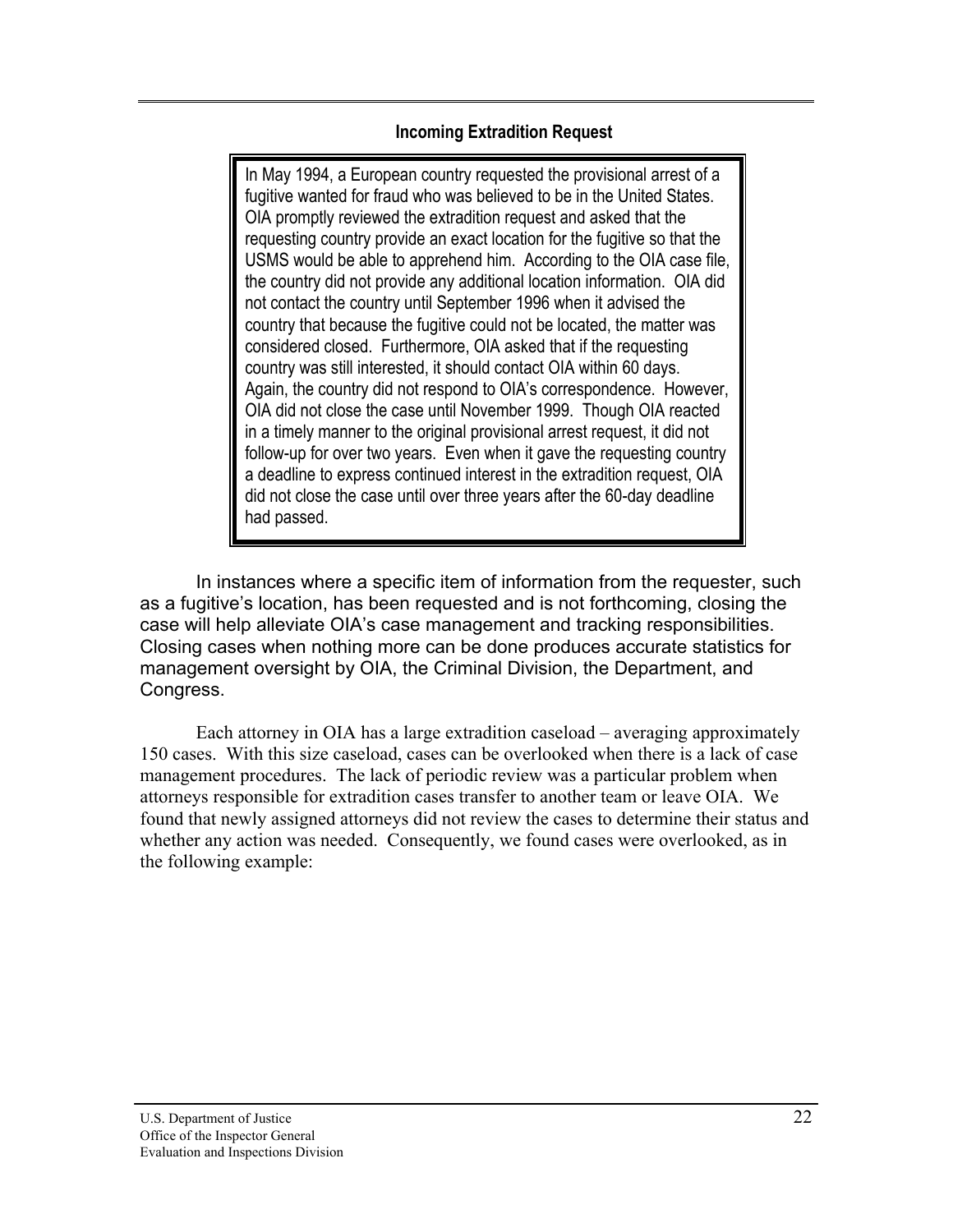### **Incoming Extradition Request**

OIA received an extradition request in 1992 from a European country for a fugitive wanted for forgery and fraud. The country also requested a provisional arrest of the fugitive. After nine months in which there was no apparent activity on the part of the United States, the requesting country contacted OIA and inquired why the fugitive had not been arrested. The case file shows that OIA responded that the case had "fallen through the cracks" after the original OIA attorney to whom the case has been assigned had left the office.

The following incoming extradition case demonstrates how the lack of effective case management procedures pertaining to timely follow up on significant case activities can affect OIA's ability to perform its mission. In addition, the following case demonstrates the need to fully use law enforcement information systems to locate fugitives sought by foreign countries and the need for OIA to explore ways to incorporate checks of law enforcement information systems (e.g., INS systems and NCIC) in regular reviews of its pending cases.

The following case also demonstrates that law enforcement agencies may not always carry out all of their responsibilities pertaining to the arrest and prosecution of a fugitive. In this case, the USAO had an arrest warrant issued but the fugitive was not located, and the USMS did not enter the warrant into NCIC. Moreover, the USAO did not notify OIA that the fugitive was not arrested and OIA did not determine the status of the case or inform the foreign country that the fugitive was not located. We found through an NCIC check that the fugitive committed a violent crime while in the United States, was arrested, sentenced, and released from prison.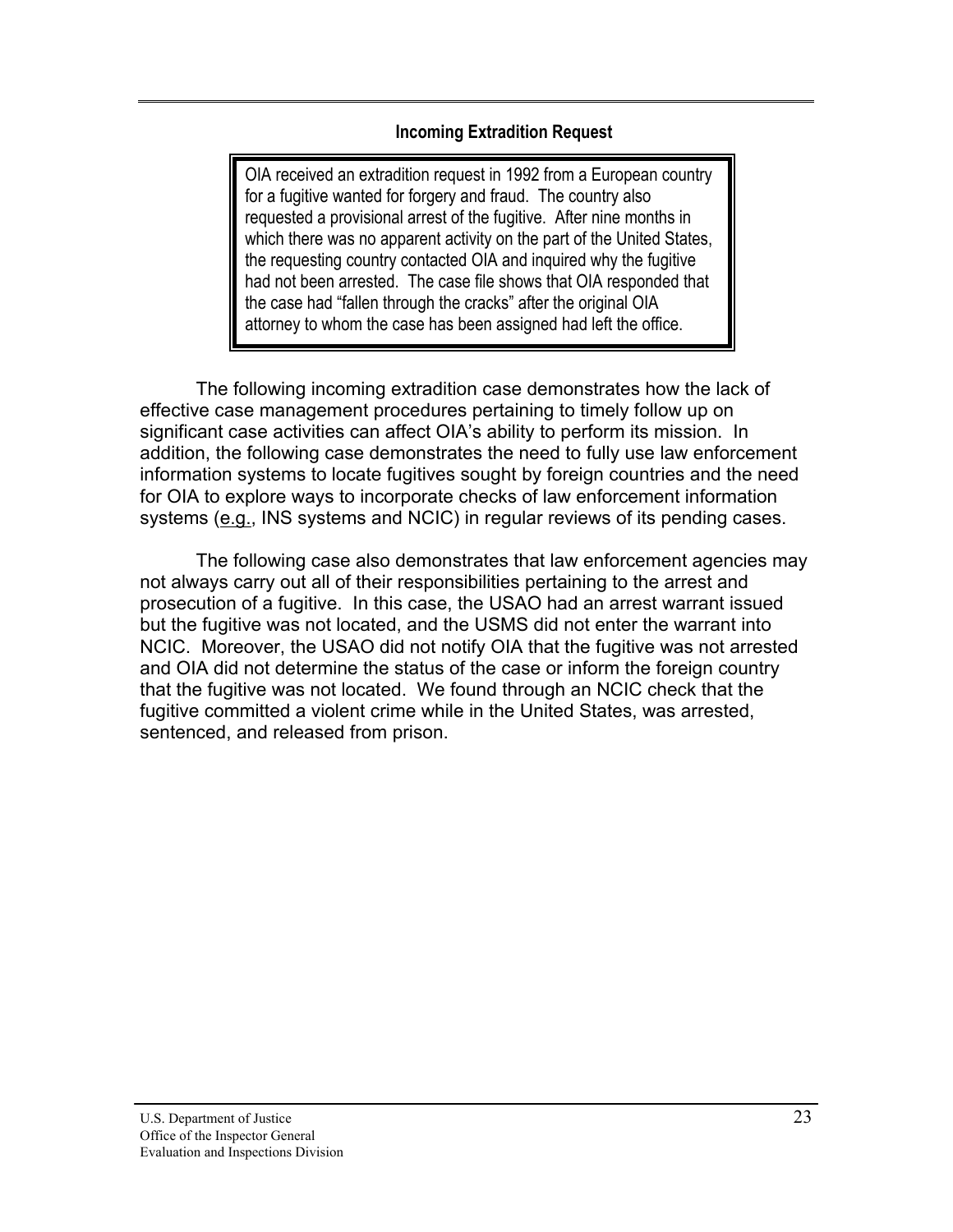# **Incoming Extradition Request**

Case File Review -- In May 1992, OIA received a provisional arrest request for a fugitive who had been sentenced to nine years imprisonment for his conviction on cocaine importation charges in a European country. The fugitive, a Jamaican citizen, fled the requesting country prior to his incarceration. This foreign government believed the fugitive to be in New York City, so in July 1992 OIA forwarded the provisional arrest request to the USAO to obtain an arrest warrant. The OIA case file indicated that in August 1992 the fugitive had not yet been located. The next action documented in the case file occurred in February 1993 when OIA forwarded to the USAO additional documents supporting the provisional arrest, which were recently received from the requesting country. There was no documentation in the case file indicating why the country sent additional documentation seven months after the original request. We found an adhesive note in the case file that read, "Warrant was Issued Mar[ch] 12, 1993." We found no additional documentation after that date in the case file or ETS. We spoke with the USAO regarding the warrant because there was no indication in the file whether it was served. The USAO informed us that the USMS was unable to serve the warrant because the fugitive was not at the location specified by the requesting country. In addition, the USMS never entered the arrest warrant into NCIC. There is no indication in the case file that OIA ever followed up with the USAO or USMS to determine whether the fugitive was arrested – a significant event in the extradition process. Nor did OIA follow up with the foreign government regarding the status of the extradition. OIA relied on U.S. and foreign law enforcement agencies to take the appropriate actions and did not believe follow up was necessary. OIA, however, should follow up with these agencies when information is not received after a significant event occurs. In addition to providing timely feedback, it is possible that OIA's follow up would have detected that the USMS did not enter the arrest warrant into NCIC. There had been no activity on this case since 1993 and the case remains open.

Interview -- We interviewed the OIA attorney currently assigned to this case (he was not the attorney assigned to the case in 1993) to determine whether OIA had additional information regarding this case that was not in the file. The attorney could not provide any additional information. The attorney stated he found the information in the case file to be adequate and that if he wanted to determine the case status, he would contact the foreign government to determine whether it was still interested in pursuing this extradition.

OIG Database Searches -- During our review, we searched the NCIC database and found that this fugitive had been arrested in August 1993 in Okaloosa County, Florida, for attempted homicide. This arrest occurred five months after the warrant was issued for the fugitive's arrest in the extradition case. The fugitive pleaded guilty to aggravated battery with a firearm and was sentenced in December 1993 to three years incarceration in state prison. We also searched the Immigration and Naturalization Service's (INS) Central Index System (CIS) to determine whether this fugitive had come in contact with the INS, since OIA documentation indicated he was not a U.S. citizen. According to CIS, the fugitive was ordered removed based on violations of immigration law because of his state conviction. He was removed from Miami in November 1996, presumably to Jamaica. There is no indication that OIA was aware of this INS removal.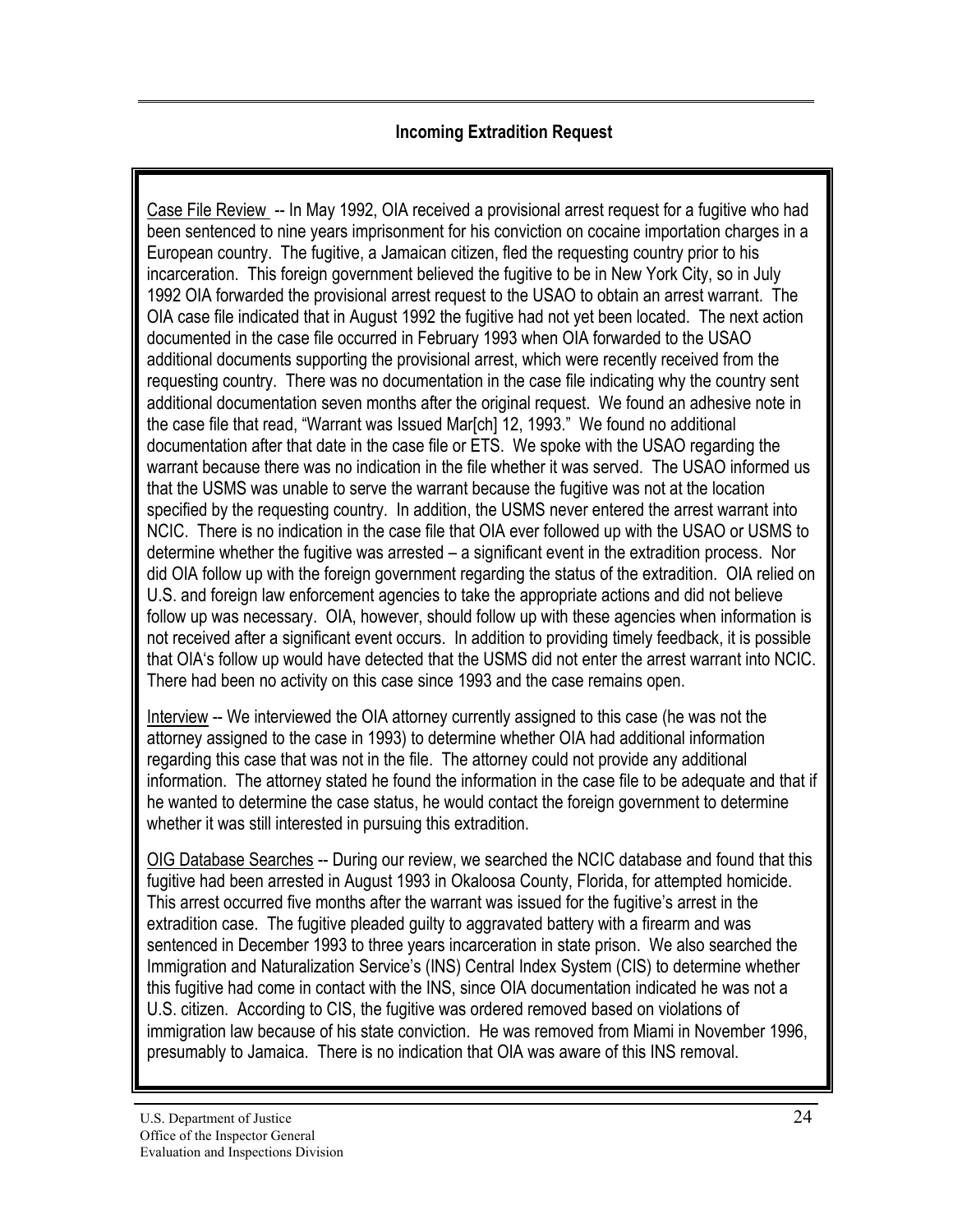OIA does not match information pertaining to United States and foreign extradition requests with law enforcement information systems such as NCIC because it does not have access to them. Unless a Red Notice or extradition warrant<sup>19</sup> is issued, U.S. law enforcement authorities that come in contact with the fugitive separate from the extradition would not be aware of the extradition. Although we were told that OIA might query the INS regarding a fugitive's immigration status, we were also told that it is not a common practice.

We also found several instances when OIA's review of an extradition request did not detect deficiencies in the legal requirements of extradition requests before transmitting the documents to the USAOs or foreign governments. Our review of the 58 case files disclosed that 9 files had information showing that OIA country teams reviewed and sent cases forward that did not meet legal requirements of the United States or foreign governments. OIA does not have procedures in place to ensure that each case receives an adequate legal sufficiency review, and as a result there were occasions in which cases that did not meet legal standards were forwarded to the USAO or foreign country. For example, case files showed that USAOs rejected cases sent to them by OIA because there were substantial probable cause problems. Foreign countries also rejected cases because dual criminality was absent. Two of three AUSAs we interviewed, who served as International and National Security Coordinators for their USAOs, were critical of OIA legal advice and the completeness of the cases sent to them.<sup>20</sup>

OIA's Associate Directors told the OIG that they meet with team members to discuss extradition cases. However, they do not routinely review cases to assess whether cases are complete before OIA sends them to either the foreign country or USAO for action. Without reviewing case files, Associate Directors may not even be aware that cases were returned to OIA because they were deficient. Routine supervisory review of the work performed by subordinates is a standard management practice that provides managers with some assurance that cases are processed in accordance with laws, regulations, treaties, and procedural requirements.

 $20$  The third AUSA was critical of OIA's lack of cooperation and assistance.

 $19$  According to the USMS Domestic Fugitive Unit, U.S. law enforcement officials verify the location of fugitives wanted by foreign governments prior to the U.S. arrest warrants being issued. Once the warrant is issued, law enforcement officials go to these locations to arrest the fugitives. When the locations are still accurate, the fugitives are arrested so there is no need to enter the warrants into NCIC. However, when the locations are no longer valid and the fugitive is not arrested, the arresting agency (usually the USMS) is responsible for entering the warrants into NCIC. In the previous case on page 23, the USMS had the responsibility to enter the warrant into NCIC, which probably would have been checked by law enforcement officers when the fugitive was arrested in Florida.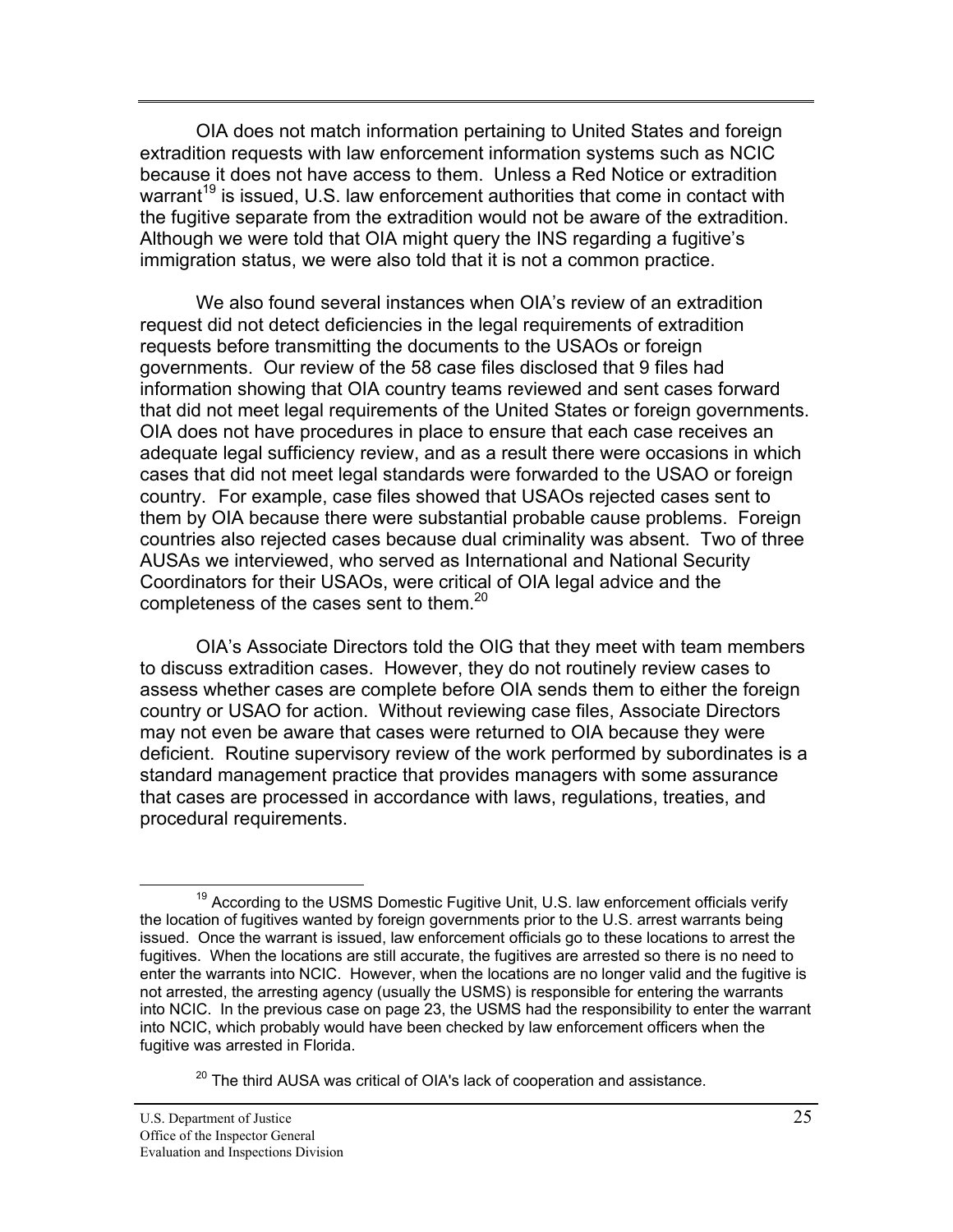<span id="page-33-0"></span>Case management procedures become more critical as the average number of cases pending at the end of each year per attorney has grown from 80 in 1990 to 153 in 2000. Although OIA performs the initial review of extradition requests promptly, it does not have procedures that ensure cases receive appropriate attention while pending. With an increasing pending caseload, standard policies and procedures for case management are needed so that cases are prioritized for timely follow up. OIA should also develop a systematic method of determining when OIA staff and supervisors should review a case. Each time OIA completes an action on an extradition request, a follow-up action date should be established so that cases can be reviewed. OIA attorneys could determine time frames for follow up based on the priority of the case, whether the case is legally complete, or whether there is continued interest by the foreign country or USAO. In addition, these procedures would detect matters that may have been overlooked, errors in judgment, overlooked action or follow up on prior actions, and possible new strategies for resolving extradition cases. OIA also has not developed internal policies, procedures, or standards that delineate staff responsibilities or communicate management's expectations for processing extraditions. Therefore, OIA is not assured that attorneys explicitly understand that their responsibilities include effectively managing their pending cases in a manner that facilitates the extradition process. These types of policies and procedures would ensure that OIA attorneys actively manage cases and make conscious decisions on the status of the case, ensure appropriate actions have been taken, and establish a review date to reassess the status of the case.

### **The United States Criminal Justice Extradition Process Limits OIA's Ability to Help Extradite a Fugitive**

As described in the United States Attorneys' Manual, OIA advises and assists U.S. law enforcement personnel and prosecutors on options for capturing and apprehending a fugitive if the extradition request is not viable or the fugitive cannot be located in the foreign country. For example, OIA can recommend that prosecutors revise the extradition request, modify criminal charges, or work with the prosecutor and the Department of State to seek deportation. OIA can also advise law enforcement personnel and prosecutors on the use of Interpol Red Notices. OIA is aware that the decision to extradite is costly and must be weighed by the U.S. agencies.

When a fugitive is believed to be in the United States and the extradition request submitted by a foreign country is deficient or the specific location of the fugitive is not known, OIA staff said they have few options to assist foreign governments achieve extradition or advise law enforcement agencies of the pending extradition. If the extradition request does not meet treaty requirements or other U.S. standards, OIA can inform the foreign country of the deficiency. However, OIA staff told the OIG that it is up to the foreign country to determine its next course of action. If the extradition request is viable but the location of the fugitive is not known, it is the responsibility of the foreign government to provide the correct location. If the location is unknown, an arrest warrant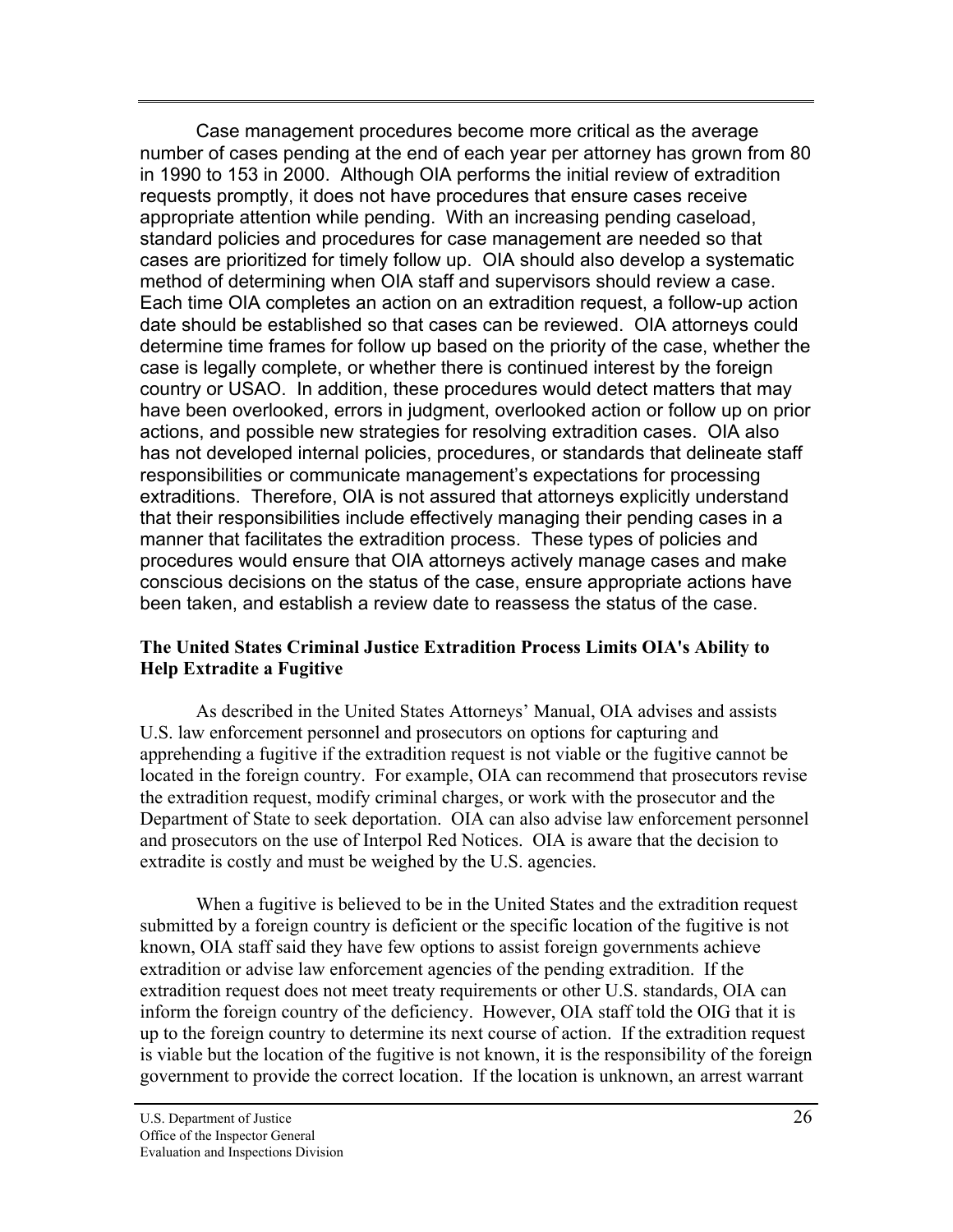in the United States will not be issued. Meanwhile, fugitives wanted for very serious crimes remain at large in the United States.

If local law enforcement agencies detain or arrest an individual for a crime committed while in the United States, law enforcement agencies have no way to determine whether the individual is a fugitive wanted for extradition in a foreign country unless the foreign country issues a Red Notice or a U.S. arrest warrant has been issued. OIA has no means to alert law enforcement agencies of a pending extradition. Without a mechanism to alert U.S. law enforcement agencies of the pending extradition, fugitives can remain undetected even if arrested, incarcerated, and released.

In some instances, OIA may have information that would indicate a fugitive is an alien and may be in the United States illegally. For these cases, OIA could notify the INS and the INS could determine whether the fugitive should be deported. However, our interviews with OIA attorneys indicated that they rarely refer information to the INS.

As of November 2000, OIA had pending extradition requests for over 1,000 fugitives believed to be in the United States.<sup>21</sup> Most of these fugitives were wanted for serious crimes, including violent crimes. If the incoming extradition request does not meet all treaty requirements, the United States may not have any basis for alerting law enforcement agencies. However, if the incoming extradition request meets the legal requirements of the treaty but the fugitive's location is not known, U.S. lookout systems should enable law enforcement agencies to be alerted to notify OIA if the fugitive is arrested or located.

For 28 incoming extradition requests we reviewed, we selected 26 fugitives and ran NCIC checks to determine whether the fugitive committed crimes after the extradition request had been received by OIA. Through a comparison of names, aliases, dates and places of birth and other details, we found 4 matches. Thus, potentially 4 of the 26 fugitives were arrested for various crimes committed while in the United States.

For incoming extradition requests that involve a fugitive who is not a U.S. citizen, OIA can coordinate with the INS to determine whether INS can deport the fugitive. In other instances, no procedure exists for OIA to alert U.S. law enforcement agencies of the pending extradition. OIA should meet with representatives from the FBI to determine whether fugitive information can be entered into NCIC in those cases in which the extradition request is viable but the location of the fugitive is not known. OIA should also request arresting agencies to enter U.S. arrest warrants into NCIC when fugitives are not immediately arrested after the warrant is issued.

 $21$  Foreign countries forward extradition requests to the United States intending that the fugitive can be apprehended in the United States. However, in some instances, the fugitive may not currently be in the United States – either the fugitive was never in the United States or has already left.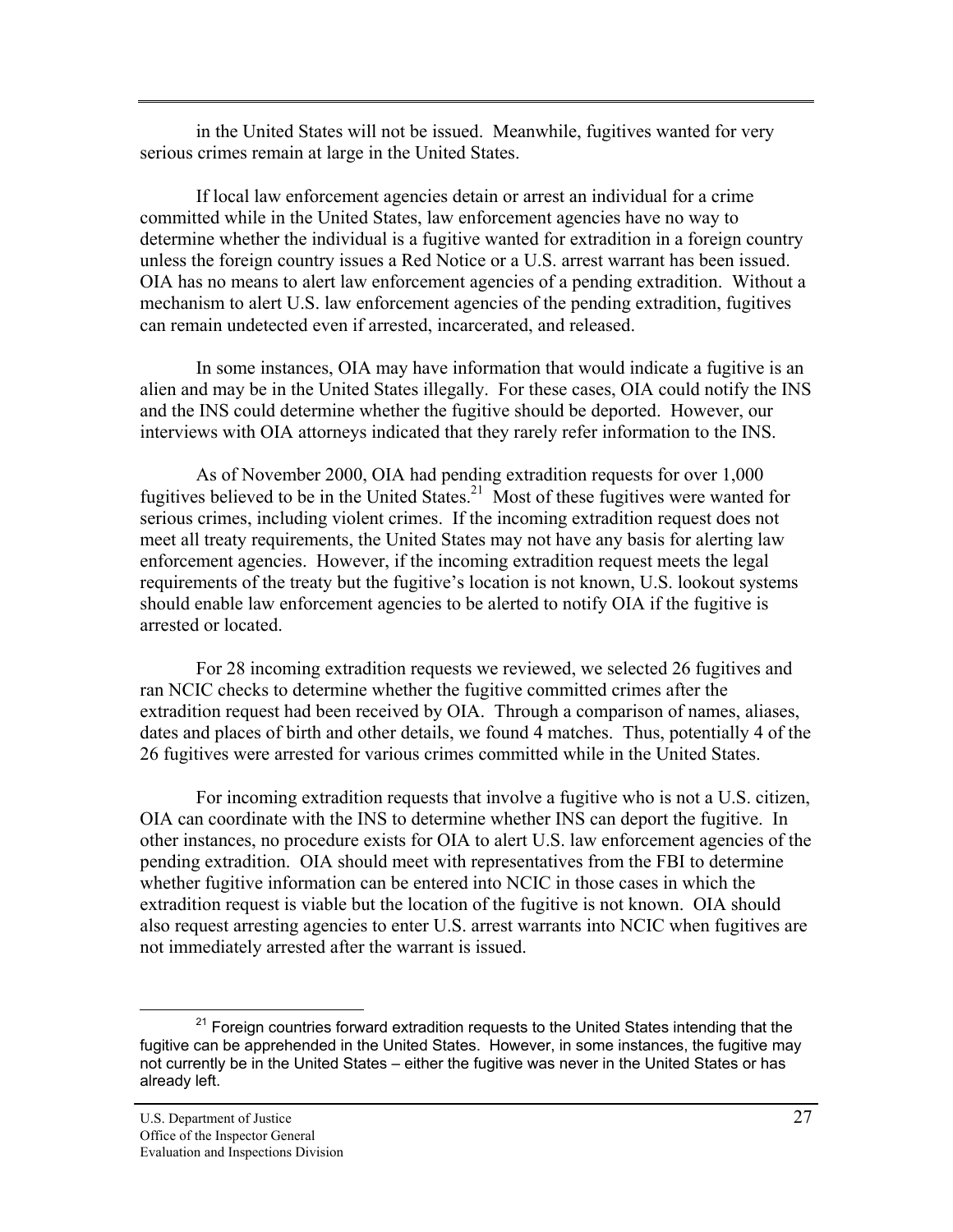# <span id="page-35-0"></span>**OIA has not Developed Standards for Maintaining its Extradition Case Files**

 As the central point of contact for extradition requests, OIA receives documents and information that comprise the official record of the extradition effort. OIA receives the official extradition documents, such as the transmittals and certifications; legal documents, such as affidavits; and other required records, such as the address or location of the fugitive. OIA also receives correspondence, diplomatic information, and intelligence information, including classified information, from the Department of State, law enforcement agencies, prosecutors, and other sources. In addition, OIA receives information through telephonic contacts, telexes, and other informal methods of communication.

OIA is responsible for processing the extradition case information and maintaining the information so that the agencies involved in the extradition will receive relevant information. To be a comprehensive record of actions related to the extradition, OIA's files should include all information about the cases. To effectively provide advice and assistance in extradition cases, OIA staff must have access to organized and complete information regarding all actions on an extradition case. Additionally, as a result of attorney turnover and absences from the office, OIA staff attorneys must often assume responsibility for other attorneys' extradition cases and quickly familiarize themselves with the case details. Therefore, case files should contain all case-related information so an attorney unfamiliar with the case can easily discern the case's status and history.

In some cases, a number of different OIA attorneys handle parts of the extradition because of the primary OIA attorney's reassignment or absence. One attorney stated that if the case file did not contain complete information regarding an extradition, he would have to call the applicable government or U.S. prosecutor to ascertain the status of the case or request copies of missing documents.

Our review showed that the extradition case files were not consistently organized or complete. In 31 of the 58 extradition case files we reviewed, documents were not in any discernible order or key documents and information were missing. From the conditions of these case files, we could not readily determine the history and status of the extradition requests. To understand what had occurred in some extradition cases, we had to first sort case documents, then develop spreadsheets to organize case actions by date. After putting all the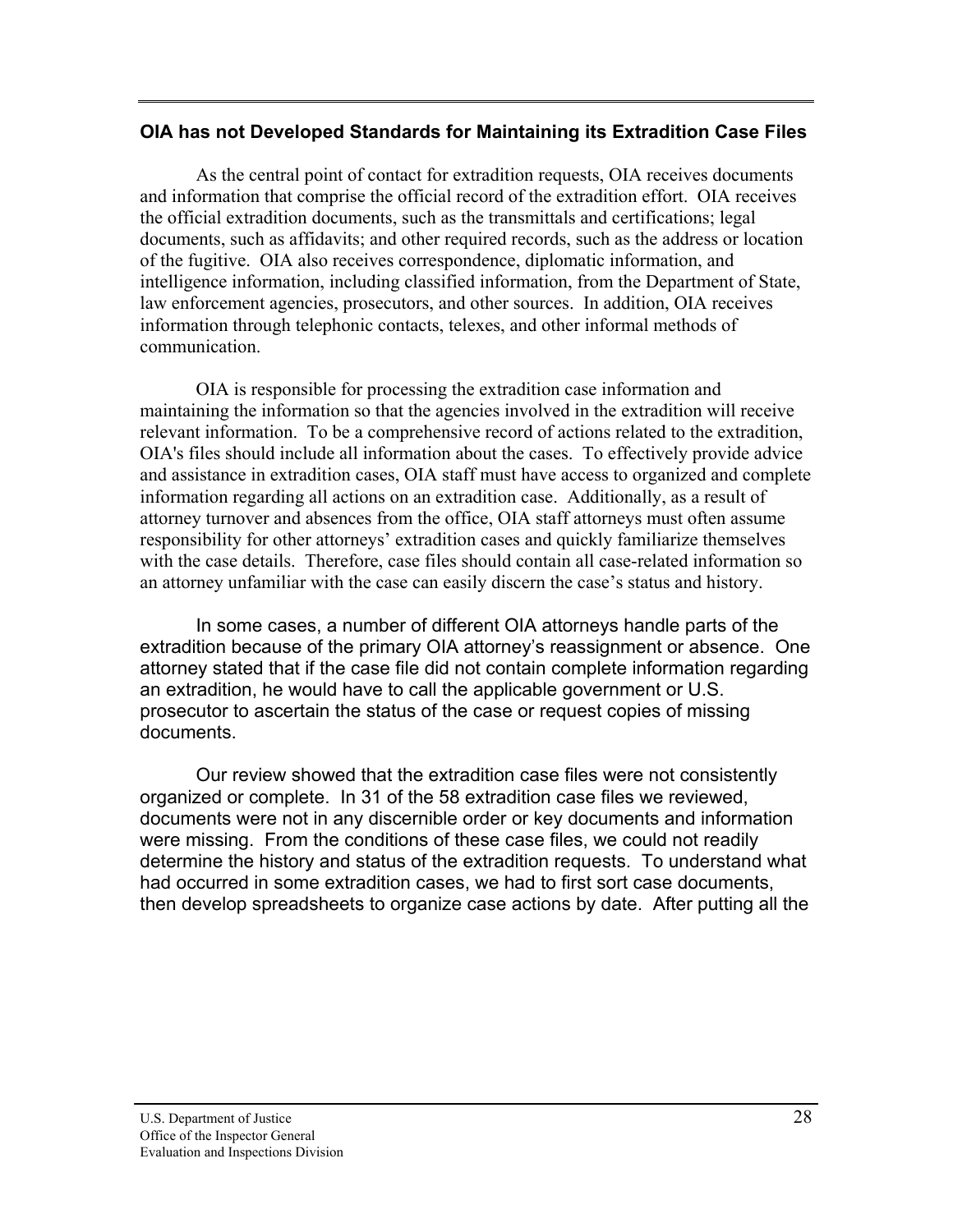information in order, we found that important information was missing in some cases. The following case illustrates how missing documents may seriously jeopardize the extradition's success.

# **Outgoing Extradition Request**

The USAO for the District of Oregon requested the provisional arrest of a fugitive wanted in a murder conspiracy. To construct a coherent timeline from documents in the case file, we developed a spreadsheet that documented case actions and respective dates. Only after sifting through the volume of disorganized documents and logging each document into the spreadsheet were we able to reasonably determine how this case progressed.

We discovered that documents were missing from the case file. In a letter dated June 20, 1995, the OIA attorney states, " . . . I have searched the files for the specific documents you mentioned in the message. Unfortunately, the documents are not in the file." Not only are those documents missing from the case file, the facsimile sent by the African country's Attorney General to which the OIA attorney is responding is not in the file. Additionally, the letter states, "I will ask Harry . . . for a copy of Exhibit 5b which he provided with his affidavit dated 16 August 1991." The letter continues, "Please send these documents to me . . . " At the bottom of the page is a handwritten note that states, "Harry does NOT have a copy of his affidavit." Thus, retrieving one document, the affidavit's exhibit, proved problematic, as the original source of the document did not retain a copy. In this instance, documents were missing that should have been in OIA's case file and OIA was forced to solicit copies from other entities. The last action related to the extradition in the case file occurred on November 6, 1995. As we learned from earlier correspondence, the extradition hearing was to be held on November 13, 1995. However, the case file contains no additional documentation that describes the outcome of that hearing. OIA records indicate the case is still open, but it is impossible to know from the case file what occurred after November 6, 1995.

Documentation in the case files revealed that the conditions of case files sometimes have frustrated OIA staff. In a case file for an incoming extradition request for a fugitive wanted for narcotics trafficking, a note indicated that OIA had requested that the USMS locate the fugitive in June 1996. There is no indication the USMS responded to the request. An OIA letter dated June 2, 1998, to the USMS, states, "I inherited this case recently and am relying on our office's record system, which references the June 28, 1996, letter, to reconstruct the file. I have no hard copy of that letter, nor am I able to have a copy produced for you." Neither the USMS nor OIA had a copy of the request to locate the fugitive.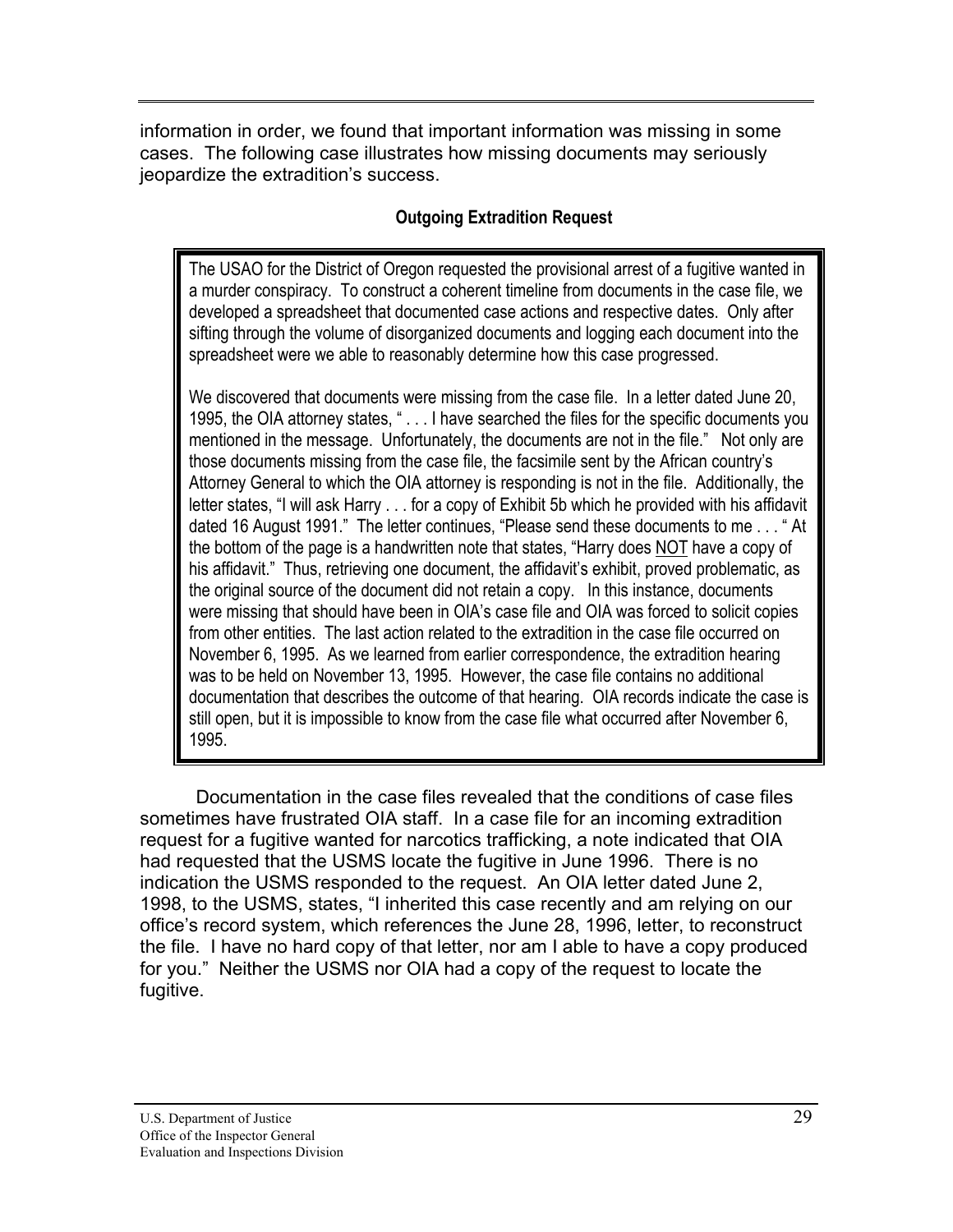Most OIA staff said that the files should be organized chronologically, with the latest documented action appearing on top, to facilitate an easy determination of the most recent case action. However, we found the documents were not always ordered chronologically and staff members maintained their case files in any manner they chose.

We were told that many significant events within an extradition case are discussed solely via telephone conversations. Though OIA attorneys often maintain records of these conversations, many times these records are not included in the case files. As significant amounts of time pass and staff members change, crucial information may not be remembered or available that could affect later decisions.

For some cases, we determined the case history, status, and that documents were missing only by comparing information in the case files with case information in ETS. Through these checks, we determined that paperwork was missing from the case files in the following examples:

- Open outgoing case Key documents that were listed in ETS were not in the case file, such as the finalized extradition documents.
- Open incoming case According to ETS, this case was opened, closed and reopened. None of the documents related to the original case was in the file.
- Closed incoming case There was no documentation closing the case in the file, though ETS indicated that the case was, in fact, closed.
- Closed outgoing case According to ETS, this case was opened, closed, reopened and closed once again. However, the file makes it appear as if the case was closed once and never reopened.
- Open outgoing case When OIA requested that the foreign country reopen this case, the OIA attorney who inherited this case also sent a letter asking for the foreign country's assistance in providing a copy of a memorandum that could not be located in the OIA case file.

OIA also has not established record maintenance procedures for managing the case files. In practice, each attorney and paralegal is responsible for keeping track of his or her case files. Even though OIA has centralized file facilities, attorneys and paralegals stored case files in their file cabinets or piled them on desks, tables, and floors in individual offices. These practices do not safeguard or maintain control over the files.

Maintaining complete and accurate case files is important to managing extradition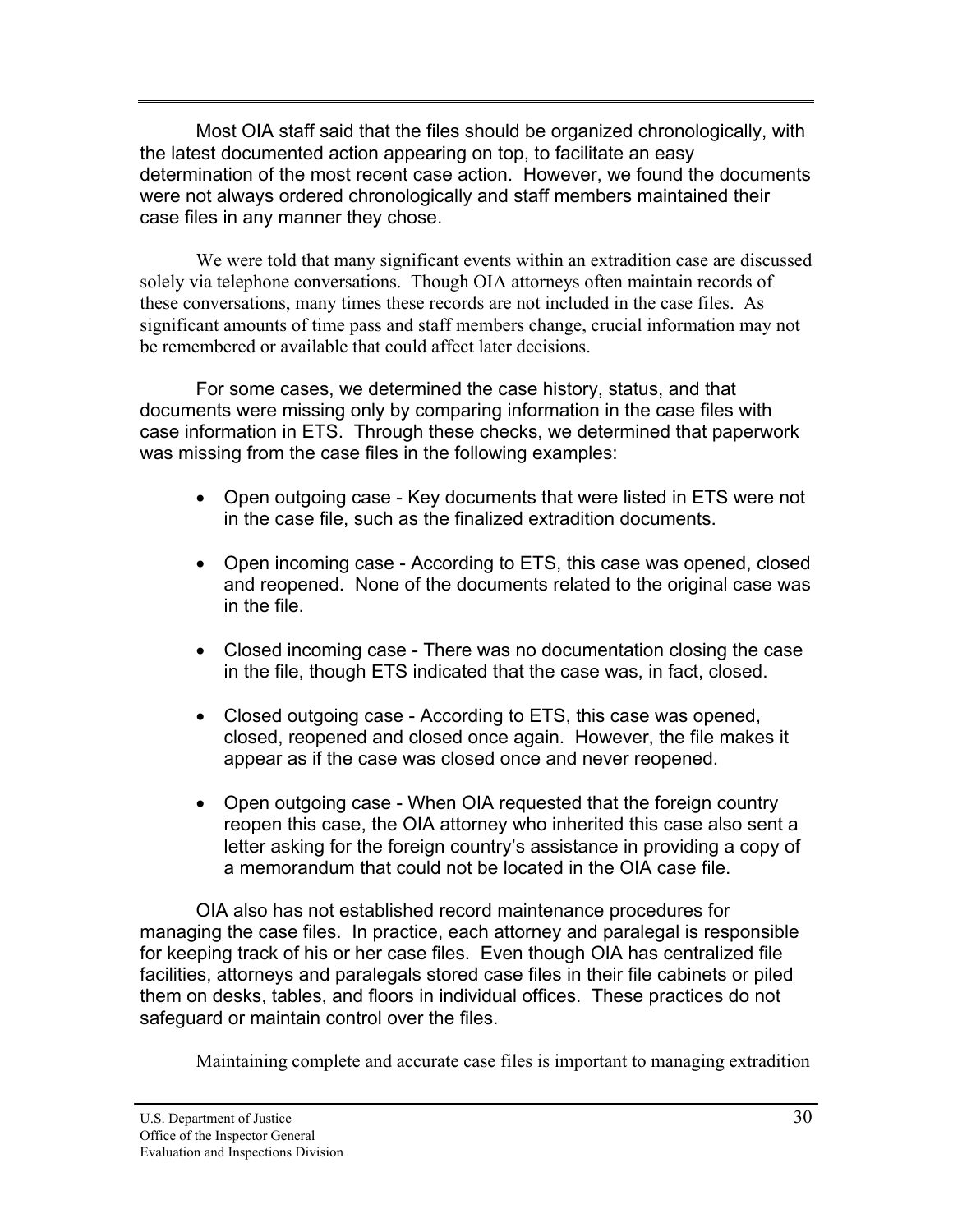<span id="page-38-0"></span>cases effectively. Organized case files should enhance OIA's ability to determine the status of extradition cases and determine the next action that should be taken. Complete case files ensure that OIA decisions are based on a comprehensive knowledge of the underlying reasoning and actions in each case. Disorganized files may result in attorneys and paralegals spending inordinate amounts of time trying to determine the status of extraditions and the next actions to take. Incomplete case files may force attorneys and paralegals to recreate extradition steps that already may have been taken, provide incorrect or incomplete advice regarding the extradition request, or require OIA to contact the requesters for copies of documents.

### **OIA Does not Have Adequate Methods for Tracking Extradition Case Actions**

ETS is designed to track case information and correspondence, identify and monitor the status of extradition cases, and generate statistics about the extradition process such as the number of pending extradition cases.

OIA staff in Washington, D.C., have varying degrees of access to ETS. OIA Docketing Unit enters nearly all the case information into ETS, although the attorneys and paralegals can enter data that pertain to their cases. OIA managers use ETS to construct management reports, such as the number of cases assigned to each attorney on a country team. OIA attorneys and paralegals use ETS to determine basic information regarding cases, such as the USAO contact, but generally do not use ETS to track case activities or to manage their caseload.

ETS contains information about individual extradition cases. Data fields include the name of the fugitive, OIA attorney assigned to the case, type of extradition (incoming or outgoing), foreign country involved, and U.S. jurisdiction involved. A major component of ETS is the "Remarks" text field. This field is intended to capture (in narrative form) significant information about case actions sent and received by OIA through documents or other methods, such as telephone calls. However, during our review of the 58 cases, we compared the information in the case files to the information in ETS. We found that the information did not agree in 18, or 30 percent, of the cases. We found inconsistent information on the status of the case, whether the case was opened or closed, $^{22}$  the OIA attorney assigned to the case, dates of events, and the documents received by OIA.

According to our interviews with OIA staff, we found that the country teams are not fully using ETS. Of the 14 staff members we interviewed, 10 (6 attorneys and 4 paralegals) said that they generally do not use ETS to determine

 $22$  ETS indicated that three cases in our sample were open, while OIA officials later notified us that the cases were closed.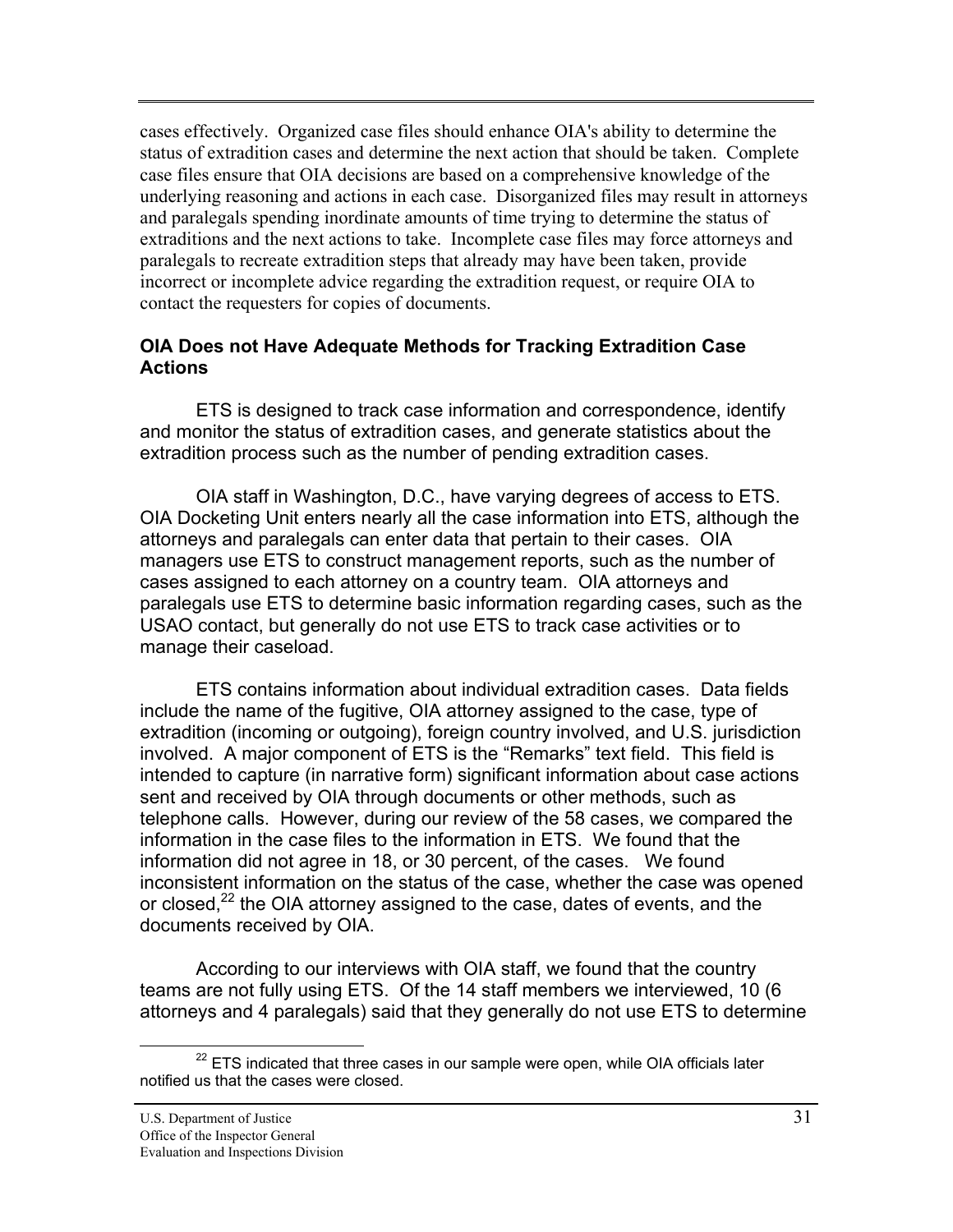case status. They said that ETS is unreliable or is not user friendly. Many staff members said they use ETS to determine basic case identifying information, such as OIA attorney assigned, but if they want to determine case actions or status, they generally refer to the case file.

Instead of using ETS, country team staff have devised their own methods for tracking cases. The methods vary from person to person, across country teams. For example, Team III (Latin American) uses a case status matrix to track only outgoing extradition requests to Mexico, including current case status and next recommended action. Conversely, other country team attorneys and paralegals have less sophisticated methods to track open extradition cases and deadlines. For instance, some track deadlines and cases by handwriting provisional arrest dates on a desk calendar, maintaining a mental list of open cases, and attaching notes to case files.

According to our interviews with OIA staff and our review of the paralegals' position descriptions, OIA paralegals are expected to maintain a record-keeping system for tracking extradition cases. Each paralegal we interviewed said they had developed their own tracking system apart from ETS to monitor the most pressing matters, such as provisional arrest deadlines, in their extradition cases. However, none of these systems is designed to track the next actions required in the country teams' extradition cases. Thus, ETS is not used to alert staff of all upcoming actions or prompt staff to periodically review dormant cases. Therefore, we found that neither ETS nor the paralegals' case tracking systems is effective in tracking extradition cases and actions.

The inconsistency and inaccuracy of data in ETS affects the reliability and usefulness of management reports. A common, dependable tracking system would also provide the staff and managers with a mechanism to track case assignments and to monitor the status of actions on open extradition cases. Monitoring the cases through a reliable system would enable the staff to make informed, timely decisions regarding the next steps to take in the extradition process. Without a reliable, office-wide tracking system, open cases may be overlooked and actions not completed. For example, OIA had transmitted translations of extradition documents to a foreign country's Ministry of Justice for a fugitive wanted in the United States for fraud and price fixing. This was the last case action in the file and in ETS for almost six years. A mechanism to track actions would have notified the OIA attorney that the foreign government had not provided a response regarding the extradition, and that OIA should follow up to determine the case's status and whether OIA could do anything to further the extradition.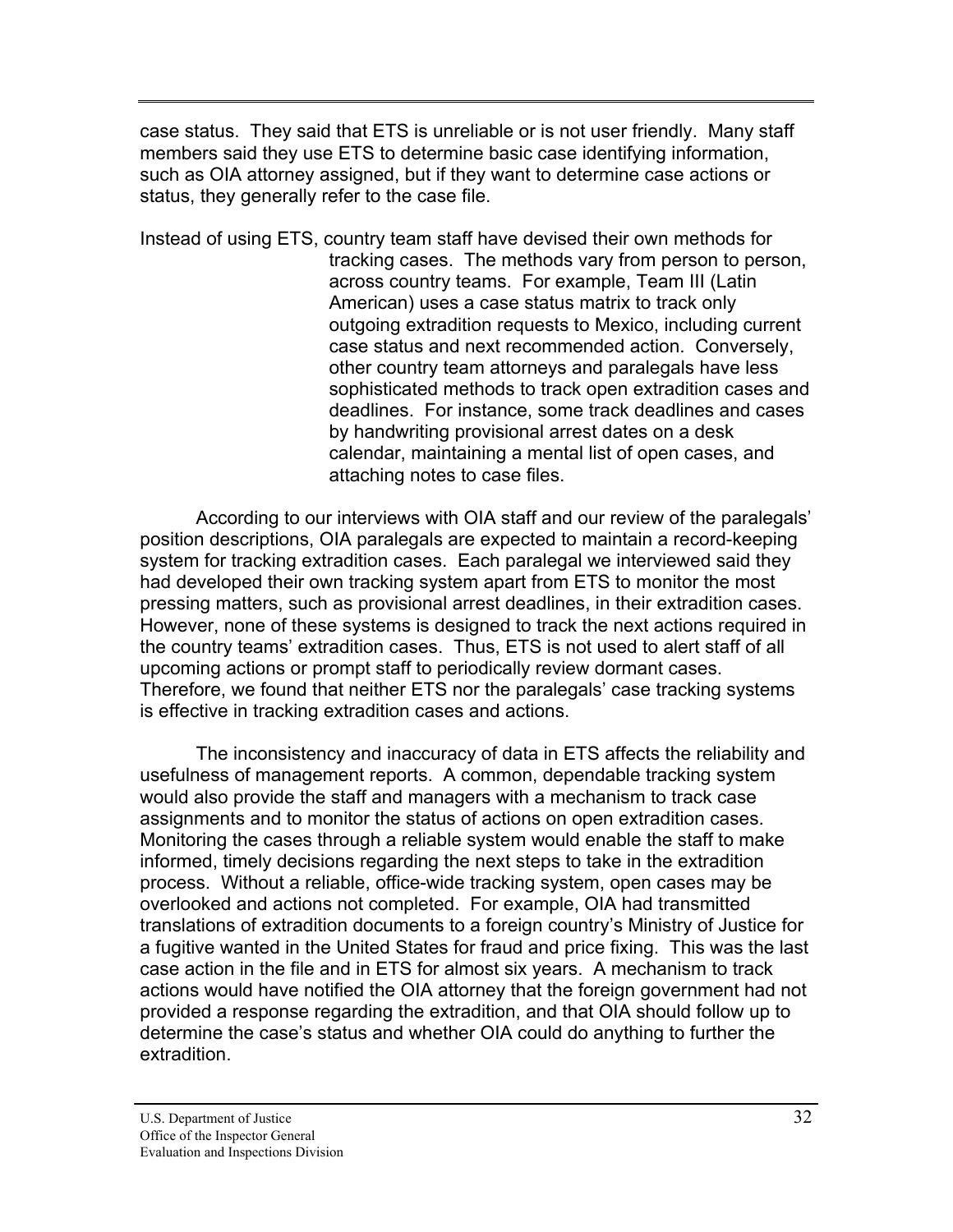### **OIA Needs to Develop Relevant Performance Measures**

<span id="page-40-0"></span>The Government Performance and Results Act of 1993 requires agencies to set multiyear strategic goals and corresponding annual goals to measure the performance toward the achievement of those goals, and to report on their progress. Setting goals and measuring performance helps to establish priorities, control operations, communicate accomplishments, and motivate staff.

The Department's Strategic Plan for Fiscal Years 2001-2006 outlines specific program goals, objectives, and strategies. One strategic goal is to "Enforce federal criminal laws." A strategic objective supporting this goal addresses reducing violent crime (Objective 2.1) through a variety of supporting strategies. OIA links its performance to the supporting strategy that promotes increased cooperation with foreign law enforcement authorities and uses the "number of new treaties<sup>23</sup> with other countries entering into force" as its performance measure.

Although the OIA has established performance measures for its treaty negotiation responsibility, OIA has not established performance measures for its other major responsibilities, such as processing extradition requests and evidence requests under the treaties. As the "law enforcement community's sole coordinator for all requests for international extradition and the Central Authority for the United States under 37 MLATs in force,"<sup>24</sup> measuring OIA's performance in these responsibilities is appropriate and important.

<sup>&</sup>lt;sup>23</sup> Extradition treaties and MLATs.

 $24$  The Department's FY 2000 Performance Report and FY 2002 Performance Plan.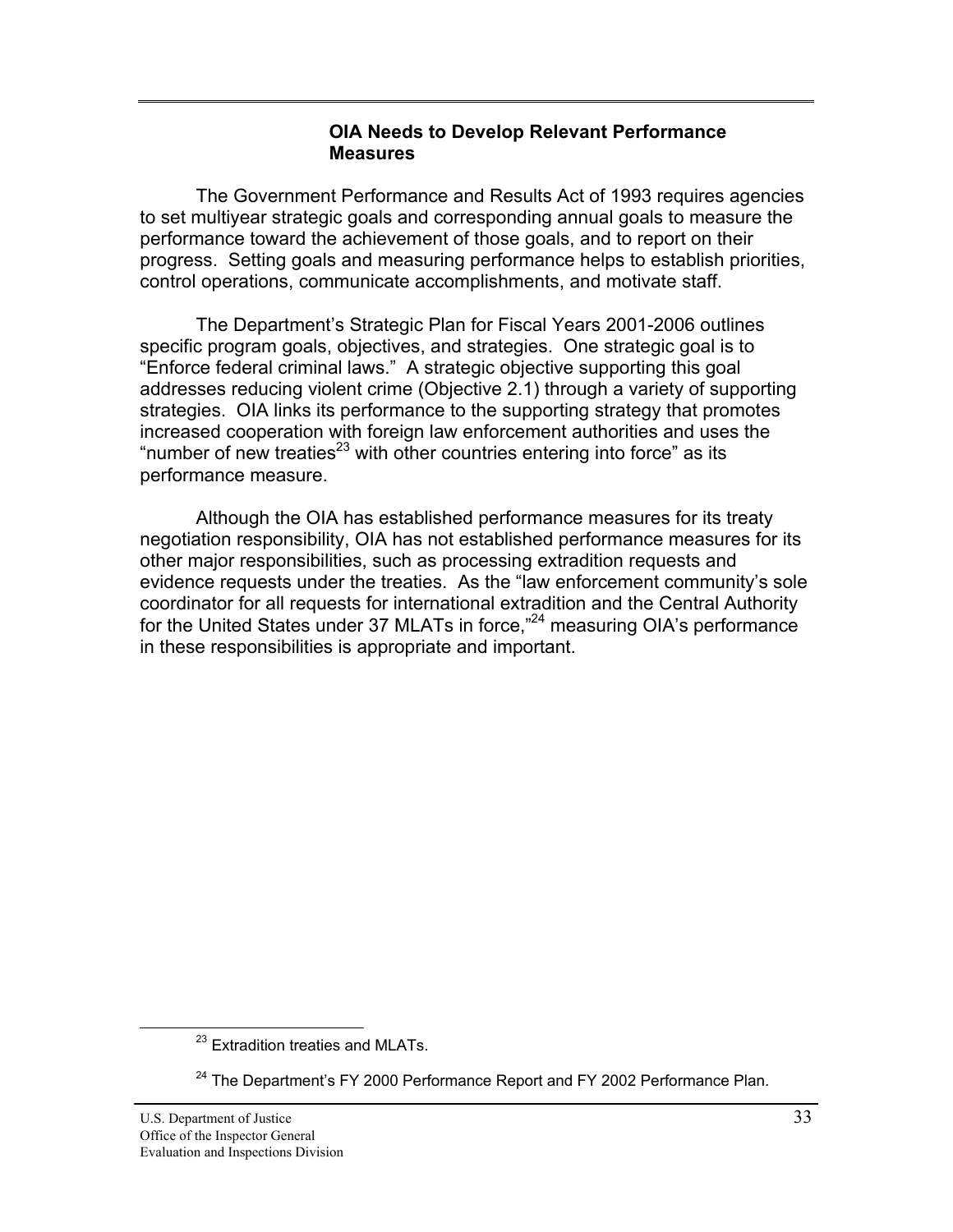# **CONCLUSION AND RECOMMENDATIONS**

<span id="page-41-0"></span>We found that OIA's effectiveness in managing extradition requests depends upon the status of the extradition and actions generated by outside prosecutors and law enforcement authorities. OIA meets deadlines mandated by the treaties or courts and acts on new extradition requests promptly. However, our review of 58 cases indicated that OIA could have taken additional action in nearly 60 percent of the cases.

OIA has significant responsibilities in the extradition process. In addition to ensuring the extradition request meets legal and treaty requirements, OIA is responsible for managing information that may affect decisions pertaining to the extradition. OIA should ensure that the appropriate law enforcement authorities and prosecutors receive important information pertaining to the fugitive, that foreign and U.S. prosecutors follow up to obtain requested information needed to extradite a fugitive, and if the extradition is not successful, whether the requesting organization is still interested in pursuing the fugitive. Under its current practices, OIA does not actively manage its extradition caseload in a manner that ensures that all necessary actions on extradition cases are completed. OIA relies on U.S. or foreign prosecutors to initiate all actions. OIA has not developed internal policies, procedures, or standards for processing extradition cases that delineate staff responsibilities, time frames, or priorities to guide employees or communicate management expectations. In addition, because of their current caseload and their view of their responsibilities, OIA attorneys believe that they do not need to do more in the extradition process. Accordingly, we found instances when OIA should have ensured prosecutors received important information and cases where OIA did not act upon requests from prosecutors. We believe that OIA's current practices fall short of its mission and the office needs to establish procedures for case file review to ensure that it has taken all actions to facilitate the extradition.

The majority of case files we reviewed were either disorganized or missing key documents and information. From the conditions of the case files, the history and status of the extradition requests could not be readily determined. OIA has not established and implemented standards for maintaining the extradition case files.

ETS is not used office-wide as a case tracking system and OIA staff do not find it to be reliable or user-friendly. While OIA staff have devised their own methods for tracking cases, we found these methods are inadequate for the volume of extradition cases that must be tracked and for the type of data needed for management oversight.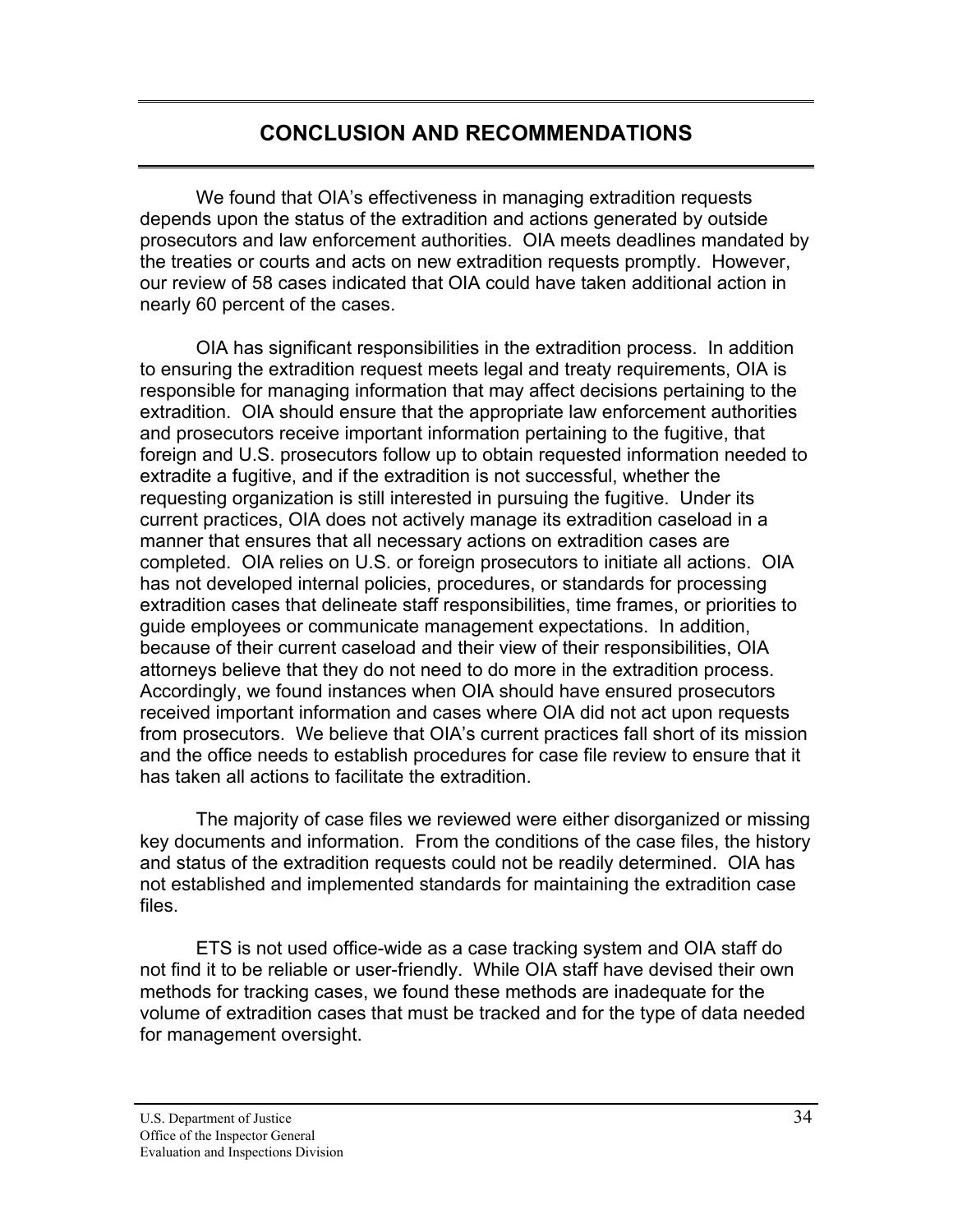# **Recommendations**

We recommend that OIA:

- 1. Develop case management policies and procedures to guide its staff in the extradition process. At a minimum, these policies should require
	- OIA staff to prioritize cases for timely follow up,
	- OIA staff to systematically review pending extradition cases to determine whether the status of the case is correct and determine the next possible action,
	- OIA staff to review all cases to ensure legal sufficiency, timeliness, and completeness of actions, and
	- OIA supervisors to review cases.
- 2. Coordinate with the FBI, USMS, and INS to develop strategies for law enforcement officials to identify individuals who are the subjects of extradition requests.
- 3. Develop standards for maintaining complete and organized extradition case files and accounting for the physical location of each file.
- 4. Incorporate into the extradition process an automated case tracking system that provides reliable and complete data.
- 5. Develop performance measures for processing extradition requests and monitor the office's progress against those measures.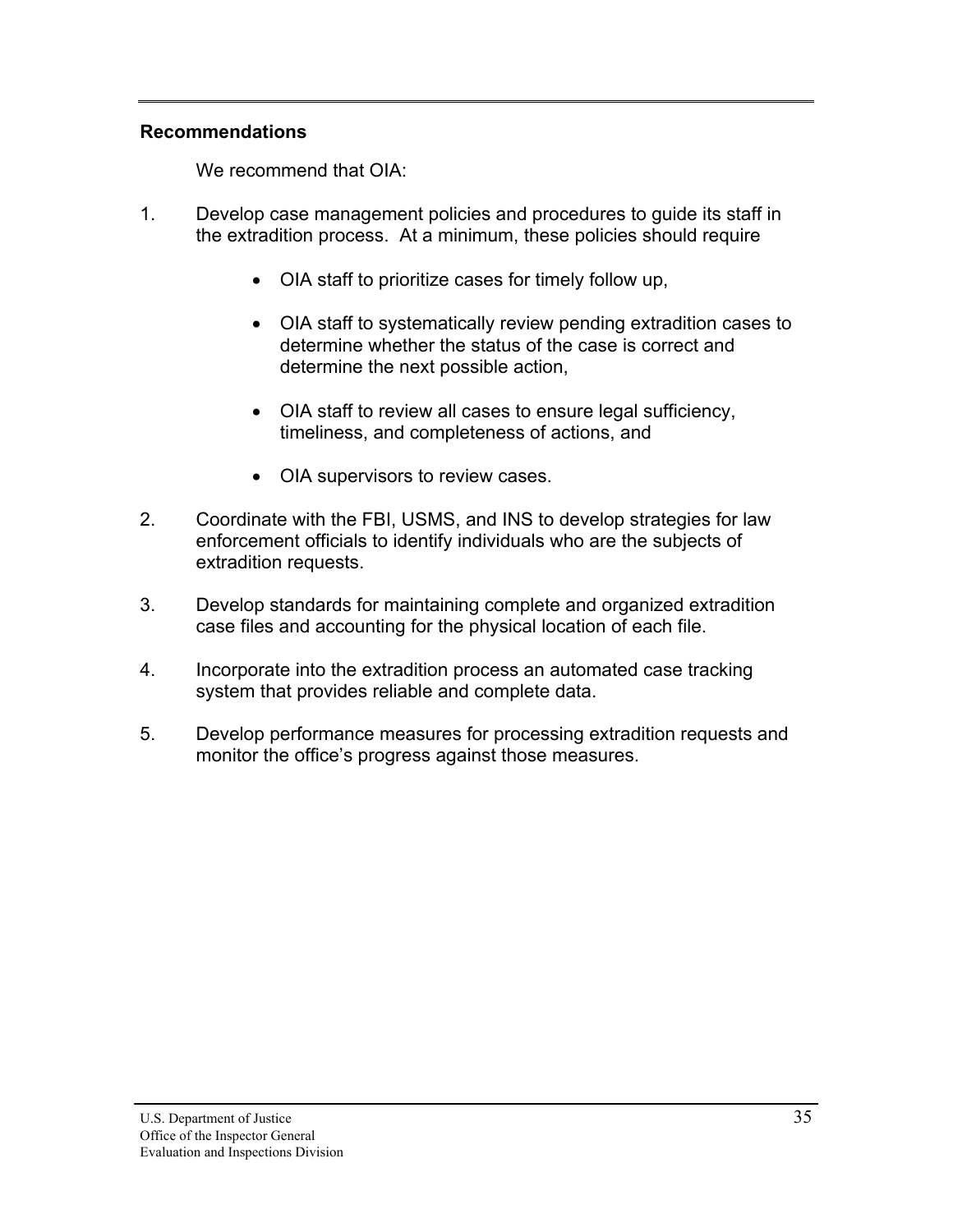# <span id="page-43-0"></span>**APPENDIX I: PROCESS FOR INTERNATIONAL EXTRADITION REQUESTS**

International extraditions involve two separate but similar processes.

### **Incoming Extradition Requests**

A foreign government may request the arrest of a fugitive in the United States so an extradition hearing may be held. The process for an incoming extradition is:

- A foreign government forwards an extradition request to the Department of State. The Department of State's Office of the Legal Advisor's Law Enforcement and Intelligence (OLA/LEI) certifies that there is a binding extradition treaty between the United States and requesting country. The Department of State forwards the extradition request to OIA.
- The incoming extradition request is assigned to the OIA country team that handles the requesting country. A team attorney certifies that all appropriate documentation is included. The attorney also reviews the request for legal sufficiency, ensuring that probable cause exists that the fugitive committed the crime, and that specific location information on the fugitive is provided. When this review is completed, a letter describing the facts of the case and identification information on the fugitive, plus all documentation received from the requesting government, is forwarded to the International/National Security Coordinators (INSC) at the USAO in the federal jurisdiction where the fugitive is believed to be located.
- The INSC ensures the extradition case is assigned to an AUSA. The AUSA obtains an arrest warrant for the fugitive from a federal judge or magistrate in the district where the fugitive is believed to be located.
- The USMS in the district where the warrant is issued then arrests the fugitive. At an initial appearance before an extradition magistrate,  $25$  the AUSA opposes bail, which is the standard U.S. government position. In

 $25$  Title 18, Section 3184, of the United States Code provides that an extradition magistrate can be "any justice or judge of the United States, or any magistrate authorized to do so by a court of the United States." An extradition magistrate has the jurisdiction to order the arrest of a foreign fugitive for the purpose of securing his presence for an extradition hearing before such justice, judge, or magistrate.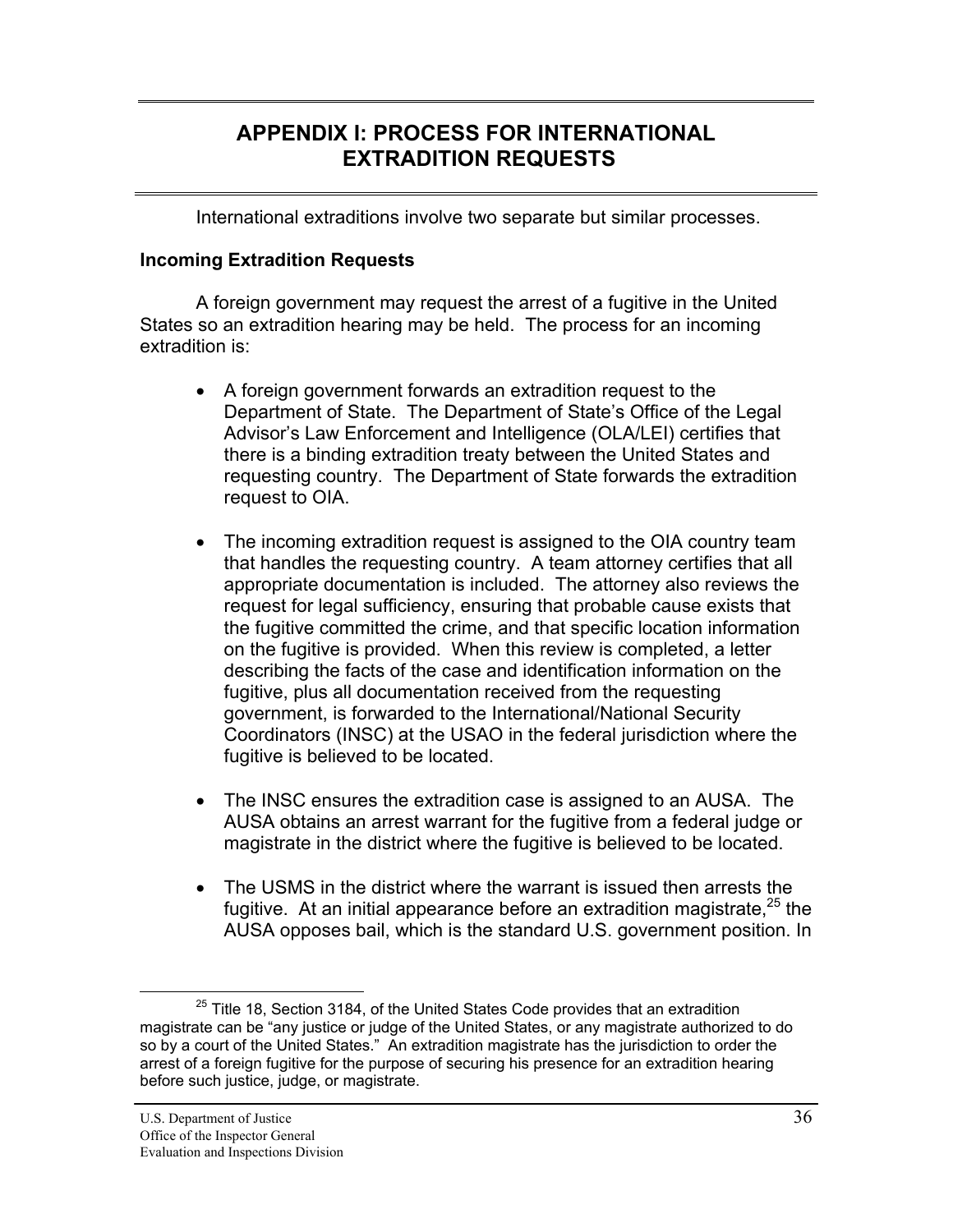most cases, the magistrate conducting the proceedings does not grant bail.

• During the extradition hearing, the AUSA addresses the following key elements that must be satisfied for a magistrate to issue a certification of extraditability: the court must determine that (1) an extradition treaty is in force between the United States and requesting country;

(2) criminal charges are pending in the requesting country; (3) the crimes charged are encompassed within the extradition treaty; (4) the fugitive is, in fact, the person accused of committing the crimes charged; and (5) probable cause exists to believe that the fugitive committed the crimes charged.

- If the court finds that the fugitive is extraditable, the magistrate issues a certification of extraditability. The Department of State's OLA/LEI is informed when the magistrate issues the certification. The Department of State then issues a surrender warrant, which officially surrenders the fugitive to the respective foreign government.
- $\bullet$  A fugitive does not have the right to appeal a finding of extraditability. However, the fugitive may file a petition for writ of habeas corpus.<sup>26</sup> If the petition for the writ is denied, the fugitive may appeal the denial through the federal court system. Should the magistrate rule that the government's case does not sustain a finding of extraditability, the United States has no right of appeal. The United States can, however, remedy any defects that led to the denial of extradition and resubmit the foreign country's extradition request multiple times.
- After the Department of State issues the surrender warrant, law enforcement officers from the foreign country that requested the fugitive's extradition then come to the United States to transfer the fugitive to the requesting country.

# **Outgoing Extradition Requests**

The U.S. prosecutors at the federal, state, and local level initiate outgoing extraditions. An outgoing extradition can typically involve the following steps:

• After a suspected or convicted criminal has fled the United States and has been located in a foreign country, the U.S.

 $26$  The primary function of a writ of habeas corpus is to release a person from unlawful imprisonment. The only issue that it presents is whether the person is unlawfully deprived of his liberty. The filing of the writ does not automatically delay further extradition proceedings.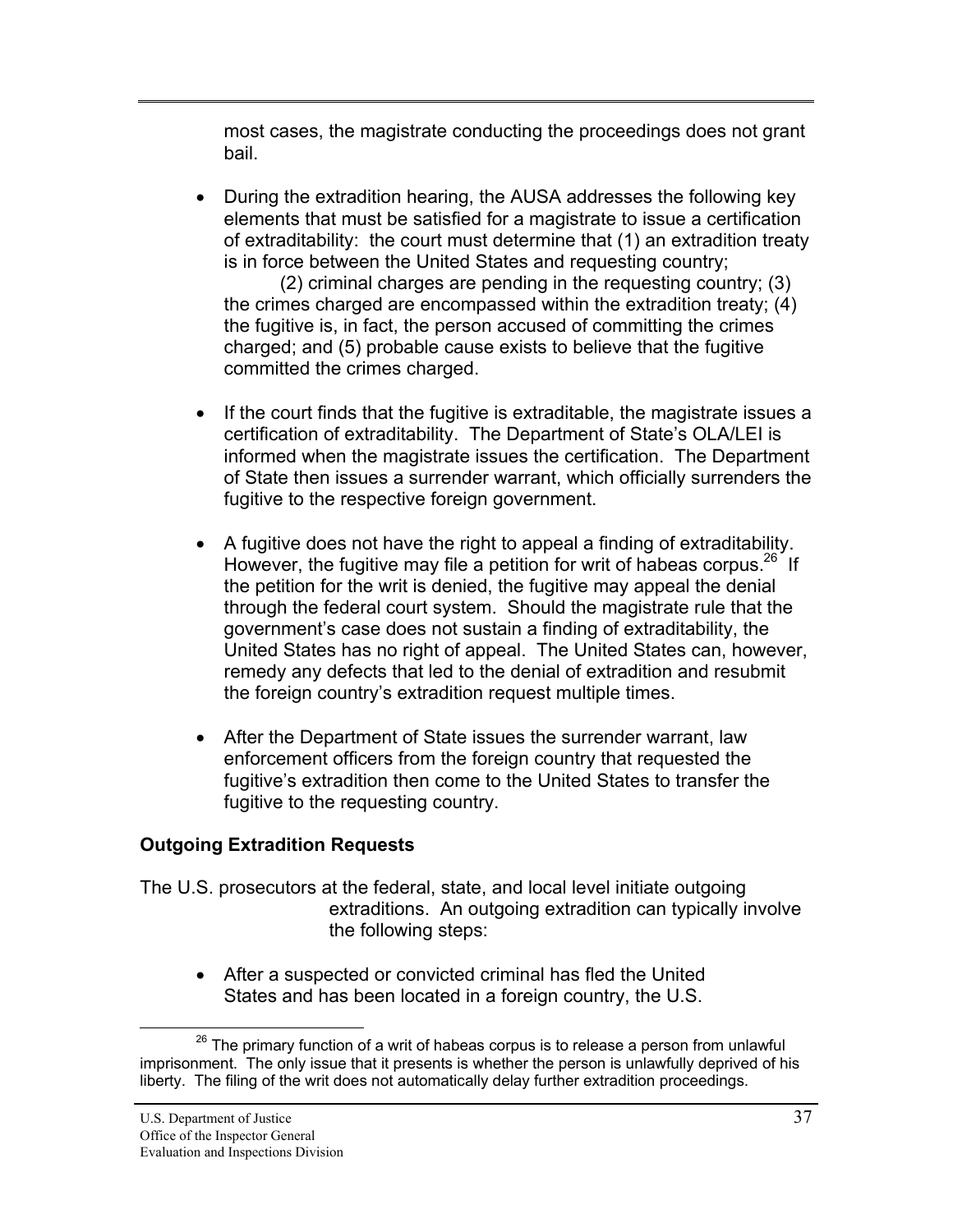prosecutor contacts OIA to commence the extradition process. The case is then assigned to a team depending on the fugitive's location. An OIA attorney from the appropriate country team determines whether an extradition treaty exists between the foreign government and the United States. The attorney must also determine whether the crime committed by the fugitive is a crime encompassed within the treaty and is therefore an extraditable crime. The OIA attorney checks the fugitive's citizenship because some countries will not extradite their own citizens.

- The U.S. prosecutor prepares the formal extradition documents, which are reviewed by an OIA attorney. Included in the request is the prosecutor's affidavit outlining the facts of the case. The affidavit identifies the criminal offenses committed, legal statutes violated, and the penalties and statutes of limitations for the violations. The prosecutor's affidavit is accompanied by copies of the charging documents, such as the indictment and arrest warrant. After the prosecutor completes the request, the OIA attorney reviews the request for legal sufficiency and probable cause that the fugitive committed the crimes.
- In addition to reviewing and evaluating the extradition request, the OIA attorney determines whether the likelihood exists that the fugitive may flee once a formal extradition request is presented to the foreign government, or the fugitive poses a risk to the public. If the OIA attorney is satisfied that a potential for flight or a safety risk exists, then a request for a provisional arrest is forwarded to the foreign country. A provisional arrest allows the foreign government's law enforcement authorities to arrest a fugitive before a formal extradition request is submitted. Once a provisional arrest is carried out, the United States must meet a treaty-imposed deadline for submitting the formal extradition request to the foreign government. The deadline varies by treaty, but usually ranges between one and three months.
- The U.S. prosecutors may request INTERPOL Red Notices apart from requesting an extradition through OIA.<sup>27</sup> If a fugitive is located in a foreign country based on a Red Notice, the U.S. National Central Bureau (USNCB) of INTERPOL notifies OIA.

 $27$  An INTERPOL Red Notice is submitted by a government that is seeking the arrest of a fugitive for whom an arrest warrant has been issued, the fugitive's whereabouts are unknown, and extradition of the fugitive will be requested by the government that submitted the Red Notice.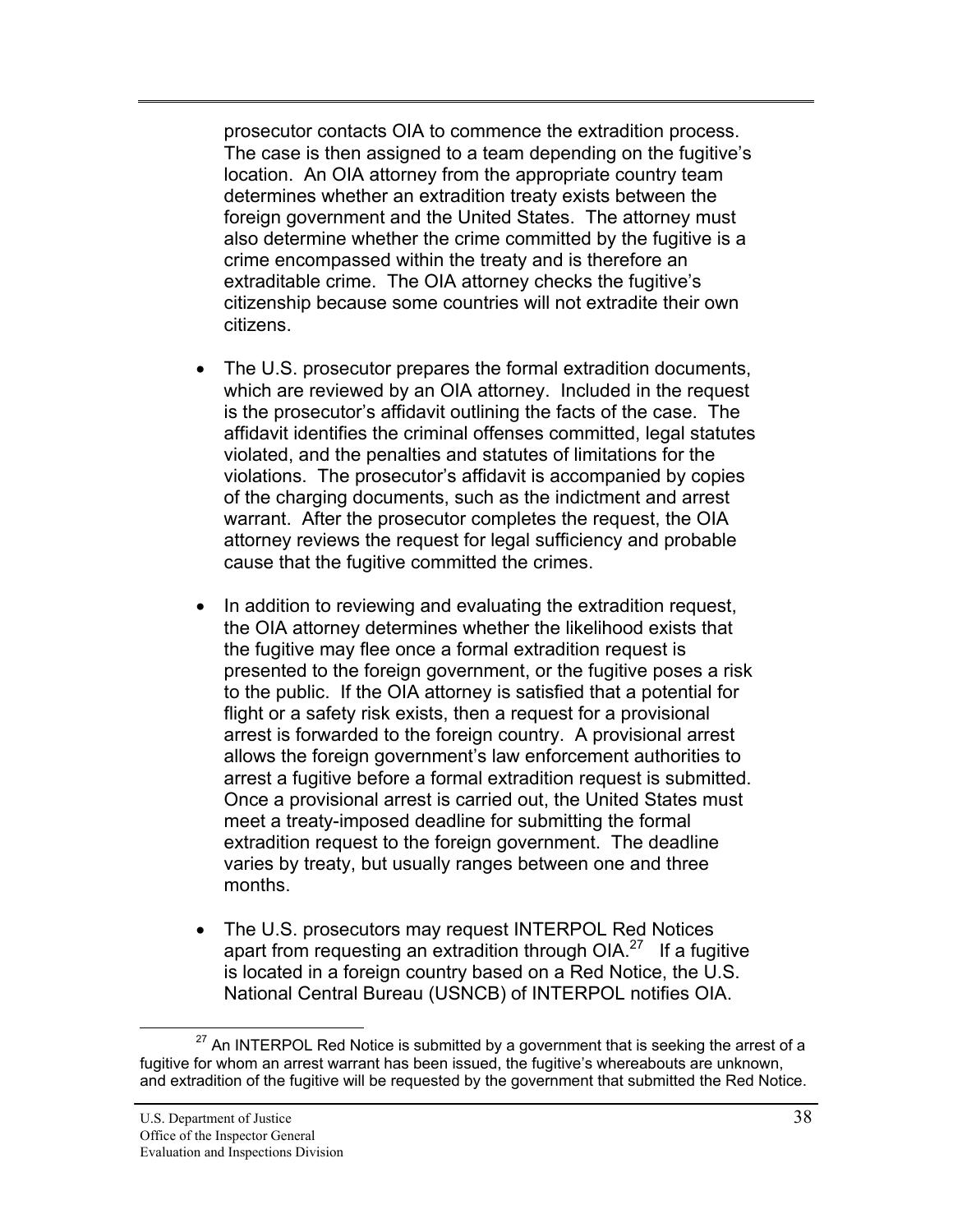Law enforcement in some countries are authorized to arrest a fugitive based only on a Red Notice, while other governments require an official provisional arrest or formal extradition request to arrest a fugitive. Regardless of the notifying foreign government's practices, OIA is in the position to move forward with a provisional arrest or extradition request assuming a treaty exists between the two countries. OIA contacts the U.S. prosecutor who requested the Red Notice to determine whether the prosecutor wants to proceed with the extradition.

- After being approved by OIA, the formal extradition request is sent to Department of State's OLA/LEI and then presented through diplomatic channels at the Department of State to the foreign government. After the foreign government's law enforcement authority arrests the fugitive, an extradition hearing is conducted in the foreign court. If the court finds that the documentation presented by the United States is sufficient, then a certification of extraditability is rendered. If the court does not find the documentation sufficient, then the extradition request is denied. When a court grants the extradition request, the fugitive has the right to appeal.
- $\bullet$  The certification of extraditability is a legal order to return the fugitive to the United States. While the USMS is primarily responsible for escorting the fugitive back to the United States, state and local law enforcement representatives may accompany the Deputy Marshals in escorting the fugitive back to the United States.

These extradition steps represent the basic procedures for incoming and outgoing extradition requests. However, the order and degree to which these procedures are employed depends upon the extent to which the extradition progresses. The extent of an extradition is, in turn, affected by various factors, such as the sufficiency of the information in the extradition request and extradition treaty provisions such as dual criminality, that determine the viability of the international extradition of fugitives.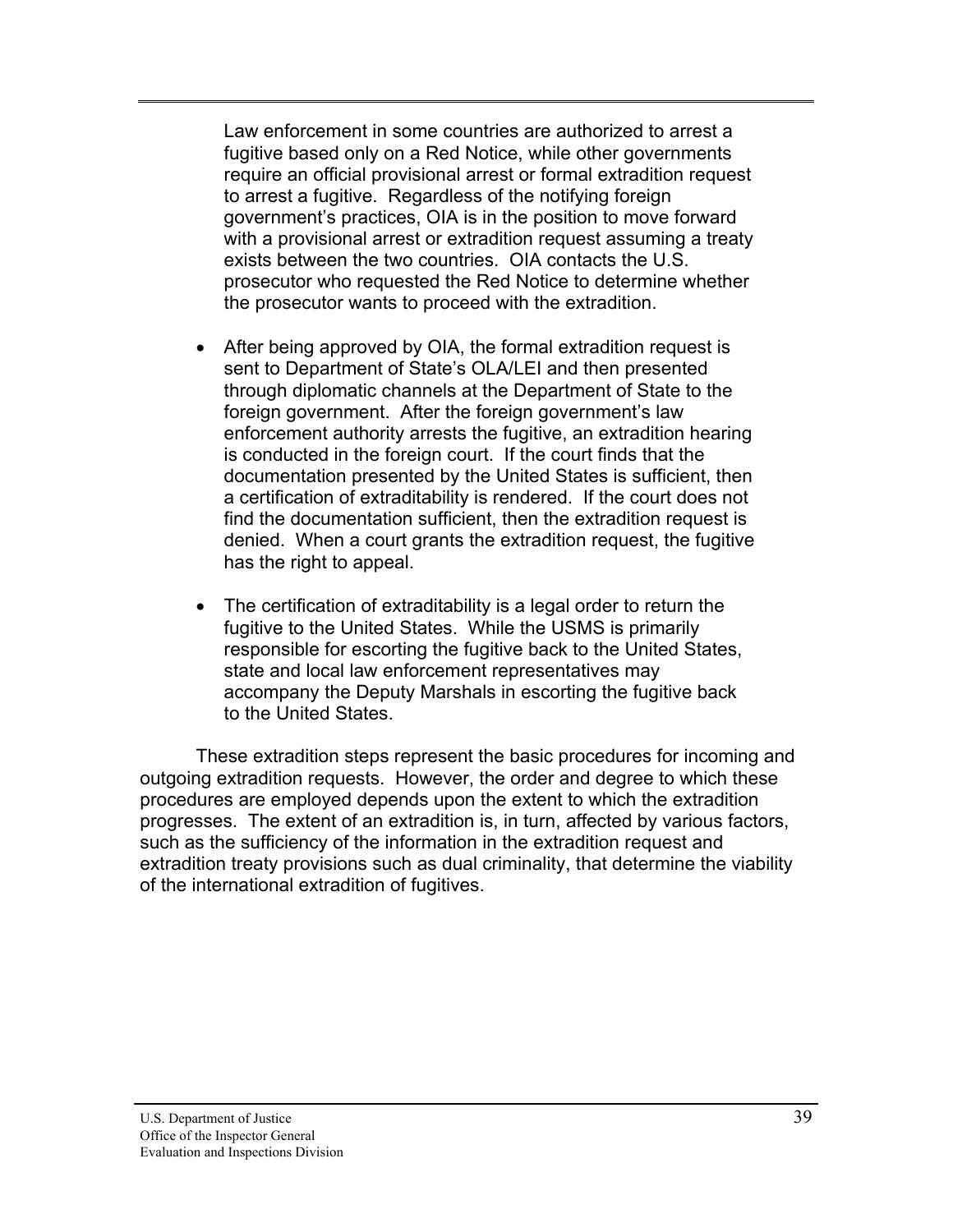# <span id="page-47-0"></span>**APPENDIX II: TABLE OF RESPONSIBILITIES – OTHER U.S. AGENCIES IN THE EXTRADITION PROCESS**

|                                                               |                                                                                                                                                                                                                                                                                                                                                                                                                                                                                                                                                   | Roles of Other U.S. Government Agencies in the Extradition Process                                                                                                                                                                                                                                                                                                                                                                                          |  |  |  |  |  |
|---------------------------------------------------------------|---------------------------------------------------------------------------------------------------------------------------------------------------------------------------------------------------------------------------------------------------------------------------------------------------------------------------------------------------------------------------------------------------------------------------------------------------------------------------------------------------------------------------------------------------|-------------------------------------------------------------------------------------------------------------------------------------------------------------------------------------------------------------------------------------------------------------------------------------------------------------------------------------------------------------------------------------------------------------------------------------------------------------|--|--|--|--|--|
|                                                               | <b>U.S. Attorneys' offices</b>                                                                                                                                                                                                                                                                                                                                                                                                                                                                                                                    | <b>U.S. Marshals Service</b>                                                                                                                                                                                                                                                                                                                                                                                                                                |  |  |  |  |  |
| $\bullet$<br>$\bullet$<br>$\bullet$<br>$\bullet$<br>$\bullet$ | In incoming extraditions, obtain<br>federal arrest warrants for fugitives<br>Represent the U.S. government in<br>federal extradition hearings for<br>incoming extradition requests<br>Oversee incoming extradition cases<br>in their federal districts<br>Prepare outgoing extradition<br>documents for OIA review<br>Provide responses, such as<br>supporting evidence, in outgoing<br>extradition requests<br>Prosecute those international<br>fugitives successfully extradited to<br>the United States who are charged<br>with federal crimes | In incoming extradition cases,<br>$\bullet$<br>verifies locations of and apprehends<br>fugitives<br>Transfers custody of fugitives to<br>$\bullet$<br>foreign authorities upon finding of<br>extraditability<br>In outgoing extradition cases,<br>$\bullet$<br>accepts custody transfer of fugitives<br>from foreign authorities.<br>Accompanies fugitives to the United<br>States for prosecution or<br>incarceration                                      |  |  |  |  |  |
|                                                               | <b>U.S. Department of State</b>                                                                                                                                                                                                                                                                                                                                                                                                                                                                                                                   | <b>U.S. National Central Bureau</b>                                                                                                                                                                                                                                                                                                                                                                                                                         |  |  |  |  |  |
| $\bullet$<br>$\bullet$                                        | Facilitates delivery of extradition<br>documents to and from foreign<br>governments<br>Authenticates extradition<br>documents and certifies that they<br>contain all required documents<br>Provides updates to OIA on the<br>status of outgoing extradition<br>requests<br>The Office of the Legal Advisor's<br>Law Enforcement and Intelligence<br>is the principal point of contact for<br>extraditions                                                                                                                                         | Serves as U.S. representative to<br>$\bullet$<br><b>INTERPOL</b><br>Forwards information obtained<br>$\bullet$<br>through U.S. and international<br>sources on the whereabouts of<br>fugitives to OIA<br><b>Reviews Red Notice fugitive</b><br>lookouts for U.S. prosecutors and<br>forwards them to INTERPOL<br>headquarters in France<br>Notifies OIA when fugitives from the<br>$\bullet$<br>United States have been<br>apprehended based on Red Notices |  |  |  |  |  |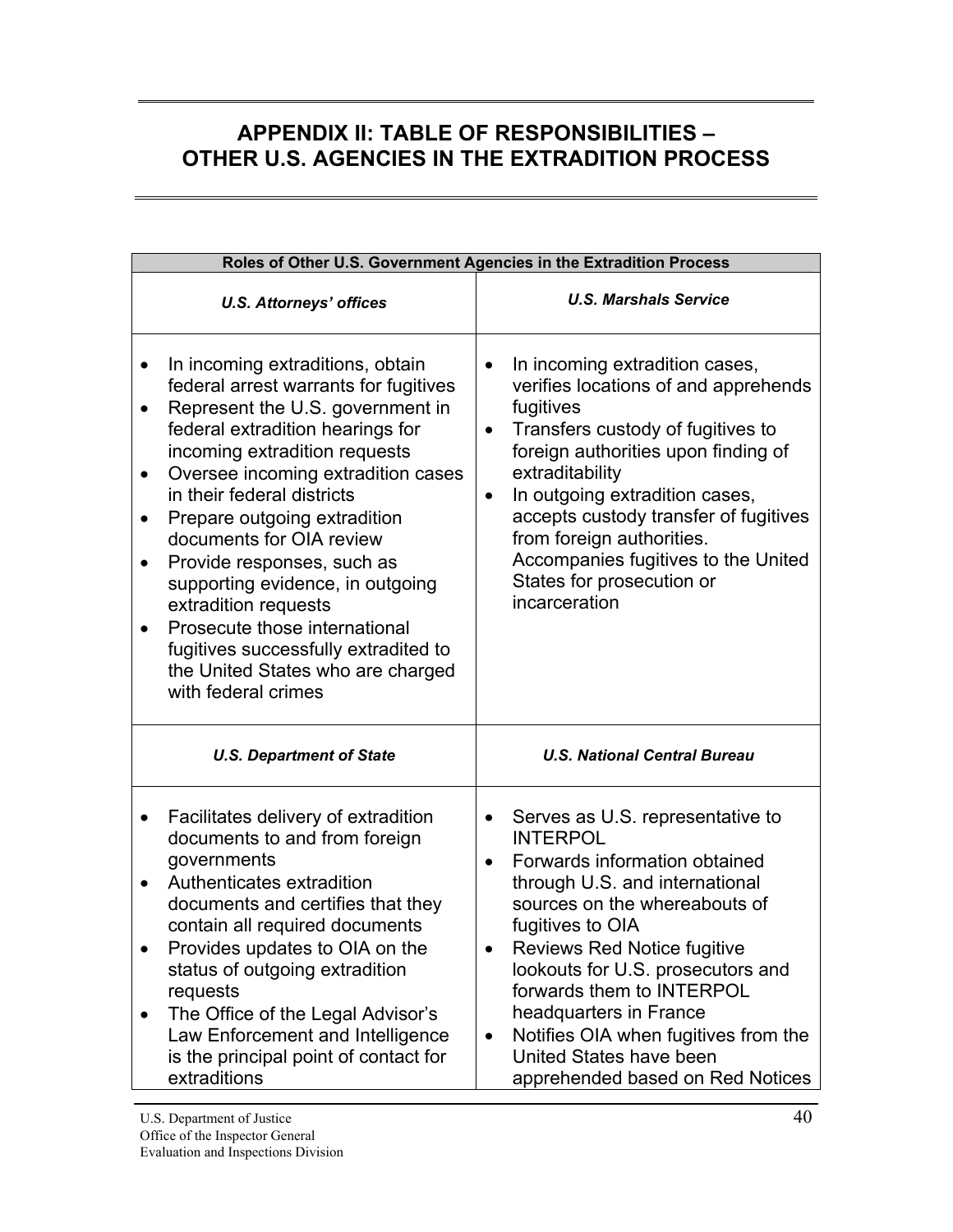| so that OIA can commence the<br>extradition process |
|-----------------------------------------------------|
|                                                     |

Source: OIA, Department of State, USNCB, U.S. Marshals Policy Directive, U.S. Attorneys' Manual, and INTERPOL Internet site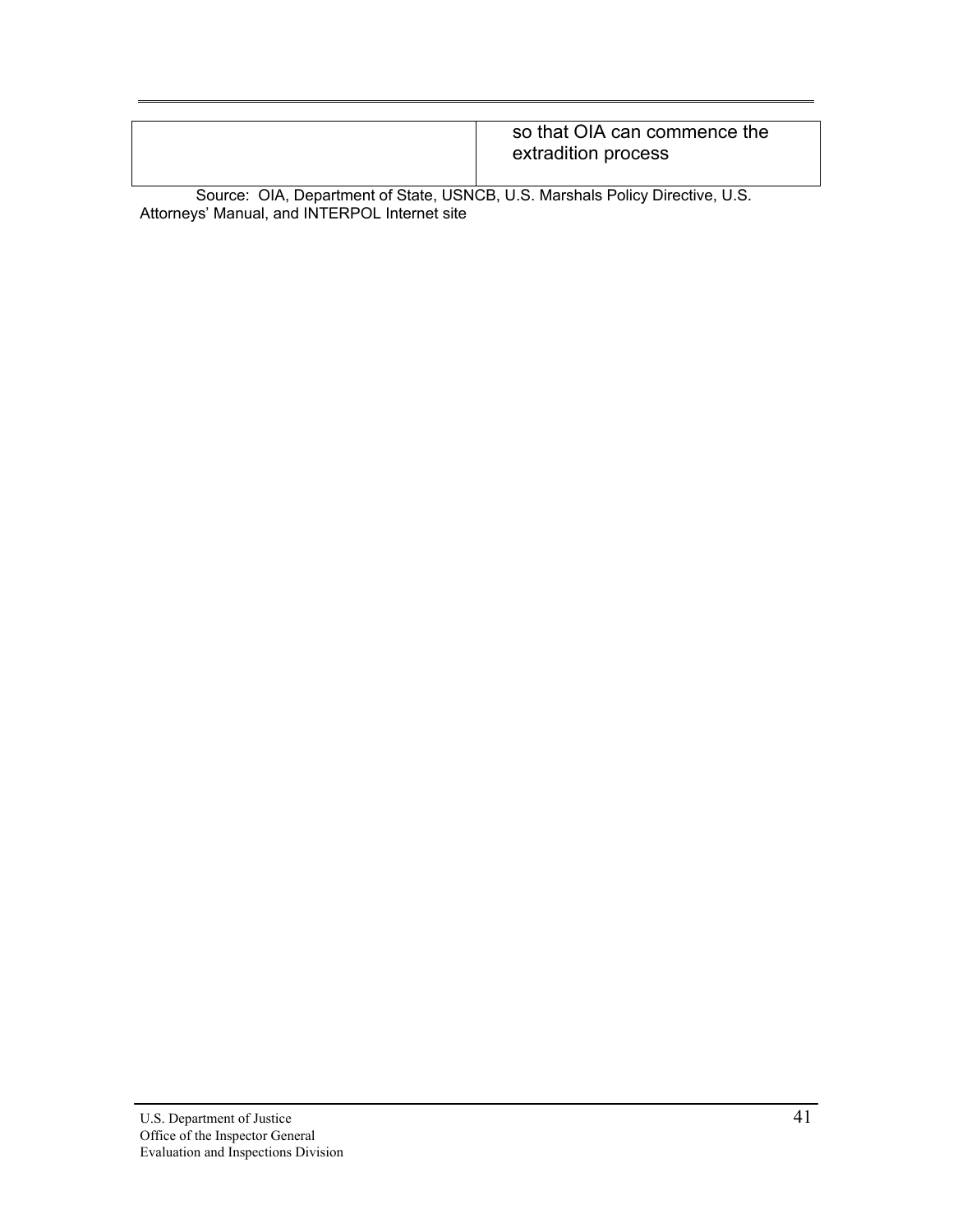# **APPENDIX III: CRIMINAL DIVISION MANAGEMENT'S RESPONSE**

<span id="page-49-0"></span>

### **U.S. Department of Justice**

Criminal Division

**Assistant Attorney General** 

Washington, D.C. 20530

February 5, 2002

**MEMORANDUM** 

- Paul A. Price TO: Acting Inspector General for Evaluations and Inspections Office of the Inspector General
- Michael Chertoff ( FROM: **Assistant Attorney General** Criminal Division
- SUBJECT: Comments on OIG draft report A-2000-21, regarding the Office of International Affairs

 This memorandum responds to your request for comments on draft Report A-2000-21, concerning the Office of the Inspector General's Review of the Office of International Affairs' Role in the International Extradition of Fugitives. In addition to the general comments set out in this memorandum, I have attached detailed comments and proposed revisions to the draft report prepared by the Office of International Affairs.

 At the outset, it should be emphasized that we have no significant disagreement with the recommendations of the Office of Inspector General set forth on page 34 of the report. To the contrary, the Office of International Affairs has already undertaken a number of changes in its management procedures, some resulting from an internal review of the overall responsibilities and operations of the office, and others based upon some very practical recommendations made by the Office of the Inspector General in this report.

 However, we disagree with a number of the report's findings. Our concerns regarding this report are rooted in three basic areas. First, and most importantly, the report fails to address the context in which OIA's responsibilities relating to extradition matters must be reconciled with other critical duties and responsibilities of the office. The demands of extradition cases are a priority for the Office of International Affairs, but they are not the only priority. To accurately assess OIA's role in the extradition process, the report must at least consider the overall responsibilities of the office, including the mounting demands of mutual legal assistance requests, the negotiation and implementation of bilateral and multilateral treaties and agreements and other areas (all of which occupy the majority of resources and time of the office). While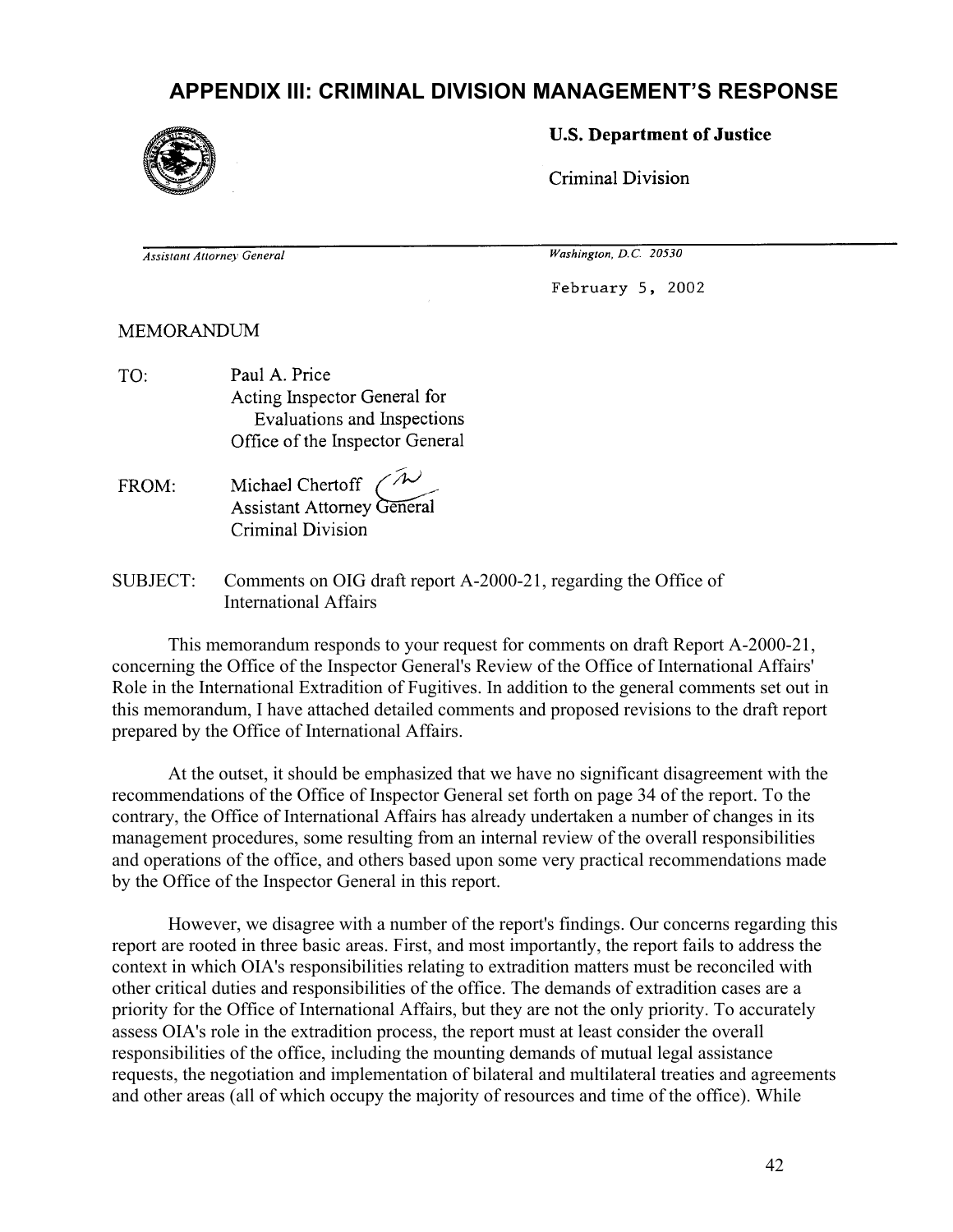these areas of responsibility are not the focus of this report, failure to consider their impact on the office as a whole can lead to a flawed analysis of how the extradition process is being addressed. Over the last ten years, the strain on OIA's resources has steadily increased, and until the end of this year, has gone unaddressed. While resource considerations do not excuse many of the case management deficiencies cited in the report, they cannot be ignored as a factor exacerbating the office's mounting backlog of pending cases. Proposed text that would provide some context for the main body of the report is attached.

 Second, a significant component of the report contains conclusions of the inspection team that action taken by OIA staff in six extradition cases was deficient. While we do not argue that action in some of the cases reviewed may have been deficient - the most common deficiency being the failure to close moribund cases - some very negative conclusions reached in at least three of the examples set out in the report seem to reflect some fundamental misconceptions about the nature of the international extradition process on the part of the inspection team.

 Third, we believe some of the figures in the report are incorrect and need to be reconciled before the report is finalized. In addition, we suggest a few technical changes.

 Finally, we request that you redact the names of foreign countries cited in the specific case examples in the report. Correspondence with foreign countries on extradition cases is generally treated confidentially, and in instances where the foreign country appears to have been unresponsive, we would not want to embarrass that country, particularly since the identity of the country is not important to the issues raised in the report. Moreover, some of these may be open cases and it would be prudent to delete the reference to the specific country involved so that details of the specific cases are not inadvertently disclosed.

 I am available to meet at any time with representatives of the Office of the Inspector General in order to further discuss the matters described in the annex to this letter.

#### **Attachments**

- Tab A: OIA comments on proposed recommendations
- Tab B: OIA comments on proposed findings
- Tab C: Table of new and pending mutual assistance cases, 1990-2000

2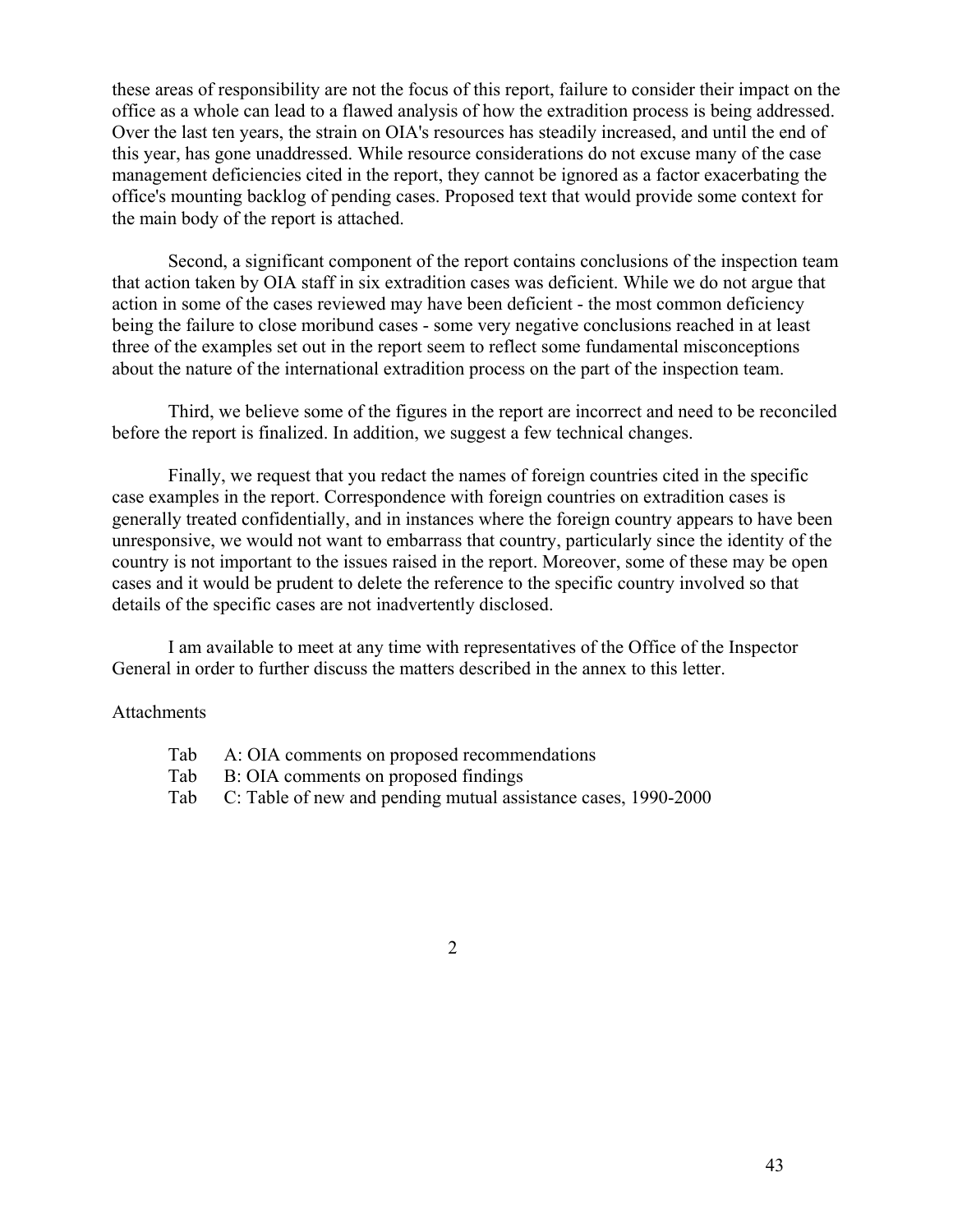#### **OIA comments on proposed recommendations in OIG draft Report A-2000-21**

 While the Office of International Affairs disagrees with a number of the draft reports findings (see Tab B), OIA concurs in the general recommendations set out on page 34 of the draft report. OIA is currently in the process of reviewing its policies and procedures with regard to extradition requests and will focus on some of the very practical recommendations made by the Office of the Inspector General in this report.

 As a first step in this review process, a complete file review has begun of the thousands of pending cases and matters in OIA. This is an enormous undertaking, and will take a considerable amount of time, particularly in light of the current strain on OIA resources. As noted in our comments on the report's proposed findings, requesting and responding to requests for the international extradition of fugitives constitute only a part of the overall responsibilities and duties of the OIA. The office-wide file review will include not only extradition requests but also incoming and outgoing mutual legal assistance requests, which now represent the majority of OIA's files.

 In the file review process, OIA supervisors will work with the line attorneys in reviewing each case and determining status and needed action. In addition to addressing the need for review and action with respect to individual cases, the file review process will inform our effort to develop and update policies and procedures with respect to extraditions and extradition case management.

Comments on specific recommendations follow:

### **Recommendation 1:**

 OIA concurs. Office-wide review of all cases and matters has begun and includes the four points cited in the recommendation. Supervisors will review each case file with the responsible line attorney (this includes all files, not just extradition files). OIA has developed a new protocol to guide attorneys in case closing procedures. This protocol will be implemented within the next few weeks.

### **Recommendation 2:**

 OIA concurs. Inasmuch as OIA has in the past been denied direct access to law enforcement data bases, OIA is developing a protocol with INTERPOL whereby INTERPOL will assist OIA in checking law enforcement indices as part of regular review and closing of extradition cases. OIA will explore with FBI, USMS, and INS the possibility of entering information regarding extradition requests which have not yet resulted in issuance of an arrest warrant in law enforcement databases, although in the past this concept has been rejected because of practical problems.

### **Recommendation 3:**

 OIA concurs. In the course of the office-wide file review, OIA will review and develop standards and procedures to address maintenance of case files.

**A**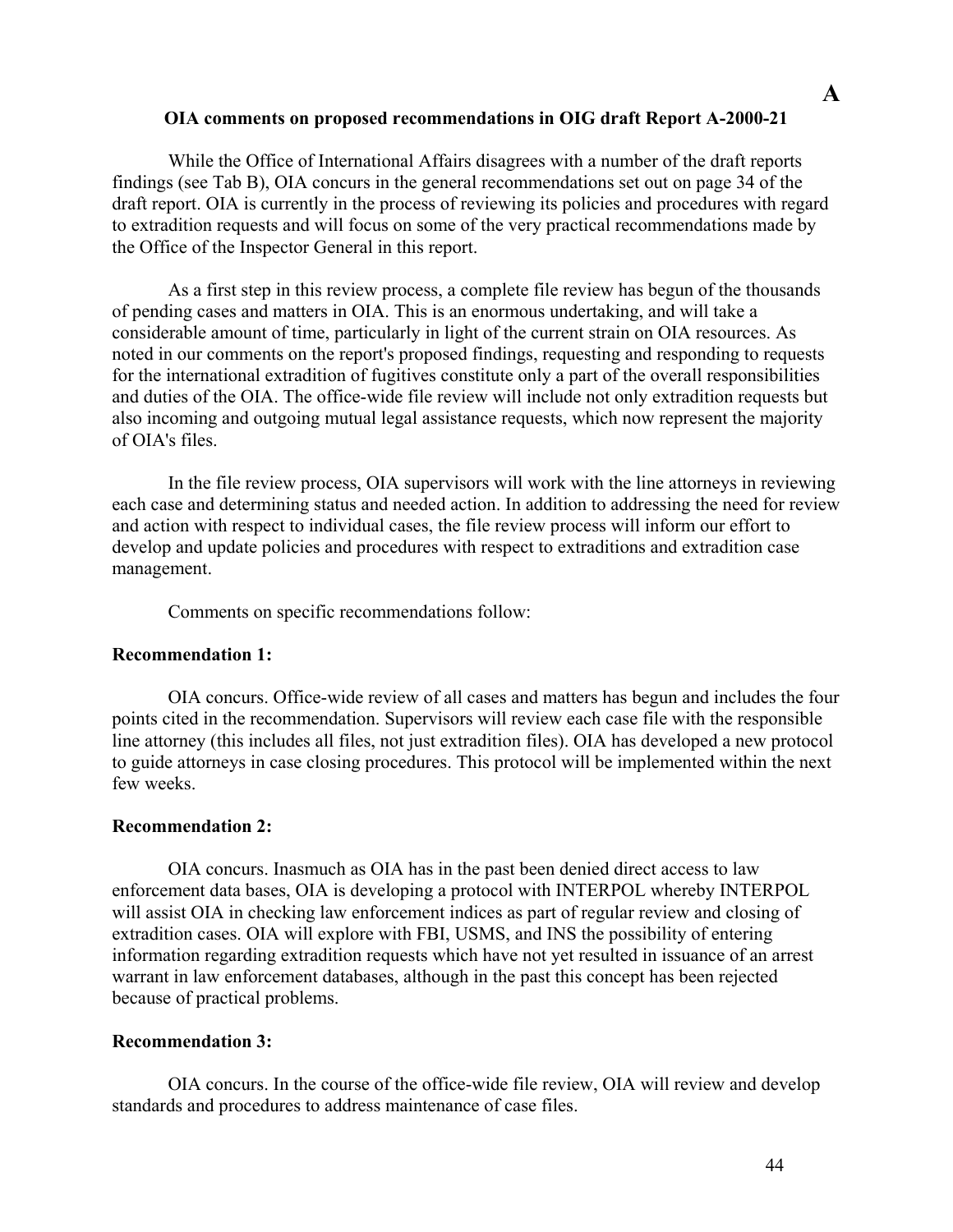### **Recommendation 4:**

 OIA concurs. New computer hardware is being installed office- wide beginning in February. This new equipment should facilitate attorney's use of the automated case tracking system. Previous equipment did not have the speed or capacity to allow access by all line attorneys without constant system failures. As soon as all computers are installed, MIS will begin training of all OIA personnel in the use of the automated case tracking. As the office-wide file review is completed, OIA will reconcile the results with the automated case tracking system. A contract employee has been retained to assist the docketing unit in dealing with the increase of cases to be closed.

#### **Recommendation 5:**

 OIA concurs. OIA has been working with the Office of Administration of the Criminal Division to revise overall performance measures. OIA has asked the Office of Policy and Legislation to assist it in assessing the extent to which the automated case tracking system can produce information relevant to performance measures regarding case management.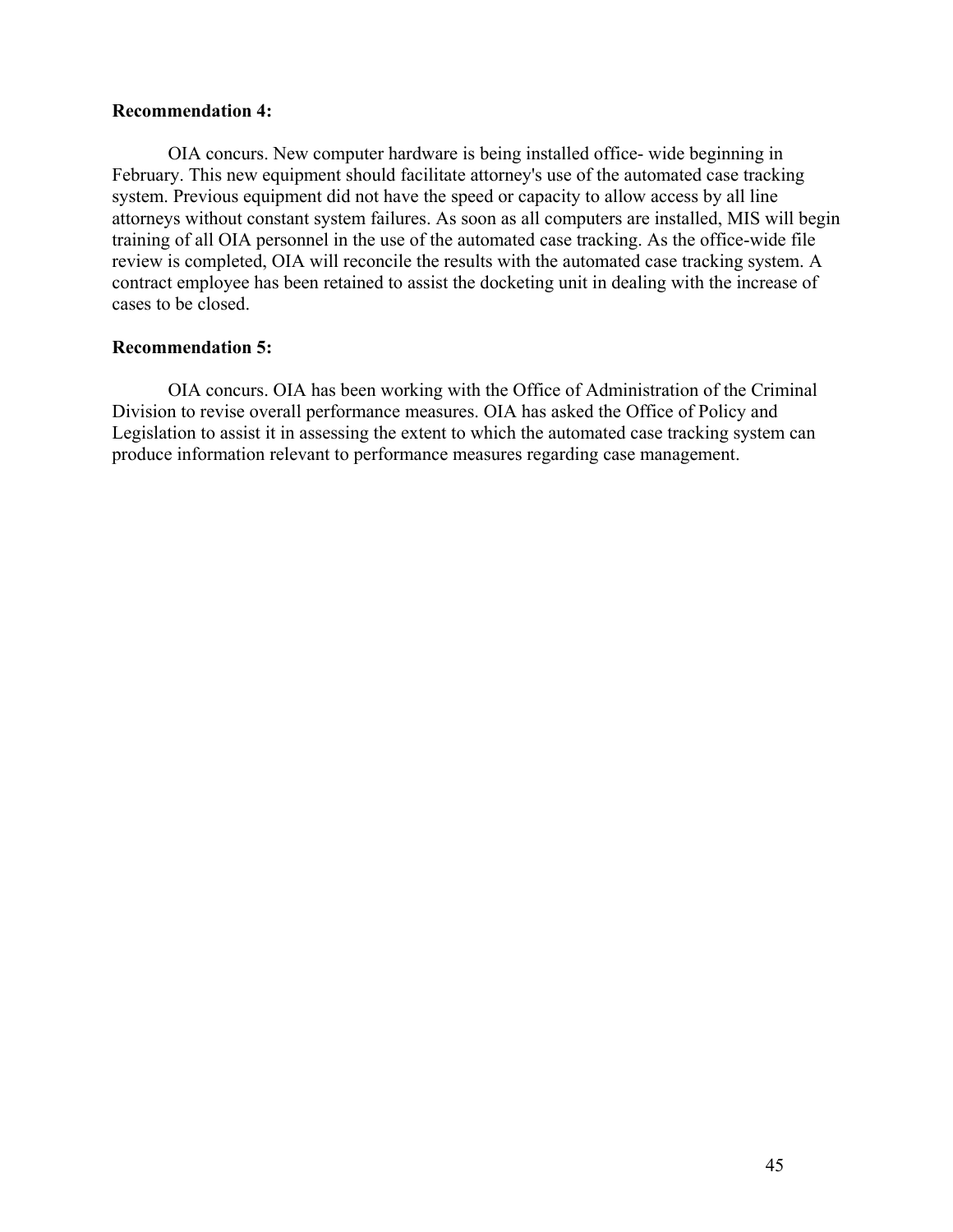#### **OIA comments on proposed findings in OIG draft Report A-2000-21**

#### **PART I: The Report's findings incorrectly exclude increased workload as a potential factor in the ever-growing backlog of pending extradition cases.**

 Pages 5 through 10 of the report are devoted to an analysis of OIA's workload and resources during the period 1990 to 2001. In several passages, the draft report -- referring to the fact that staff levels and the number of new extradition cases remained essentially the same during the period - either explicitly or implicitly asserts that therefore increased workload could not have been a factor contributing to OIA's mounting backlog of pending extradition cases.<sup>1</sup> Such a conclusion, with which OIA has repeatedly taken issue with IG staff, ignores the very significant increase in OIA's caseload of mutual assistance requests between 1990 and 2001, as well as the negotiation of more than 60 extradition and mutual assistance treaties during the same period.

 The figures for mutual assistance requests are striking and were previously provided to the OIG; they are attached once again. They show that from 1990 to 2000, the yearly number of incoming mutual assistance requests increased nearly fourfold, from 439 to 1655. During the same period, the number of outgoing requests more than doubled from 286 to 608. In part, this increase in cases is due to the expansion in the number of MLATs (as noted in the report) from 4 to 38. The figures also reflect the same sort of pending case backlog seen with respect to extradition cases.

 While we do not suggest that increased caseload excuses all case management problems cited in the report, it is unfair and misleading not to acknowledge that there was a very significant caseload increase during the period, in which the numbers of pending cases steadily increased, with no corresponding increase in resources. The mutual assistance workload of the office now approaches, if not surpasses, our extradition workload, and cannot simply be ignored. Similarly, the substantial demands of treaty negotiations - including multilateral negotiations also cannot be ignored.

The specific textual changes to address these problems would include:

 $\overline{\phantom{a}}$  , where  $\overline{\phantom{a}}$ 

1. Adding in the Executive Summary, at p. iii, following the second full paragraph (and elsewhere in the body of the report, as appropriate) a paragraph along the following lines.

 Our assessment did not address OIA's caseload of mutual assistance requests (requests for evidence), or its impact on the extradition case management deficiencies cited in the report. However, it is noted that while OIA's extradition caseload has remained relatively stable over the past decade, its mutual assistance caseload has more than tripled, and during this period there has

 ${}^{1}$  E.g. "... OIA's pending workload did not grow as a result of new treaties." (p. 6); "Although the number of new cases has not increased steadily since 1990, the number of pending cases has increased rapidly." (p. 8).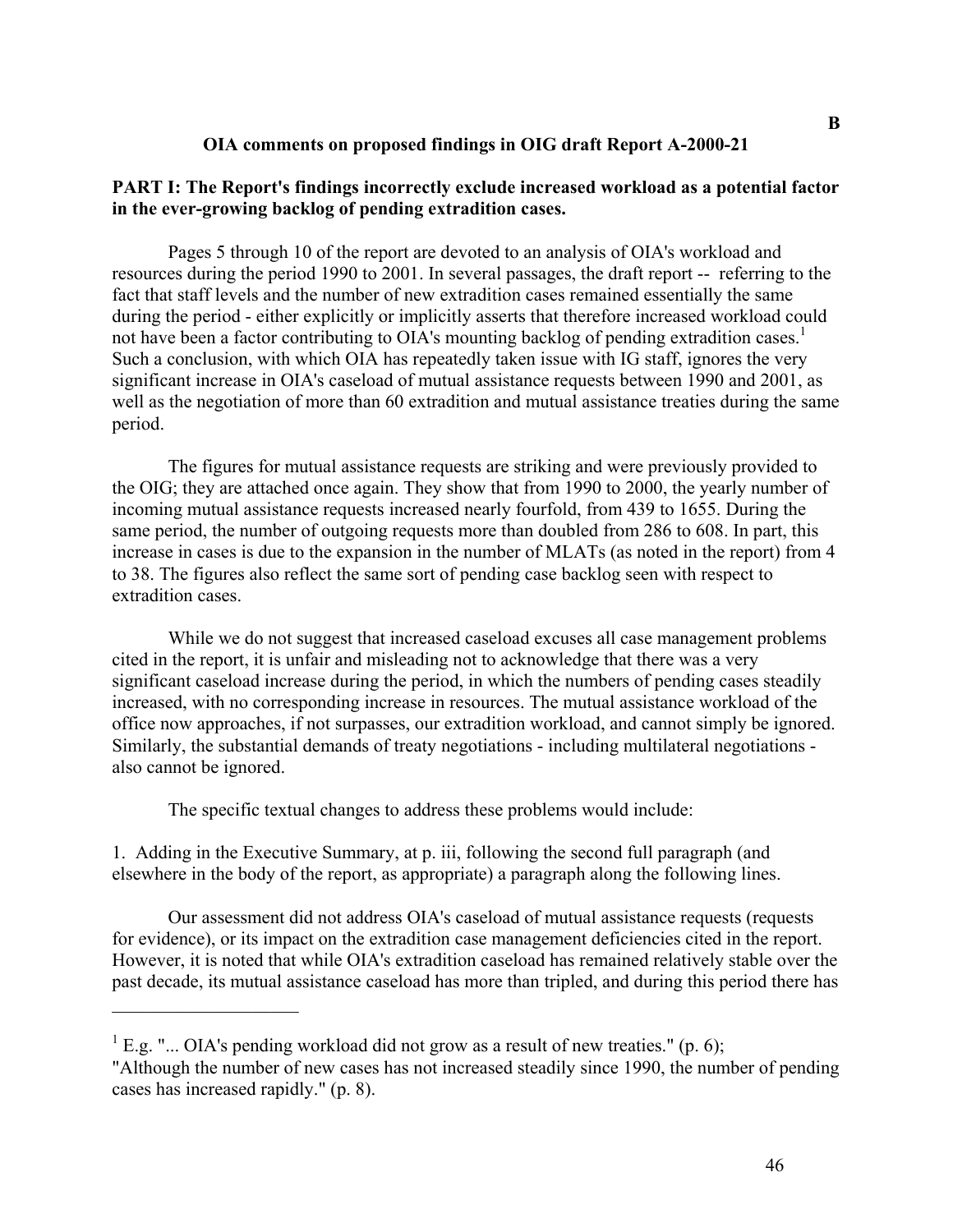not been any significant increase in staff. Also, during the 1990's OIA, working with the State Deparment, negotiated more than sixty new treaties in the areas of extradition and mutual legal assistance. While we did not undertake an analysis of the impact of OIA's increased workload of treaty negotiations and mutual legal assistance cases on the steadily increasing numbers of pending extradition requests, it cannot be excluded as factor which exacerbated the pending case problem.

2. Revising the second paragraph on page 2 to read as follows, so as to give a more accurate snapshot of OIA's workload and priorities:

Although extraditions are OIA's highest priority a high priority, OIA also handles a large number of requests for evidence, both under mutual legal assistance treaties (MLATs)[insert fn 4] and through letters rogator7 or request, and provides information and advice on international criminal matters to the Attorney General and other senior Department officials. It also negotiates agreements on international criminal matters with the U.S. Department of State and other government agencies. OIA's principal concentration is bilateral extradition treaties and mutual legal assistance treaties (MLAT) MLATs, but it also negotiates executive and general multilateral law enforcement agreements in a host of fora including the U.N., the OAS and the Council of Europe. In addition ... [text moved to beginning] .... officials.

3. With respect to the Table 2 on page 6, and the preceding narrative paragraph on page 5, please see the suggested revisions under PART IV. In addition to those changes, for the purposes of the current discussion, the final sentence in the narrative paragraph should be revised to read: "Thus, OIA's pending extradition case workload did not grow as a result of new extradition treaties." However, OIA's overall workload surely did increase as a result of new MLATs, and the negotiation of 66 treaties in 10 years also was a significant part of OIA's workload.

4. Add at the end of background section (following page 9) a paragraph along the following lines:

 "Although the number of new extradition cases per year generally remained in the range of 700 to 900 through the period studied, the number of new mutual assistance cases (requests for evidence) grew significantly. New incoming mutual assistance cases grew from 439 in 1990 to 1655 in 2000; new outgoing mutual assistance requests grew from 286 in 1990 to 608 in 2000. Unfortunately, as illustrated in the Table below [please insert attached table of mutual assistance case statistics], the problem of ever increasing numbers of pending cases also applies to OIA's mutual assistance caseload."

### **PART II. Overly negative findings in some case studies**

As an initial matter, we request that the names of the foreign countries involved in the

2

case examples be redacted. Our communications with foreign governments regarding extradition cases are generally confidential. Moreover, the underlying criminal cases in some of the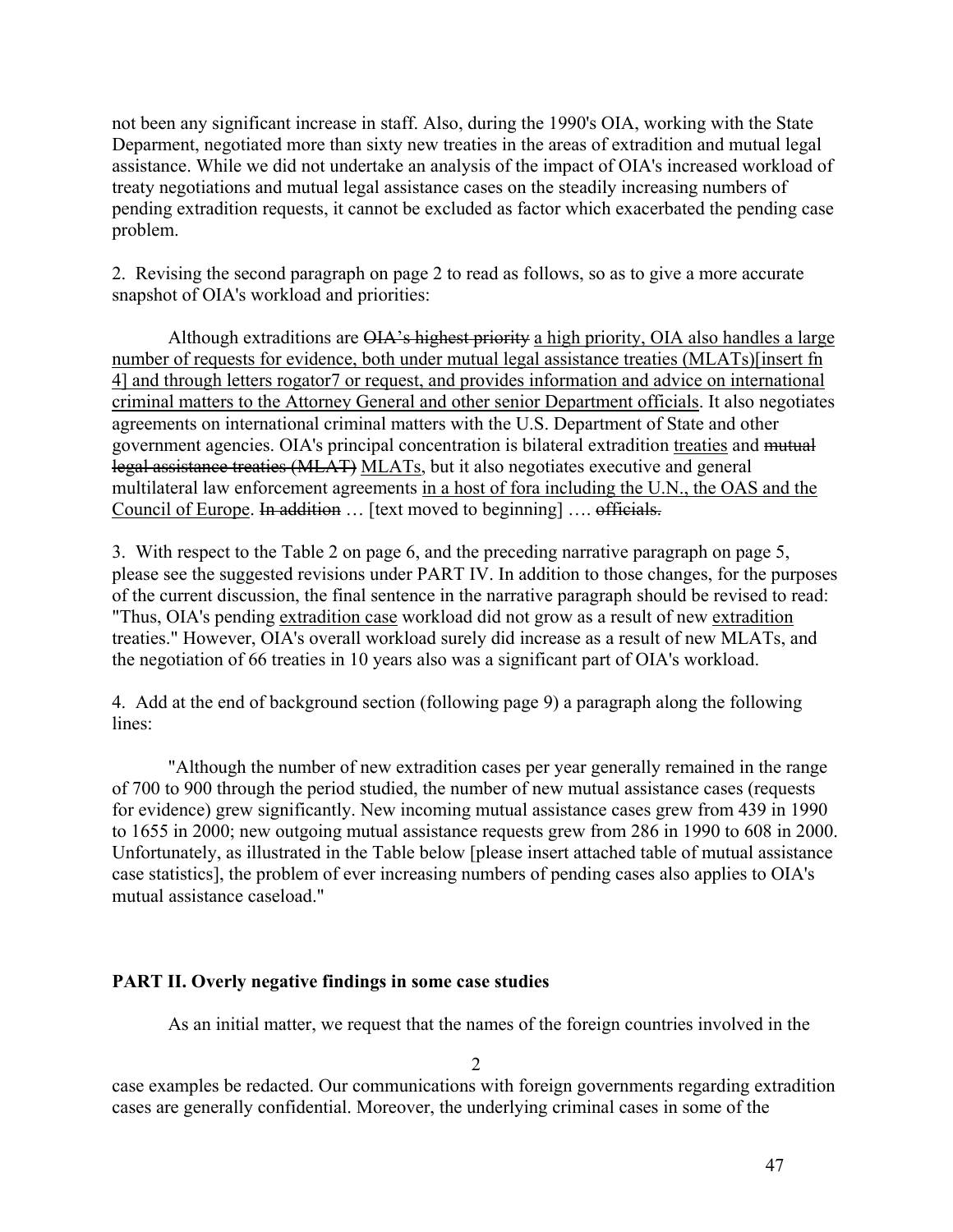examples may still well be open and the report should not disclose details of pending cases. Redacting the country names will make it unlikely that the specific cases can be identified.

 OIG selected six of the sixty cases reviewed to demonstrate OIA's case management deficiencies. With respect to the six case examples, some "deficiencies" - including failure to close the case in a timely fashion - are legitimate. However, in three cases the report draws overly negative conclusions which are based on a misunderstanding of the extradition process or on assumptions not supported by the record of the case.

#### 1. Page 18, example and discussion:

 This case study involves a defendant wanted for sexual abuse of minors. The report reflects that between 1991 and 1997, OIA three times returned the case to the requesting country [Country Name Redacted] because of deficiencies. Despite these efforts (and our review indicates yet a fourth inquiry from OIA), the foreign country could not cure the problems with its case. What is disturbing about report's characterization of this case is that it leaves the impression that the "deficiencies" were minor or necessarily curable through further effort by OIA. What is omitted, despite this having been brought repeatedly to the attention of OIG, is the fact that the central flaw (diplomatically referred to as a "deficiency") was and remained inadequate evidence to support the standard of probable cause required for an extradition. Lack of evidence is not a problem that can be resolved, as the report suggests, by OIA "more actively communicating," and it is not an unusual problem with foreign extradition requests. Also, the fact that foreign country undertook twice to revise its documents, even if unsuccessfully so, clearly indicated that it remained interested in the case. In sum, over a period of years, OIA and the foreign country tried to cure the problems with the case; they did not succeed. Contrary to the conclusions in the report, more "active" communication by OIA - even if merited as a general aspect of case management - would not have cured the problems in the case, nor was it necessary to ascertain the foreign country's interest.

 In this instance, the OIG inspection team seems to assume that the role of OIA is primarily one of "processing" an incoming request for extradition, and forwarding the request to the appropriate judicial district for court action. A great deal of time and a high degree of discretion must be exercised by OIA at this stage of the process to ensure that a threshold showing of probable cause can be demonstrated to the U.S. court. These are often complicated cases about which there is not uniformity of opinion. However, if OIA determines that this threshold is not met with the information provided by the requesting country, the case can not and should not be forwarded to a U.S. court.

 Accordingly, we request that OIG revise the report to remove any suggestions that lack of "active communication" by OIA was the cause of delay.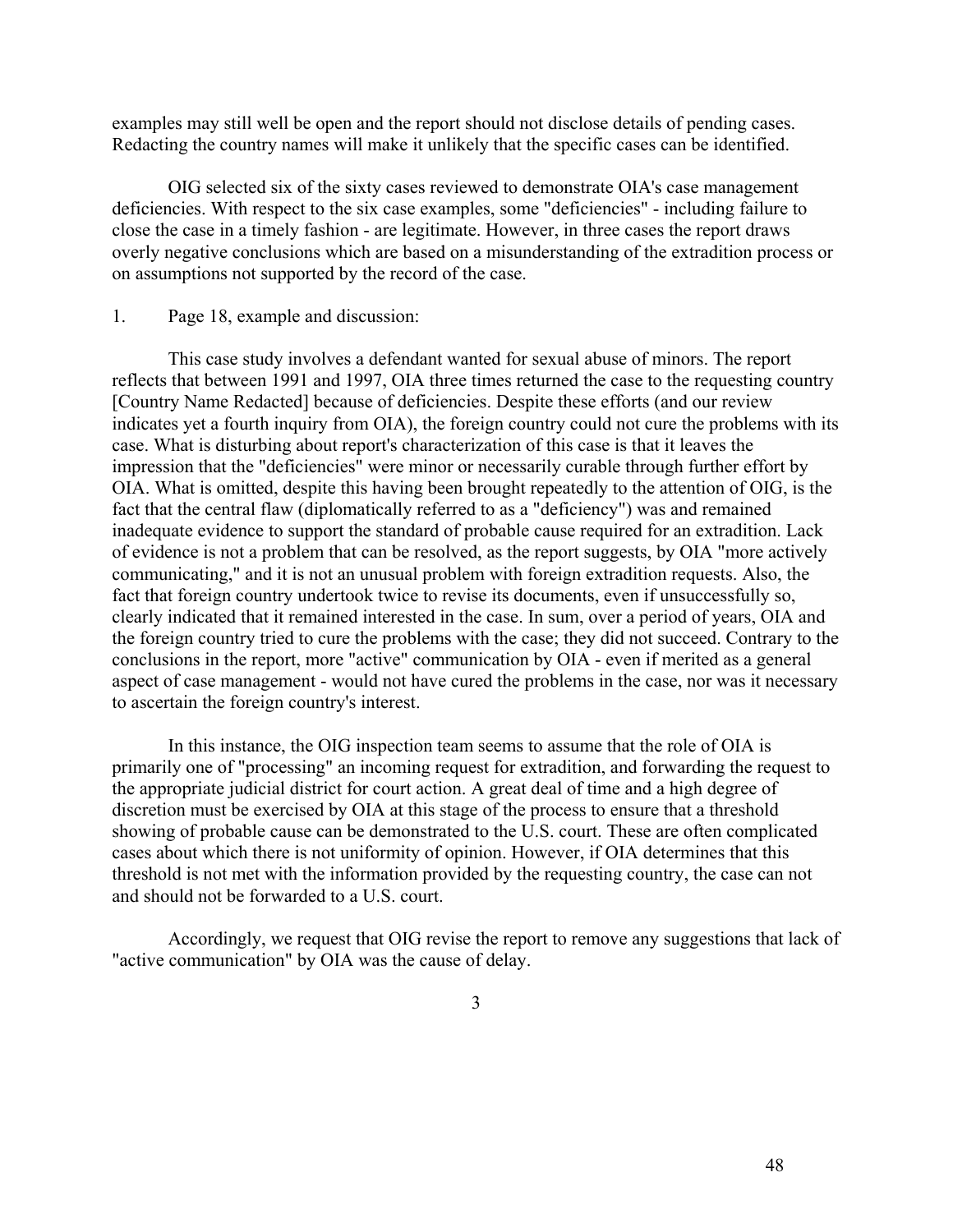2. Page 21, last paragraph, page 22 example, and page 23, first and second paragraphs:

 In the case sample discussed here, a provisional arrest warrant had been issued for a fugitive but not placed on applicable U.S. lookout systems. Five months later the fugitive was arrested on state charges, convicted and three years later deported, events about which OIA was apparently unaware. The report cites several problems with this case.

 First, the provisional arrest warrant was not entered into NCIC. Had it been entered, it is likely OIA would have learned through the Marshals Service of the fugitive's arrest and could have notified the requesting country [Country Name Redacted] and preserved its opportunity to extradite the fugitive, even if after his state sentence had been served. However this problem should not be attributed to OIA. OIA does not have authority to enter warrants into NCIC; it is the responsibility of the law enforcement agencies.

 Second, the report criticizes OIA for not "following up" with the USAO to determine whether the fugitive had been arrested on the provisional arrest warrant. OIA need not "follow up" in this manner. If the fugitive is arrested, the USAO of necessity informs OIA, in order to obtain the formal documents supporting extradition from the requesting country, which if not produced in the time required under the treaty will result in the release of the fugitive. The U.S. Attorney's Office in this case is the Southern District of New York, which has successfully handled many extradition requests and upon which OIA has every reason to rely in fulfilling routine requirements regarding notice of the arrest of a fugitive.

 Third, the report criticizes OIA for not following up with the requesting country [Country Name Redacted] to determine whether it had further leads on the location of the fugitive. The law enforcement authorities of that country are well versed in international practice and will communicate new fugitive location leads through law enforcement channels without prompting from OIA. There is no indication any new leads were developed in the five months between the issuance of the provisional arrest warrant in New York and the defendant's arrest in Florida on State charges. Thereafter, it would have been difficult for the country to develop further leads since the defendant was in fact incarcerated in the U.S. (which was, of course, a critical fact which may never have been communicated to that country).

 This case study points out how two very practical steps - routine review of cases and an ability for OIA to easily check law enforcement indices - would have, at a minimum, enabled OIA to ascertain that the fugitive had been arrested on State charges and to then notify the requesting country and preserve its opportunity to seek the fugitive's extradition. However, we find highly objectionable the report's tacit suggestion that OIA's handling of the case made it possible for defendant to go "on to commit a violent crime in this country." There is absolutely no indication there was information available to U.S. or foreign law enforcement which would have permitted the fugitive's arrest for extradition purposes prior to his commission of another crime in United States. Conjecture on the part of OIG staff should not serve as the basis for such a damning characterization of OIA.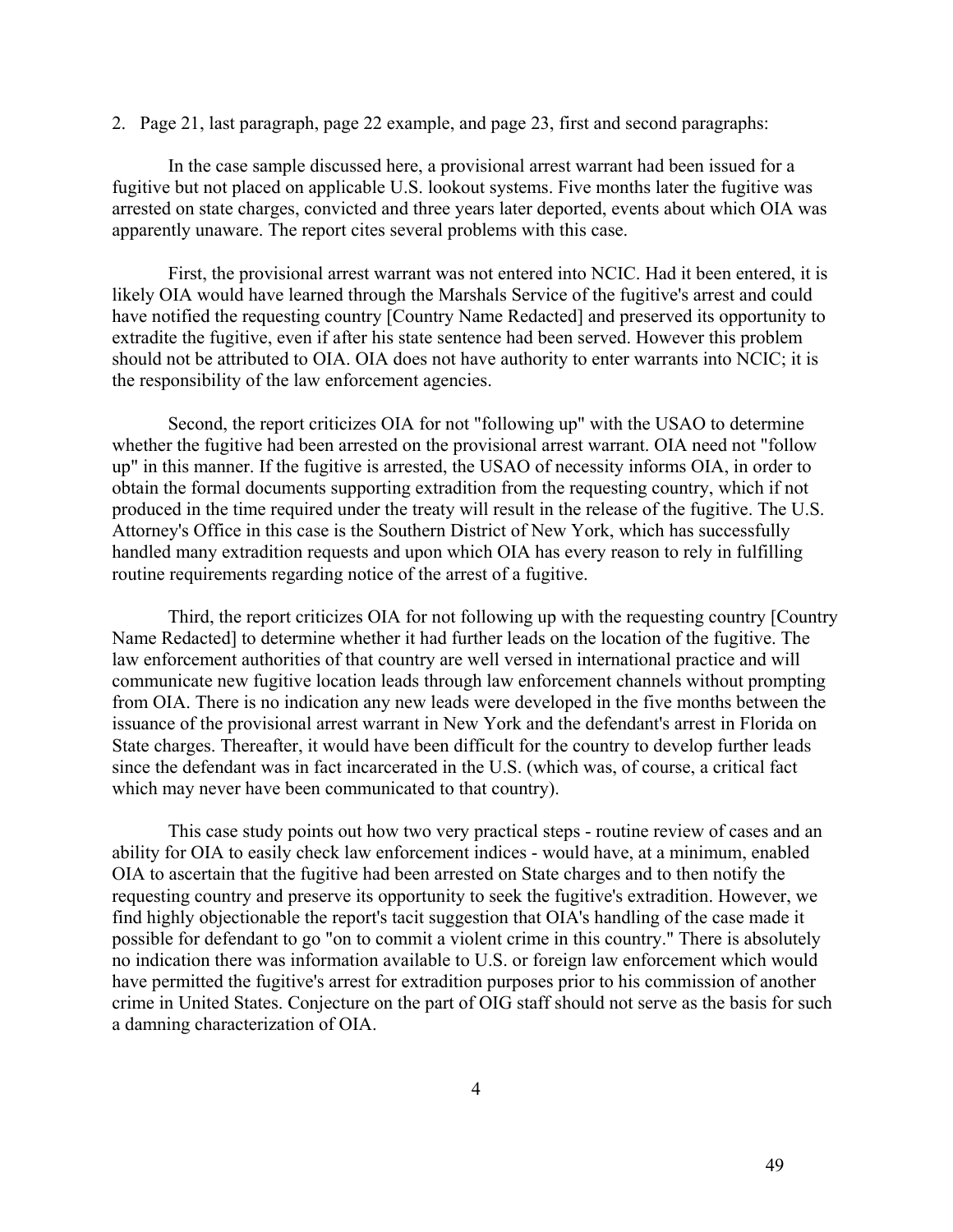For these reasons, if the case study is to be retained at all, it would be more appropriately placed alongside the discussion on pp. 25-26 (pertaining to factors in the extradition process that limit OIA's ability to carry out its functions), and not in a section addressing deficiencies in OIA procedures. Moreover, the key portion of the findings - recognizing an error committed by another agency - should be in the text, not footnotes. Initially, we would request revision to the text of the draft report in last paragraph on p. 21 along the following lines:

"The following incoming extradition case demonstrates the need to fully utilize law enforcement information systems to improve the ability to locate fugitives sought by foreign countries and the need for OIA to to be able to incorporate checks of those systems in regular reviews of its pending cases. In this case, the USAO had an arrest warrant issued but the fugitive was not located and the warrant was not entered into NCIC. We found through an NCIC check that the fugitive thereafter commited a violent crime while in the United States, was arrested, sentenced and released from prison deported.

 In addition, we request the following revisions to the first and second paragraphs on p. 23 and to footnote 16:

"Given current arrangements, OIA cannot<sup>2</sup> match information pertaining to United States and foreign extradition requests with other law enforcement information systems, as it does not have access to relevant law enforcement systems, such as NCIC. [fn 16] Unless a Red Notice or extradition warrant [fn 17] is issued, U.S. law enforcement authorities that come in contact with the fugitive separate from extradition would not be aware of the extradition. Although we were told that OIA might query the INS regarding a fugitive's immigration status .... practice.

 "At the time of our review, there had been no activity on this case since 1993 and the case remains open at OIA. The USMS should have entered the provisional arrest warrant onto NCIC once it was determined that the fugitive was not at the location originally provided by the foreign country. Had this been done, the arrest of the fugitive in Florida likely would have come to the attention of the USMS and, in turn, OIA. OIA could then have followed up with the foreign country- to effect the fugitive's extradition, even if his surrender had to be delayed pending the service of his sentence on state charges. OIA did not follow up with the [Country Name Redacted] to determine whether it had another location for this fugitive who went on to commit a violent crime in this country.

……

 $\mathcal{L}_\text{max}$  , where  $\mathcal{L}_\text{max}$  , we have the set of  $\mathcal{L}_\text{max}$ 

Revision to footnote 16: One OIA attorney, formerly with INS, is permitted direct access

 $2$  This is not a matter of "current procedures." OIA has sought and been denied direct access to law enforcement databases.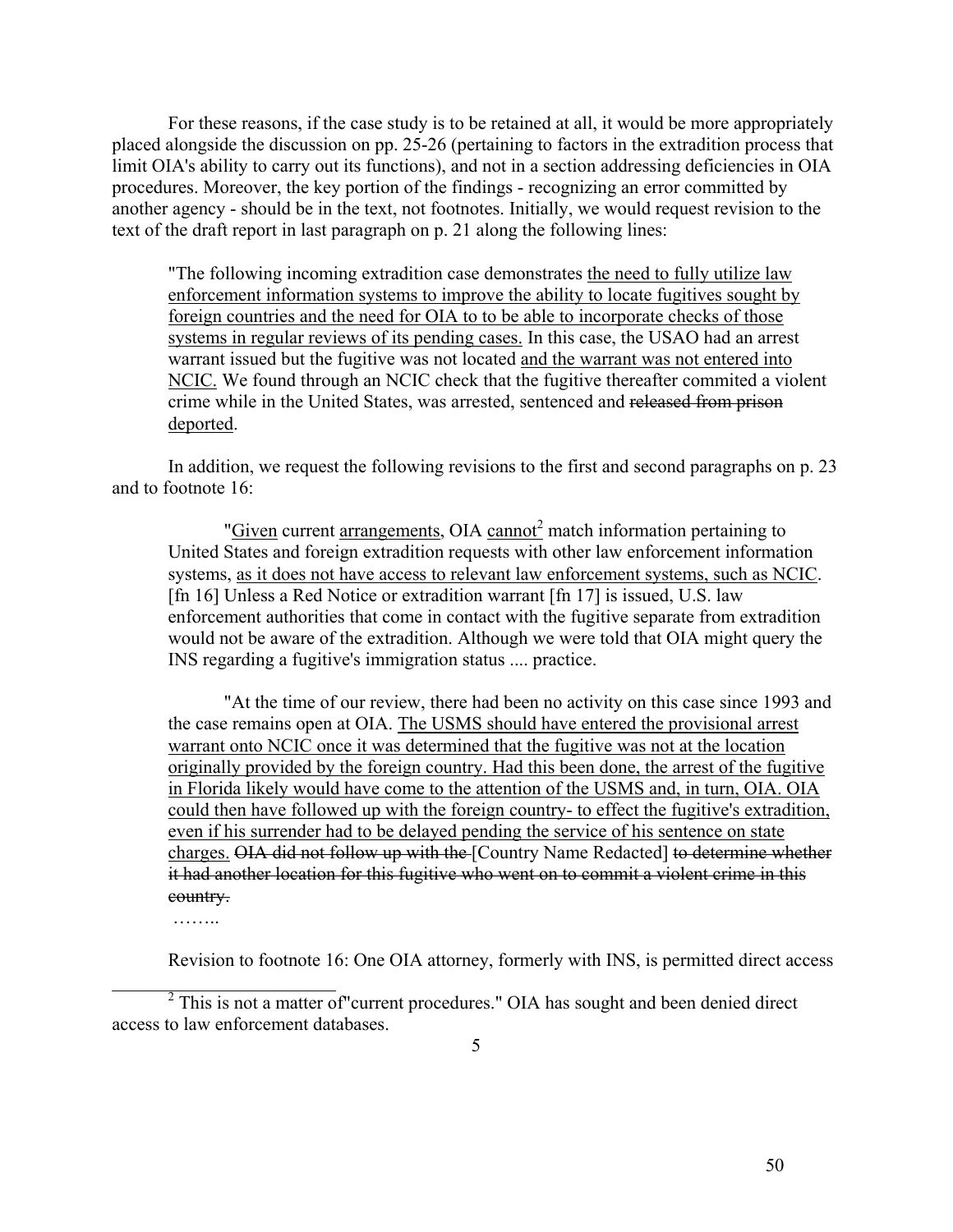to some INS databases; otherwise, however, OIA does not have direct access to any all law enforcement systems such as NCIC.

3. Page 23, second and third paragraph, and example on page 24. This discussion sets forth the finding that "... OIA's review ... did not detect deficiencies in the legal requirements of extradition requests .... OIA country teams reviewed and sent cases forward that did not meet legal requirements of the United States or foreign governments. For example, case files showed that USAOs rejected cases sent to them because they lacked adequate probable cause. Foreign countries also rejected cases because dual criminality was absent." This passage is misleading and seems to reflect the unsupported premise that in cases of differing judgment, OIA attorneys are always incorrect, and AUSAs and foreign courts are always correct.

 Prosecutors may differ in their judgment about whether probable cause is met in a particular case; indeed, courts often have. Moreover, given the United States' obligations under extradition treaties it is not unreasonable for the OIA to send forward a case which is arguably sufficient under the treaty, with the possibility that the AUSA may disagree. This is exactly what happened in the case example set forth on page 24, and it should not be cited as an OIA "deficiency." Instances could be cited where an AUSA believed probable cause did not exist, but where the case was handled by OIA and the court found probable cause. In addition, it must be noted where a person has been provisionally arrested, the remedy for non-presentation of documents is the release of the fugitive, so it is not improper to send forward documents which may present weaknesses, provided OIA and the AUSA believe they are at least sufficient grounds to make a credible argument for extradition in court.

 The conclusion that an adverse decision by a foreign court must be the result of poor legal advice from OIA is particularly disturbing. Success in a foreign court is never assured. Aside from the constant difficulties of extradition courts having to understand and interpret very different laws and legal systems, OIA does not and should not shy away from pursuing difficult cases which may present to foreign courts novel issues or new types of offenses. Moreover, many adverse decisions by foreign courts are in our view simply wrong. It is unfounded and unfair to suggest that anything less than a 100% success rate in foreign courts is due to failure by OIA in its legal analysis and advocacy.

 In sum we ask that the above described analysis and case example either be deleted of substantially revised. They do not support the harsh criticism levied against OIA in this section.

4. Page 26, second paragraph: The OIG report concedes that name matches yielded by NCIC checks it ran to search for at-large international fugitives are not necessarily of the same persons as are sought for extradition. If it cannot be confirmed that the persons arrested for other crimes were the same as those for whom extradition was requested, we would ask that this paragraph be deleted.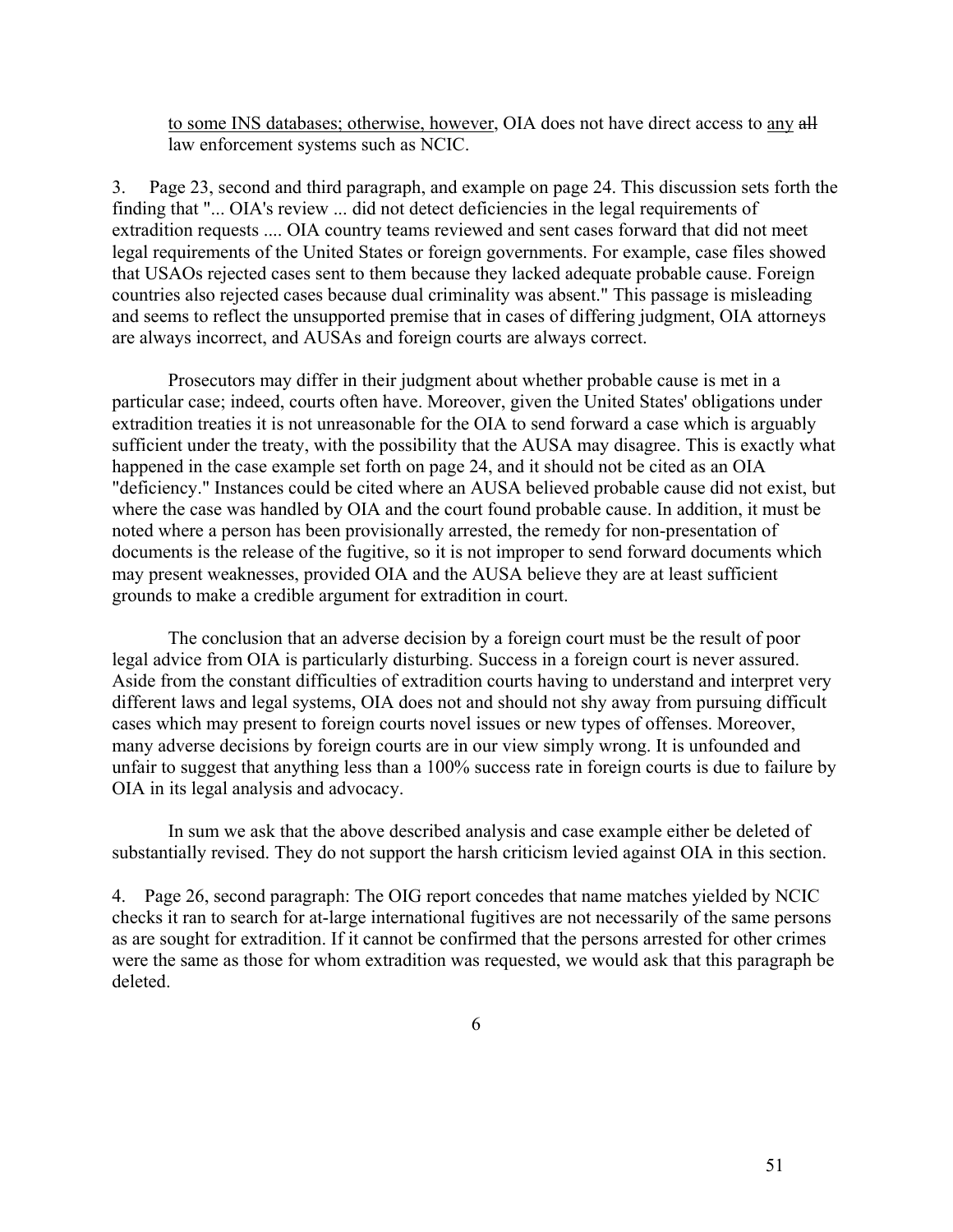### PART III: Findings regarding OIA's inability to produce files for OIG review

1. Page i, paragraph 4: The final three sentences of this paragraph indicate that OIA was unable to find 12 files of the 70 selected by OIG for review. As we stated in our letters of October 15 and October 31, our records indicate that OIG actually reviewed 60 rather than 58 files, meaning that OIG did not note its receipt of two files from OIA. Of the remaining 10 files (a) OIG declined to review 3 files received by OIA from the records center after a cutoff date its inspection team set; the record center's delay in producing these files should not be attributed to OIA; (b) five other closed files were not produced by the records center; this may indicate a problem at the records center and should not necessarily be attributed to OIA; (c) the remaining two files were closed cases erroneously entered in the OIA case tracking system as being open; they were subsequently located at the records center, but after the team's cut-off date.

 Accordingly, we request that the final three sentences of the fourth paragraph on page i, and continuing onto page ii be revised as follows:

 " ... We selected a sample of 70 extradition case files from the total pending cases and cases closed during fiscal year 2000. Of the 70 cases, OIA's records indicated 39 were closed and 31 were open. Of the 70 cases, OIA did not produce  $12$  cases before we concluded our review 10 cases within the timeframe we requested. Some of those appear to be closed cases which either could not be located at the Records Center or which were produced by the Records Center after the cut-off date we provided OIA. In at least two cases, OIA could not produce the files requested in a timely fashion because it erroneously carried the cases as open when in fact they had been closed and sent to the Records Center."

2. Page 15, first full paragraph: We suggest revisions in the first part of the paragraph similar to those above:

 "We selected a sample of 70 extradition case files from the total pending cases as of November 2000 and cases closed during fiscal year 2000, Of the 70 cases, OIA records indicated that 39 were closed and 31 were open. Of the 70 cases, OIA did not produce 12 cases, 9 closed and 3 open, before we concluded our review 10 cases within the timeframe we requested. Some of those appear to be closed cases which either could not be located at the records center or which were produced by the records center after the cut-off date we provided OIA. In at least two cases, OIA could not produce the files requested in a timely fashion because it erroneously carried the cases as open when in fact they had been closed and sent to the records center. [Note: With this addition, footnote 13 can be deleted.] Of the 58 60 cases reviewed, 30 32 were closed cases and 28 were open cases. Of the  $\frac{30}{9}$  32 closed cases reviewed ... . "

3. Page ii, third full paragraph; page 16, first and second paragraphs; page 17 second paragraph; page 23, third paragraph; page 27, last paragraph, page 33, first paragraph: Change "58" to "60".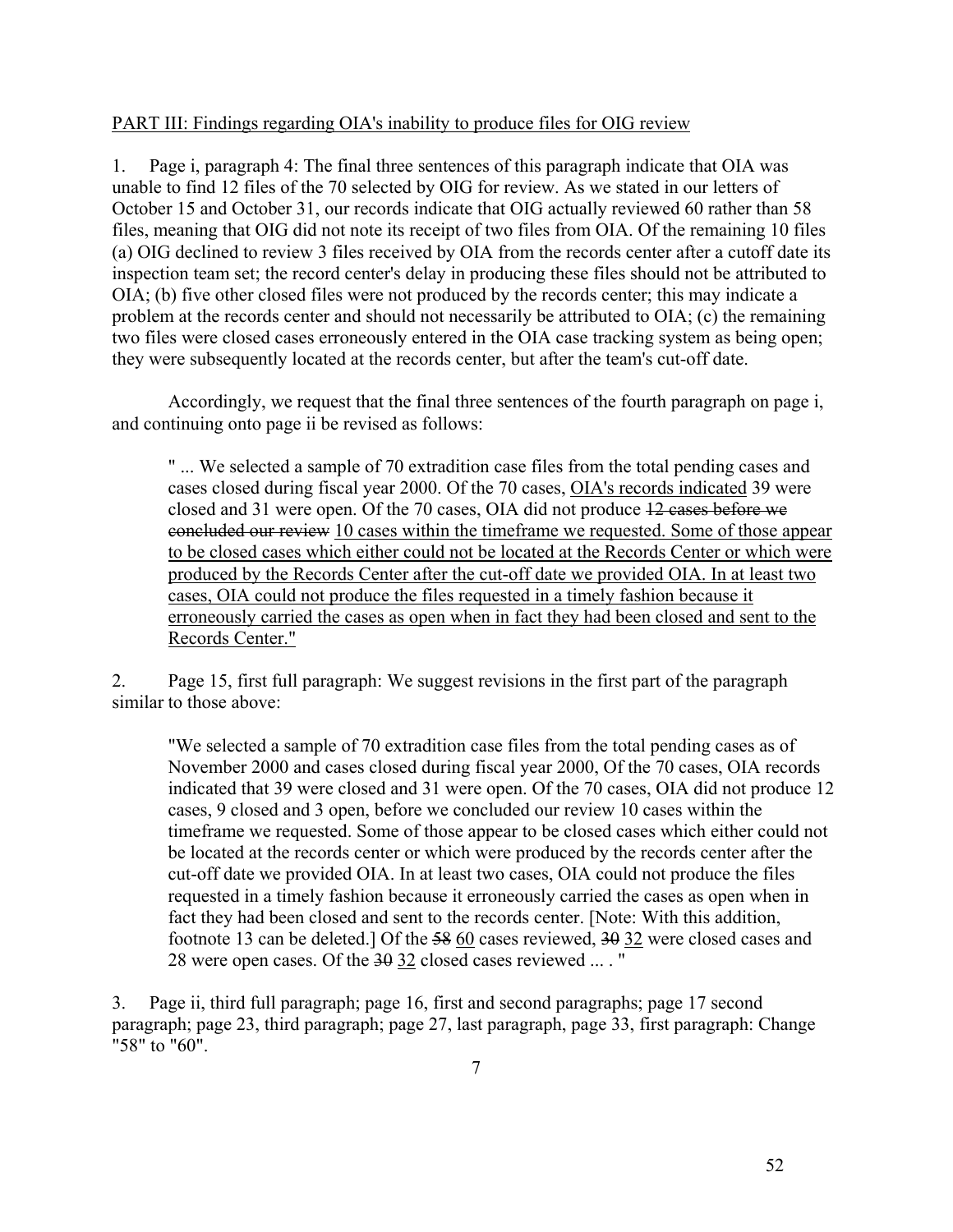#### **PART IV: Revision in Table 2 and accompanying discussion, regarding new treaties**

 Table 2, on page 6, summarizes by year the new extradition and mutual assistance treaties which entered into force between 1990 and the beginning of 2001. The only problem with the table is that it indicates that there were 58 extradition treaties in force in 1990. We assume this figure was arrived at by taking the total number of current treaties (91, and applicable to 110 countries) and subtracting the number of new treaties negotiated in the past decade (33), to come up with a 1990 total of 58. While this approach works for MLATs, it does not work for extradition treaties.

 By our calculations, the extradition treaty situation evolved over the past decade as follows: In 1990 we had extradition treaty relationships with 105 countries, and as of February 2001, we had extradition relationships with 109 countries. (The report reflects an earlier OIAprovided figure of 110, but for the purposes of the report the difference is not significant.) In the years 1990 through February 2001, we count 32 new extradition treaty instruments entering into force. (Again, the report cites an earlier OIA-provided figure of 33, but we don't find this significant.) However, of those 32/33 new instruments, only 4 represent entirely new treaty relationships, i.e., with Jordan, the Philippines, South Korea and Zimbabwe. The remaining instruments are either new treaties which replace old treaty instruments, or are amendments to existing treaties (called "protocols" or "supplemental" treaties). In light of this background, then, it is inaccurate to state, as does the text following the Table, that "the number of extradition treaties increased by 33."

 To better portray this rather complicated information regarding extradition treaties, we would suggest simply deleting the first line of the table ("Prior to 1990") and the final line ("Grand Total") thus avoiding the problem of "total" numbers of extradition treaties. This problem might then be resolved by revising the introductory paragraph on page 5 to read as follows (for this purpose, we assume OIG wishes to keep the totals previously provided):

 "The numbers of new extradition treaties and MLATs have grown significantly over the last ten years (see Table 2 on page 6). Since 1990, 32 new extradition treaty instruments have entered into force. The majority are new treaties which updated or entirely replaced outmoded extradition treaties, but four represent the establishment of extradition relations with new countries. The United States currently has 91 extradition treaties with 110 countries. Before 1990, there were four MLATs .... "

#### **PART V: Suggested technical corrections**

p. i, 2nd paragraph, last line: in diplomatic practice, "communique" means a particular type of statement (generally meant for the public or press), and not communications generally; thus we suggest the reference be to "diplomatic communications."

p. i, 3rd paragraph, 8<sup>th</sup> line: suggest "believed to be in the United States" be revised to read "believed at one time to be in the United States." As the report notes, cases are opened when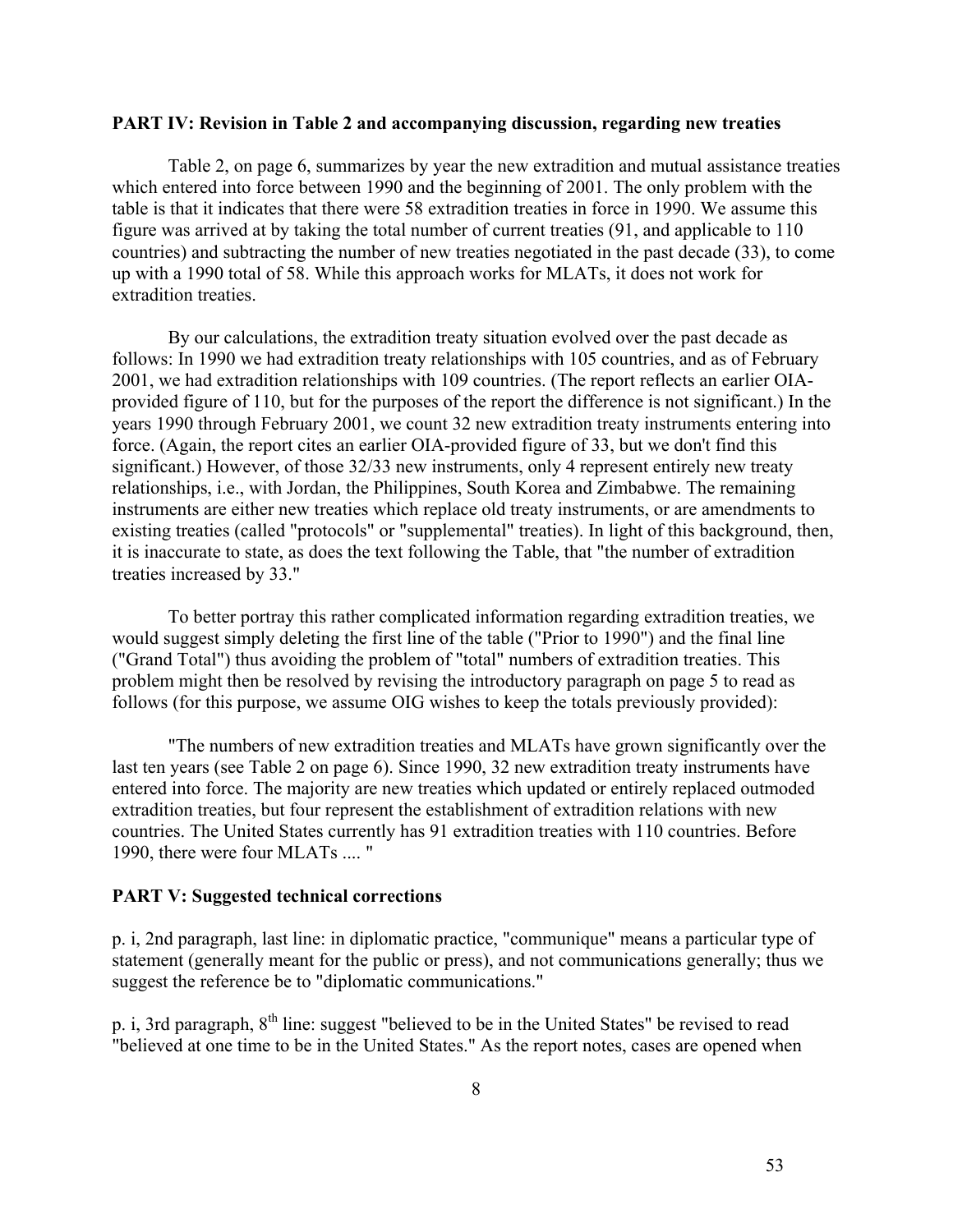there is a location lead for a fugitive, but may remain open long thereafter, even though there is no subsequent information that the fugitive was in the U.S.

p. ii,  $1<sup>st</sup>$  paragraph, line 4: suggest "We found that OIA was most effective during the initial review first phase of an extradition .... " The actions described constitute more than an initial review. Extradition cases are based in most cases entirely on the documents submitted. Thus, advice regarding and review of the documents is often the most critical phase of the case.

 $p.2$ ,  $2<sup>nd</sup>$  paragraph, 7'h line: suggest reference to Red Notice read: "issuing a Red Notice to facilitate apprehension of a fugitive." Red Notices do not necessarily serve as a basis for apprehension (it will depend on the country). However, it is certainly fair to say that as international "wanted posters," Red Notices generally "facilitate" apprehension.

p. 3, 1<sup>st</sup> paragraph: please amend the reference to Team I's area of responsibility to read: "Ireland, Africa, the U.K. and its dependencies, and the English-speaking Caribbean." Many Caribbean nations have long been independent of the U.K. and may find it insulting to be referred to merely as "former possessions." Moreover, it is primarily the fact that they are English-speaking that places them in Team I's area.

p. 4, paragraph 2: the description of the fugitive unit is not correct. In the vast majority of cases, when a fugitive is located abroad, the regional team is notified directly by foreign or U.S. law enforcement agencies or through diplomatic or Interpol channels, and the fugitive unit (comprised of a single attorney and now disbanded) is not involved. The second sentence should therefore be deleted.

p. 5, footnote 7: the reference to an OIA attorney "stationed" in Switzerland is not entirely accurate. A former OIA attorney, now living in Switzerland, is retained on an "as needed" basis pursuant to a contractual arrangement with the Division. Also, the attorneys in France and the U.K. are part of an "exchange" or "liaison magistrate" program initiated by Attorney General Reno, as opposed to the full-fledged overseas positions filled by OIA attorneys at our Embassies in Rome, Mexico City, and Brussels. We ask that clarification along these lines be included in the footnote.

p. 23, footnote 16: in fact, OIA has access to no law enforcement databases, other than one attorney who is permitted access to the INS database because she is a former INS employee; we suggest a more accurate description would be: "One OIA attorney, formerly with the INS, has access to INS databases; otherwise, OIA does not have direct access to any law enforcement databases."

p. 26, paragraph 1, line 2: it is more accurate to say: "fugitives believed at one time to be in the United States." While footnote 19 is helpful, without reference to the footnote, the statement is misleading. As the report notes, many cases appear to remain open even when an initial lead on a location in the United States has long grown stale.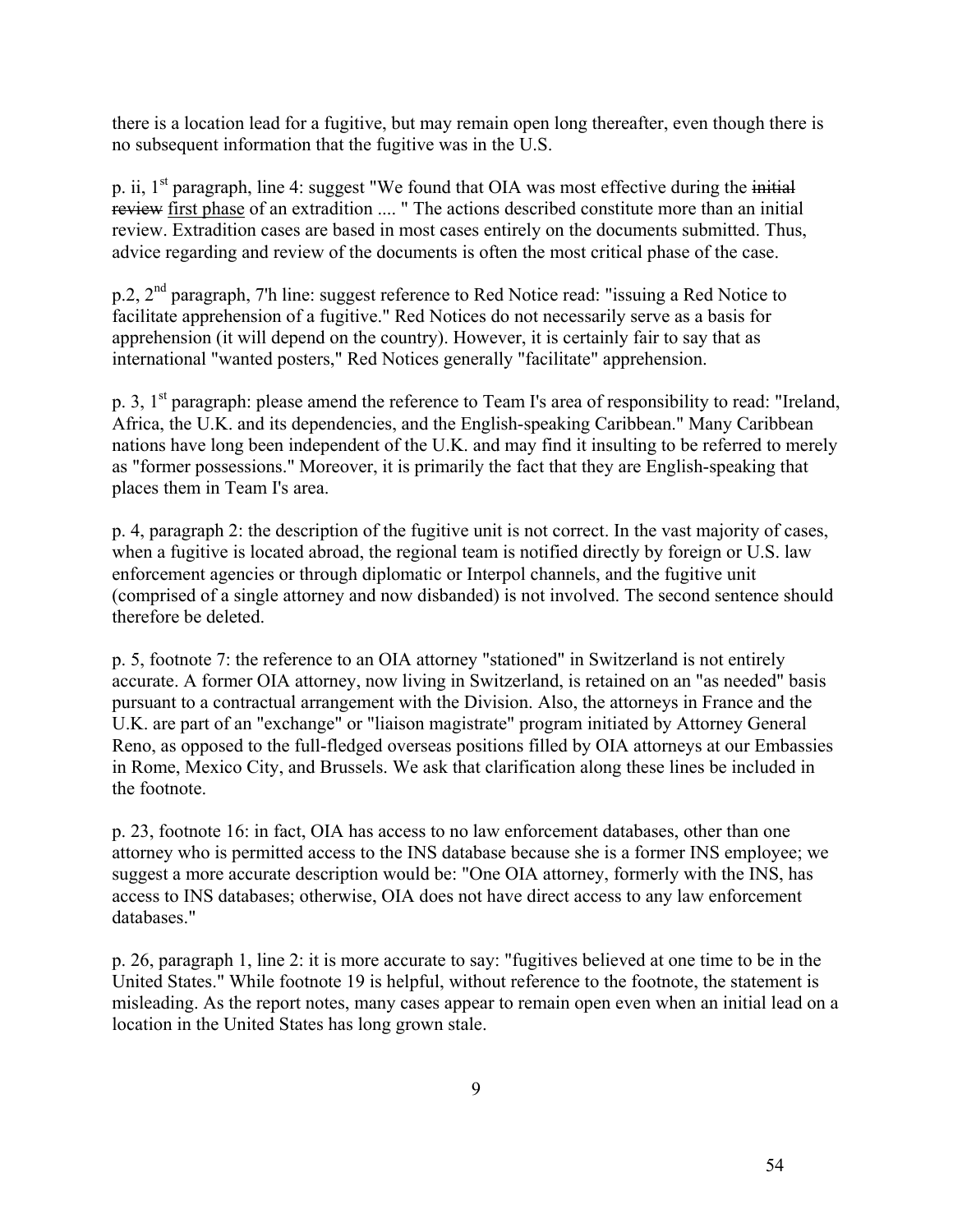# OIA Case Trends, 1990 to 2000 (from Oracle Data) MUTUAL ASSISTANCE

|          |            | 1990           | 1991 | 1992 | 1993 | 1994 | 1995   | 1996 | 1997 | 1998 | 1999  | 2000 | Total |
|----------|------------|----------------|------|------|------|------|--------|------|------|------|-------|------|-------|
| Incoming |            |                |      |      |      |      |        |      |      |      |       |      |       |
|          | Open       | 439            | 588  | 712  | 826  | 998  | 990    | 1007 | 1088 | 1087 | 1207  | 1655 | 10597 |
|          | Closed     | 453            | 503  | 484  | 698  | 581  | 705    | 486  | 569  | 740  | 1201  | 902  | 7322  |
|          | <b>Net</b> | $-14$          | 85   | 228  | 128  | 417  | 285    | 521  | 519  | 347  | 6     | 753  | 3275  |
| Outgoing |            |                |      |      |      |      |        |      |      |      |       |      |       |
|          | Open       | 286            | 400  | 552  | 484  | 535  | 484    | 507  | 465  | 518  | 471   | 608  | 5310  |
|          | Closed     | 284            | 355  | 287  | 467  | 299  | 586    | 334  | 424  | 324  | 569   | 375  | 4304  |
|          | <b>Net</b> | $\overline{2}$ | 45   | 265  | 17   | 236  | $-102$ | 173  | 41   | 194  | -98   | 233  | 1006  |
| Total    |            | $-12$          | 130  | 493  | 145  | 653  | 183    | 694  | 560  | 541  | $-92$ | 986  | 4281  |

# Year-to-Year running account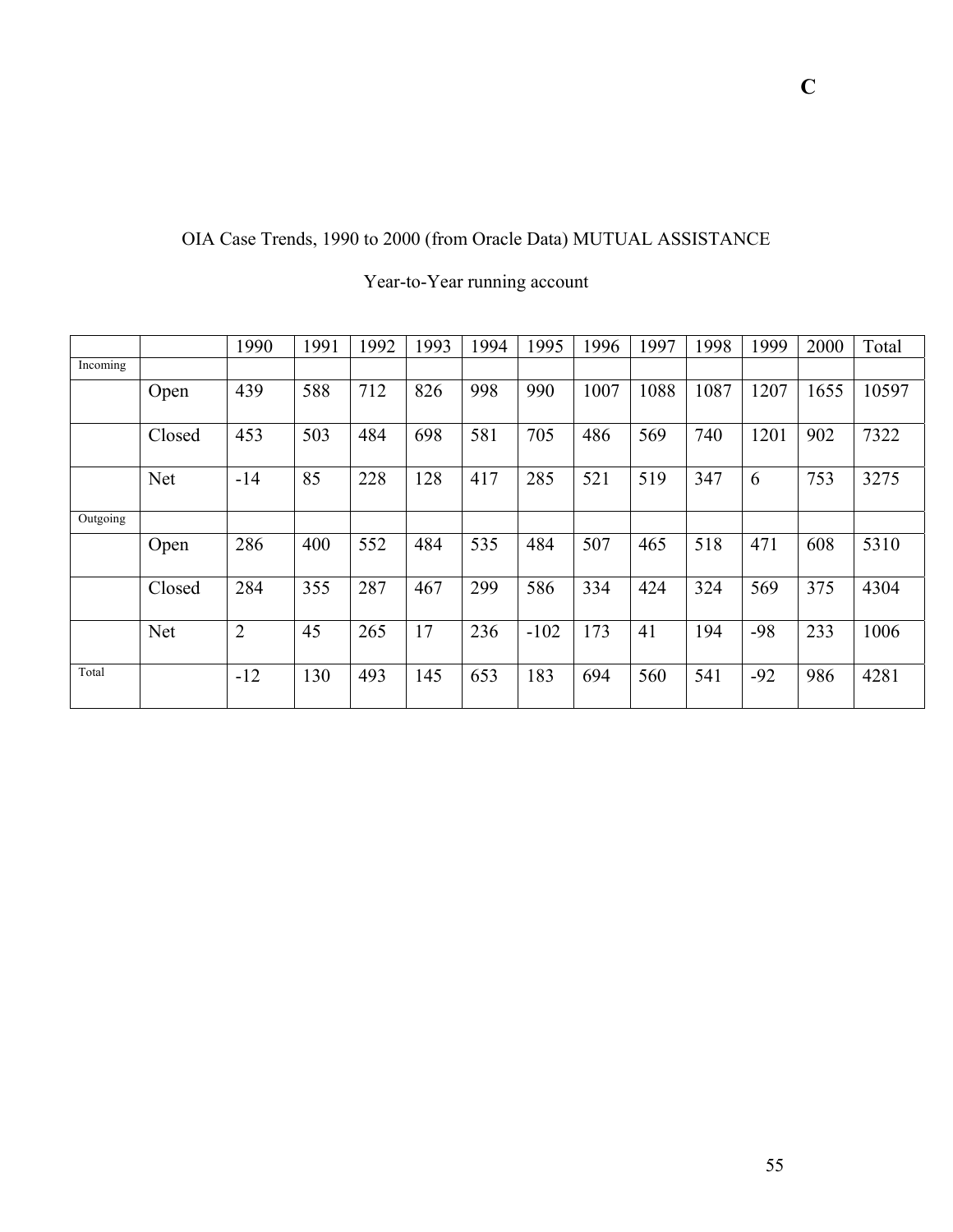# <span id="page-63-0"></span>**APPENDIX IV: OFFICE OF THE INSPECTOR GENERAL'S ANALYSIS OF MANAGEMENT'S RESPONSE**

On December 10, 2001, the Office of the Inspector General (OIG) sent copies of the draft report to the Criminal Division with a request for written comments. The Criminal Division responded with three sets of comments, which we have included in Appendix III. The first is a memorandum from the Criminal Division's Assistant Attorney General, who concurred with the recommendations of the report but disagreed with some of the report's findings. The second is the Office of International Affairs' (OIA) comments on the OIG's recommendations. The third is OIA's specific comments on some of the findings and language of the report. We first discuss the responses to each of our five recommendations, then address the comments that the Criminal Division and OIA provided regarding the findings and language of the report.

### **Recommendations**

**Recommendation Number 1 – Resolved – Open.** OIA is conducting an office-wide review of all its cases and matters. According to OIA, this review is addressing the four areas that we consider the minimum requirements needed in extradition process policies and procedures. Although OIA has developed a new protocol to guide attorneys in case closing, we believe OIA needs to develop standard procedures that address, on an ongoing basis, the full range of extradition case management policies and, at a minimum, respond to the areas outlined in our recommendation. Please provide a copy of the new case closing protocol and case management policies and procedures.

**Recommendation Number 2 – Resolved – Open.** OIA responds to the recommendation by planning to explore with the Federal Bureau of Investigation (FBI), United States Marshals Service (USMS), and Immigration and Naturalization Service (INS) the possibility of entering information about extradition requests that have not resulted in issuance of arrest warrants in law enforcement databases, and by developing a protocol with the U.S. National Central Bureau (USNCB) of INTERPOL whereby USNCB would assist OIA in checking law enforcement indices as part of OIA's regular review and closing of extradition cases. Please provide documentation of OIA's consultation with the FBI, USMS, and INS regarding entering extradition request information into law enforcement databases, and a copy of the protocol developed with USNCB.

**Recommendation Number 3 – Resolved – Open.** OIA's plan to develop standards and procedures to address maintenance of case files is responsive to the recommendation. Please provide a copy of the standards and procedures.

**Recommendation Number 4 – Resolved – Open.** OIA stated that it is installing new computer hardware, which it expects will facilitate OIA attorneys' use of the automated case tracking system. Training of all OIA personnel in the system's use will follow the installation. OIA will reconcile the automated tracking system records with its office-wide file review. Please provide us with information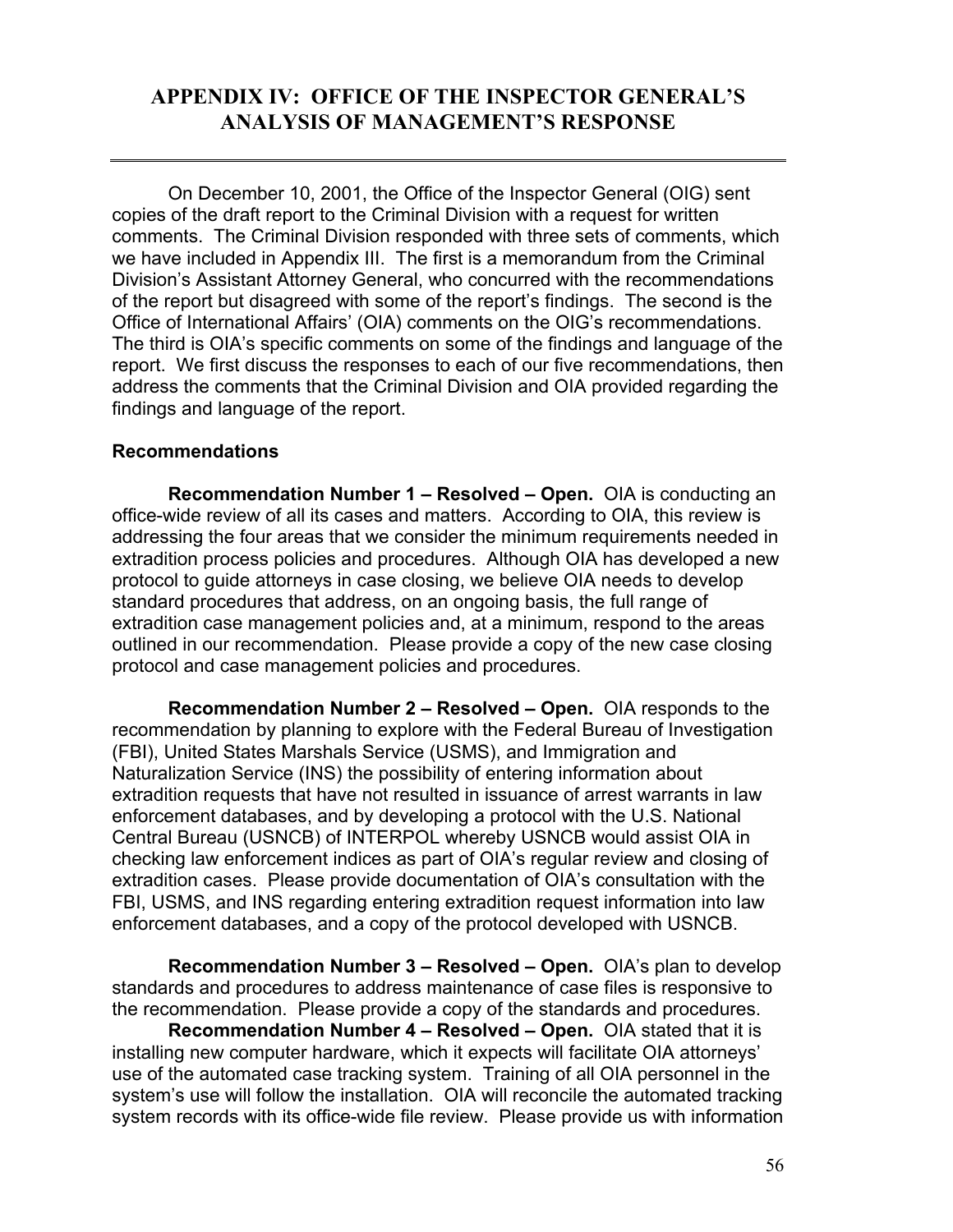showing that the data in the new system is, and will remain, reliable and complete, and the plan OIA intends to implement to ensure that the tracking system is used as an integral part of case management.

**Recommendation Number 5 – Resolved – Open.** OIA is working to revise its performance measures and determining whether the automated case tracking system will be the method by which to monitor OIA's progress against the performance measures. Please provide the revised performance measures and method that OIA will use to monitor the office's compliance with those measures.

### **Criminal Division and OIA Comments on Report**

Although the Criminal Division agreed with all our recommendations, it did not agree with several aspects of our findings. According to the Criminal Division's response, its three general disagreements were its belief that: (1) we did not sufficiently consider the other duties and responsibilities of OIA, (2) some of our case studies reflected overly negative conclusions about OIA's extradition activities, and (3) some of the figures in the report were incorrect. The Criminal Division also provided us with amended information about the number of extradition treaties and suggested technical changes to certain wording of the report. Our analysis of the Criminal Division's concerns and recommended changes is provided below.

**OIA's Other Duties and Responsibilities.** The Criminal Division requested that we add more information to the report about OIA's increased workload involving multilateral treaty negotiations and mutual legal assistance requests. According to the Criminal Division, these have more than tripled over the past decade. The Criminal Division further stated that these treaty negotiations and assistance requests rival OIA's responsibilities for extraditions of fugitives and also contribute to problems in managing the extradition caseload. The Criminal Division's response added, "While resource considerations do not excuse many of the case management deficiencies cited in the report, they cannot be ignored as a factor exacerbating the office's mounting backlog of pending cases."

Although the draft report already described OIA's mission, responsibilities, structure, varied workloads, and staffing, we included some additional information about OIA's workload handling multilateral treaty negotiations and mutual legal assistance requests. Our review did not evaluate the statistics regarding OIA's mutual legal assistance caseload and its affect on the pending extradition caseload. However, in reaching our conclusions on OIA's handling of extradition cases, we did not ignore OIA's other responsibilities or its increasing demands in other areas. As the Criminal Division itself acknowledges, however, its other duties cannot justify the significant deficiencies we found in its management of extradition cases. OIA officials told us at the time of our review that management of extradition cases was OIA's highest priority. We believe that problems in managing its extradition cases cannot be attributed to increases in other areas; rather, the lack of basic management oversight in extradition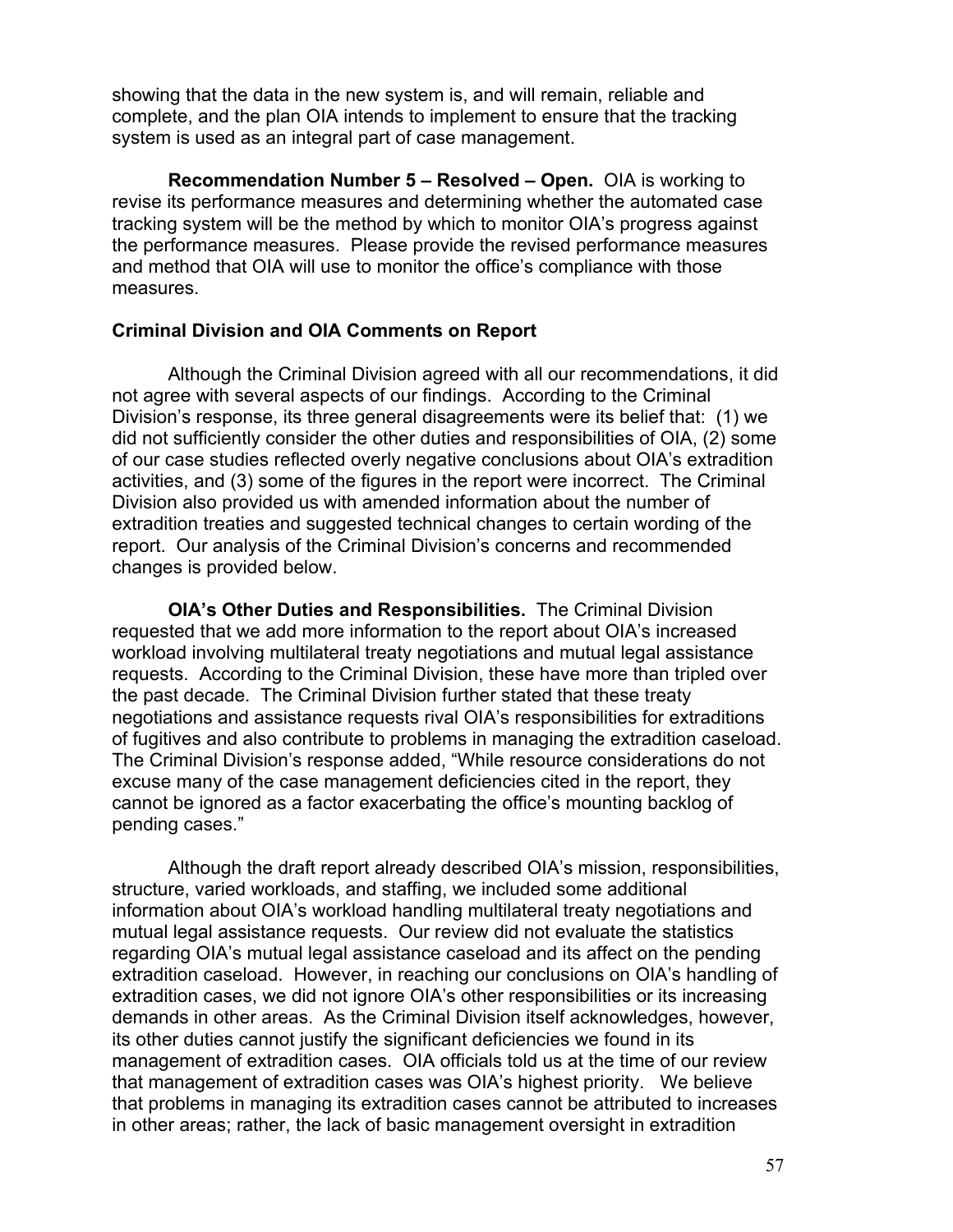cases is the main fault.

Moreover, during our review OIA provided no documented evidence that it had analyzed its various workloads and work methods or had determined the root causes of its case backlogs. If the increased caseload in other areas has dramatically affected OIA's ability to handle its extradition caseload in a timely and appropriate manner – a proposition that has not been conclusively shown – we believe that the Criminal Division should have sought to obtain, or allocate, additional funds for those other critical responsibilities. In sum, while we noted in the report OIA's other responsibilities, and also include the Criminal Division's statistics and arguments about its other responsibilities, they cannot excuse the significant problems we found in OIA's handling of its extradition cases.

**Case Studies.** As requested by OIA, we redacted names of foreign countries from the case studies to protect the confidentiality of the countries.

 The Criminal Division also asserts that three extradition cases included in the report draw overly negative conclusions about OIA that are based on a misunderstanding of the extradition process or on assumptions not supported by the case records.

To supplement our reviews of the case files and Extradition Tracking System, we interviewed attorneys assigned to cases that had little or no activity over several years. The attorneys could not provide justification or extenuating circumstances to account for the lack of activity. Likewise, we interviewed OIA managers regarding cases and case management policies, but the managers could only speculate as to why cases were handled in a specific manner. The attorneys and managers told us they believed that initiating follow up on pending cases was the responsibility of prosecutors and not the responsibility of OIA. If requested by a prosecutor or law enforcement officer, OIA would then pursue the status of a pending case.

We disagreed with OIA's narrow view of its responsibility for follow up on extradition cases. The case studies on pages 19 and 23, which the Criminal Division cited as overly negative, portray OIA's limited level of involvement in the cases. At the time of our review, OIA had not done anything on the cases in four years and eight years, respectively. When events occurred that could potentially change the status of the cases, OIA did not take action to facilitate the extraditions. For example, in the first case, the USMS located the fugitive, yet OIA did not notify the foreign country. In the second case, when the fugitive was not found at the specified location, the OIA did not inform the foreign country or coordinate with the U.S. Attorney's office (USAO) and the USMS regarding the status of the arrest. A follow-up call to the USAO or USMS may also have ensured the fugitive's warrant was entered into the National Crime Information Center (NCIC) database.

The Criminal Division stated, however, that follow up with prosecutors and law enforcement officials was not OIA's responsibility and that OIA's lack of follow up could not be linked to stymied extradition cases, unapprehended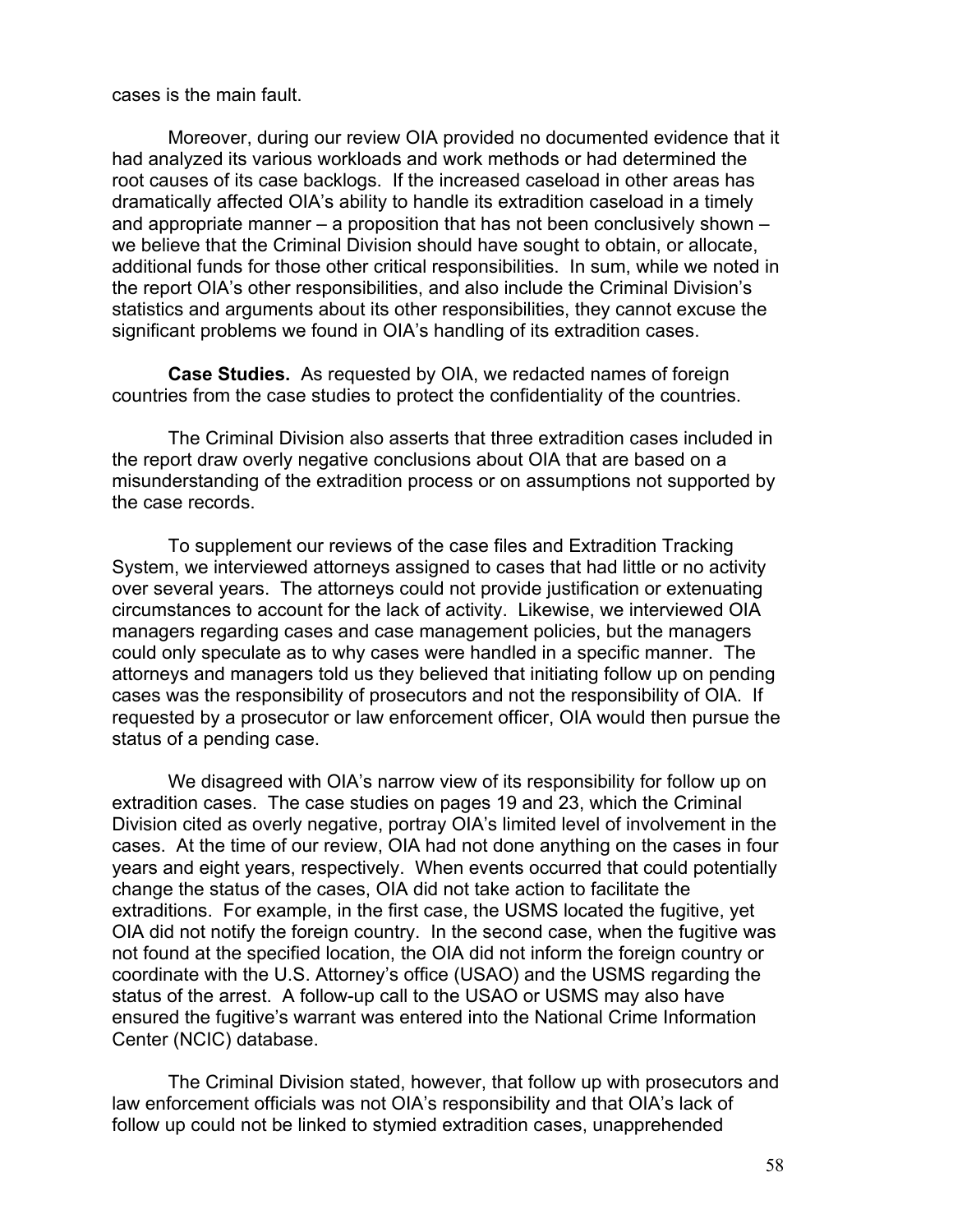fugitives, and crimes the fugitives commit while free. Our report does acknowledge that factors such as the complexity of a case or diplomatic considerations may cause a case to remain open for extended periods, or that extraditions may not occur because fugitives elude capture, or foreign governments cannot provide documents needed to meet the United States' legal standards. But we do not agree with OIA arguments about its limited role in extradition matters. OIA has expertise and access to critical, time-sensitive information about cases needed by prosecutors and law enforcement agencies. Extradition cases involve alleged criminals on-the-run who may commit criminal acts. Our checks of the NCIC database showed that fugitives do, in some cases, remain in the United States and may commit other crimes. Similarly, fugitives that flee from the United States to foreign countries may commit crimes in those countries. Because of these potential serious consequences, we did not revise the report to remove or lessen the conclusion about OIA's need to perform proactive follow up on extradition cases. We believe OIA must stay actively involved in cases, coordinate with other parties to the extraditions (such as foreign and U.S. prosecutors and the USMS), and proactively initiate prompt case actions.

We did, however, revise the report to include additional facts in the case studies, such as information about the responsibilities of USAOs and the USMS and OIA's lack of access to law enforcement systems. We also added information to emphasize OIA's expertise and unique position to share information and facilitate extraditions.

The Criminal Division also expressed concern with the report's statements (on page 24) about deficiencies in OIA's legal determinations in certain extradition cases. The Criminal Division stated that these deficiencies could reflect differences in judgment between OIA attorneys, U.S. prosecutors, and foreign courts. However, our concern is that OIA does not have procedures in place to ensure that each case receives an adequate review for legal sufficiency. In addition, International and National Security Coordinators from two USAOs that handle extradition cases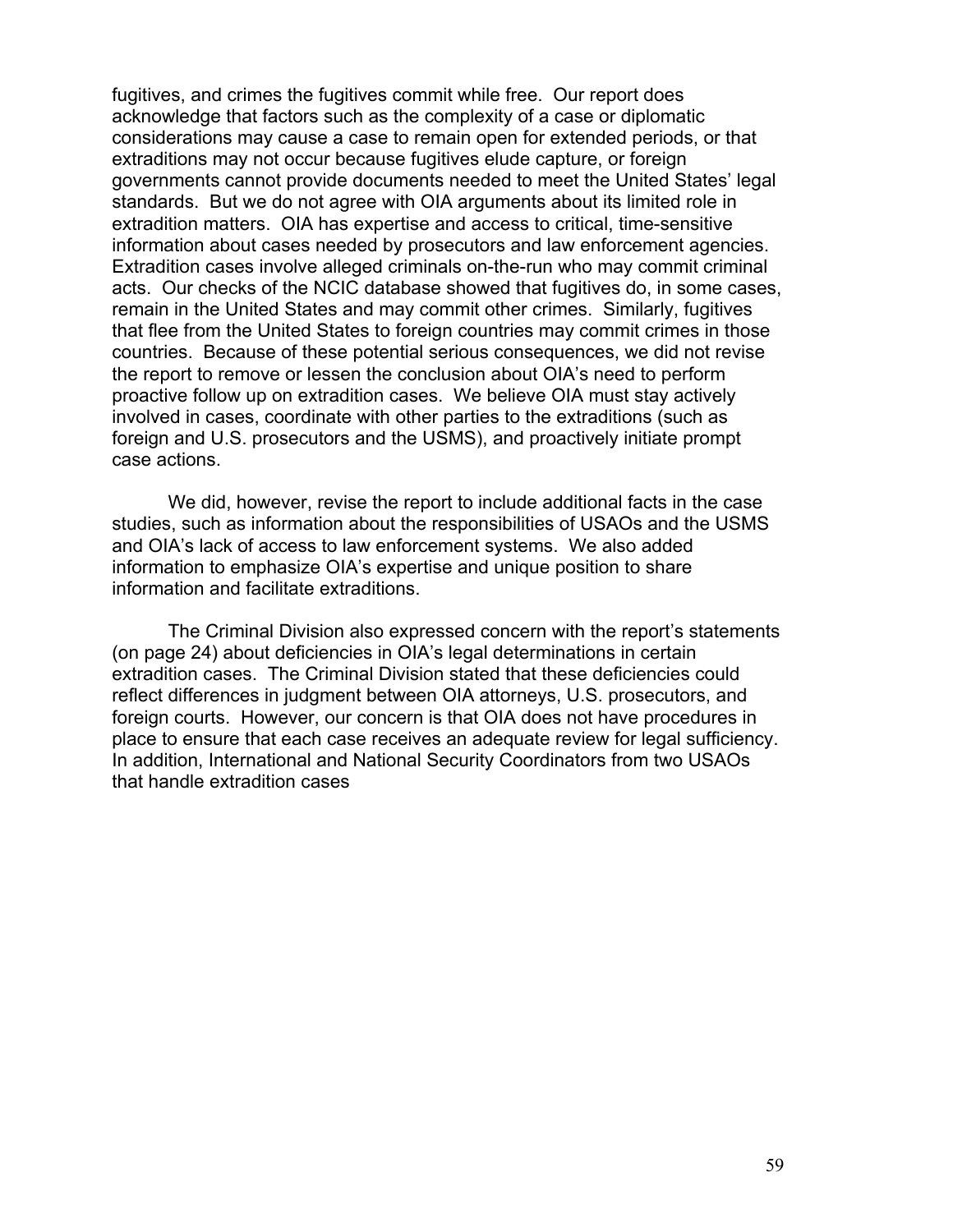suggested that that knowledge of U.S. law displayed by OIA attorneys for incoming cases was "wanting," OIA did a poor job in screening incoming extradition requests, and some extradition requests barely set forth probable cause.

 In total, we reviewed 58 extradition case files and identified 34 cases with case management problems. We could have used many of these 34 cases as examples in our report of OIA's lack of follow up or incompleteness of actions in extradition cases. We believe that OIA plays a pivotal role in the extradition process and should assume broader responsibility for case activities, such as reviewing legal sufficiency, sharing information, and initiating follow up.

**Number of Files Reviewed.** The Criminal Division asserted in its response that we did not have accurate numbers for the number of files we reviewed and the number of files OIA provided. In fact, contrary to Criminal Division's assertion that the "OIG actually reviewed 60 rather than 58 files," we did review 58 extradition cases. Our target sample size was 70 cases, but 12 cases were either never located or not received in time to review during our onsite field work.

In its response, OIA also stated that part of the problem in providing these 12 cases to the OIG was that the National Records Center could not find OIA closed case files. OIA also added that the Records Center produced some closed files to OIA late or the files were erroneously entered into OIA's case tracking system as being open, when in fact they were closed and at the Records Center. We have included OIA's assertions about the causes for the failure to produce these 12 files in the report, but we also note that this provides another illustration of problematic case management, particularly the inaccurate information about the status of certain cases.

In addition, part of OIA's disagreement with our numbers reflects a difference with how we treated cases involving co-defendants. Although our sample was 70 cases, we had requested more than 70 case files and had received more than 58 files. The additional cases requested and received, however, contained information involving co-defendants related to other cases in the sample. We did not expand our original sample of 70 cases to include these additional cases.

**Extradition Treaties.** After reviewing the draft report, the Criminal Division provided us with revised treaty numbers and stated that treaty information provided earlier by OIA was not accurate. Both the number of foreign countries with extradition treaties and the number of extradition treaties since 1990 had been over-counted by one. The revised numbers should be 109 (not 110) and 32 (not 33), respectively. The Criminal Division further explained that only 4 of the 32 extradition treaties established first-time treaty relations with new foreign countries. The other treaties were updates to, or replacements for, existing treaties.